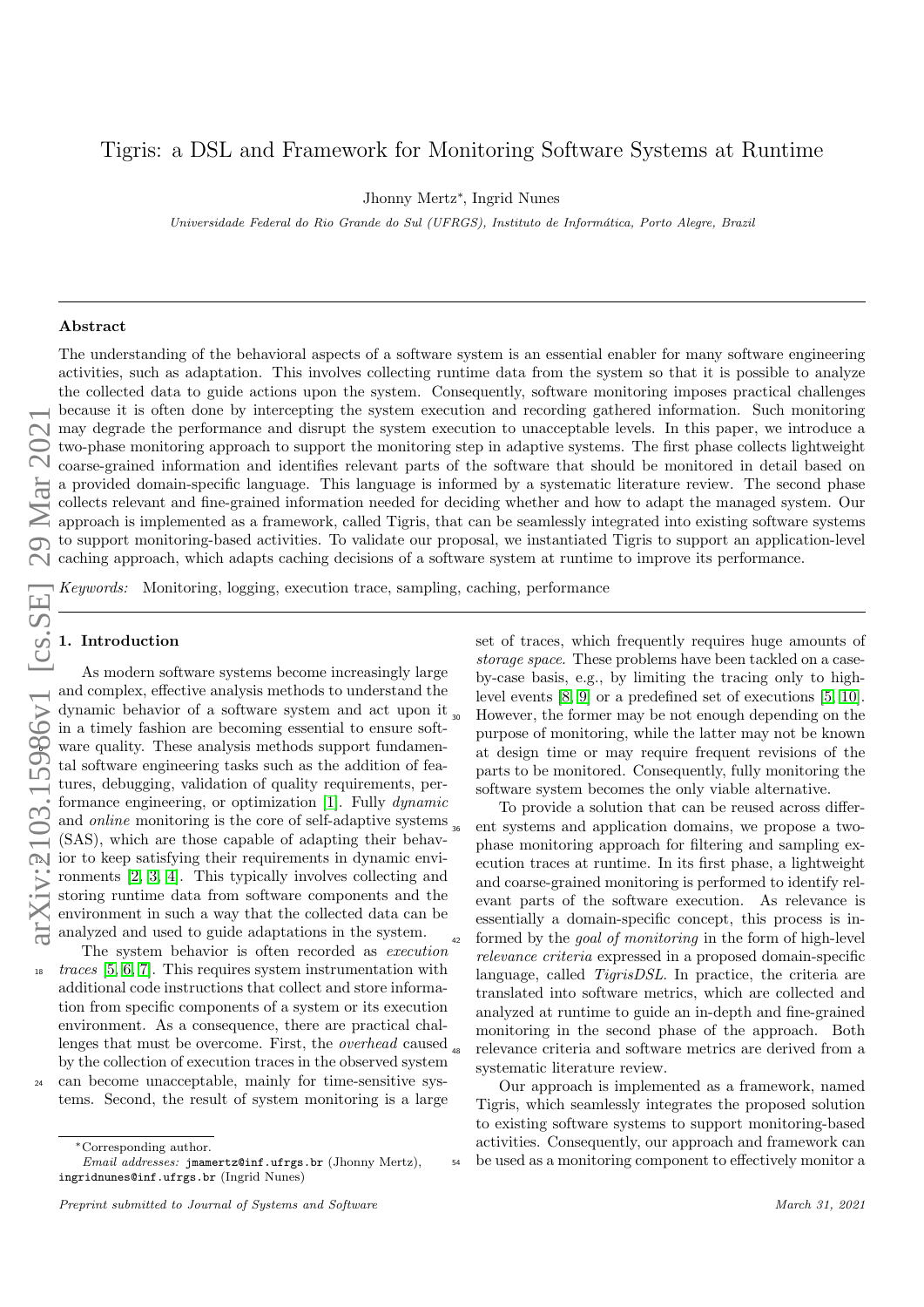software system and provide information for different purposes, e.g. to identify security vulnerabilities [\[6\]](#page-21-5), model inconsistencies [\[11\]](#page-21-10) or performance bugs [\[12,](#page-21-11) [4\]](#page-21-3). To validate our proposal, we instantiate Tigris as the monitoring component of an approach that improves the performance of applications using caching. Our evaluation shows that our proposal can maintain the effectiveness of the caching approach while reducing the monitoring overhead.

This paper is an extension of previous work [\[13\]](#page-21-12). Compared to the original paper, it contains the following new contributions.

- <sup>66</sup> The foundational study from which we derived our relevance criteria was extended to include studies $_{114}$ published in 2019.
- Our foundational study includes now the analysis of three additional aspects (scalability, generality and adaptivity) associated with monitoring-based approach-<sup>72</sup> es.
	- Our preliminary version of the domain-specific language is now formalized as the TigrisDSL, which allows the creation of monitoring filters by means of high-level relevance criteria.
- The two-phase monitoring approach, as well as  $its_{126}$ <sup>78</sup> implementation as a framework, called Tigris, are explained in further detail and illustrated with a running example.
- The evaluation of the *Tigris* framework has been extended with new research questions, exploring the adaptivity of the approach to variations in the work- $_{132}$ <sup>84</sup> load mix, and different trade-offs between monitoring overhead and the reliability of the traces.

The remainder of the paper is organized as follows. Next, we discuss challenges and existing approaches in the context of software monitoring. In Section [3,](#page-2-0) we present a foundational study and its results, which includes the <sup>90</sup> derivation of a domain-specific language, named Tigris-DSL. Our proposed two-phase monitoring approach is introduced in Section [4,](#page-8-0) and we give details of its implementation as a framework in Section [5,](#page-11-0) An empirical evalua-tion of our approach is presented in Section [6.](#page-13-0) Finally, we conclude in Section [7.](#page-20-0)

#### <sup>96</sup> 2. Challenges on Monitoring and Related Work

Runtime monitoring has been used for many purposes, from runtime verification to software self-adaptation [\[14,](#page-22-0)  $15, 16, 17$  $15, 16, 17$  $15, 16, 17$ . We next further discuss the two major problems that must be addressed by adding monitoring at runtime and approaches proposed to address them.

#### 2.1. Reduction of the Monitoring Overhead

A typical solution to reduce the monitoring overhead is to consider a sample of execution traces. The key advantage is the bounded overhead, which linearly decreases with the reduction of the sampling period and size. The most popular and straightforward sampling strategy is ran-dom or systematic sampling [\[18,](#page-22-4) [19\]](#page-22-5). However, this also results in a lower number of collected traces, which may be an inadequate representation of the population of traces. To address this, there are approaches that focus on sampling particular executed code locations and those that adjust the sampling rate.

Dynamic Monitoring Region. There are approaches [\[20,](#page-22-6) [21,](#page-22-7) [22,](#page-22-8) [23,](#page-22-9) [24\]](#page-22-10) that monitor particular program regions or paths as the sampling strategy. However, this leads to a reduced coverage and possibly an unrepresentative sample [\[25\]](#page-22-11). Thomas et al. [\[26\]](#page-22-12) investigated several schemes for using markers to optimize linear sampling by reduc-<sup>120</sup> ing the sampling rate without increasing the original overhead, while Fischmeister and Ba [\[27\]](#page-22-13) built a system model and consider three theorems to determine the sampling period in different scenarios. Fei and Midkiff [\[22\]](#page-22-8), in turn, proposed a framework that avoids already monitored executions. This is based on the observation that the re-<sup>126</sup> peated execution of a (region of a) program with the same context tends to produce the same outcome. The use of these sampling or filtering schemes makes them suitable for monitoring-based activities that can tolerate some degree of data loss [\[28\]](#page-22-14).

Dynamic Monitoring Rate. The monitoring overhead can be reduced by adjusting the sampling rate to the current system load. This leads to an adaptive sampling, which was proposed by Hauswirth and Chilimbi [\[29\]](#page-22-15). The proposed sampling rate is inversely proportional to the frequency of the execution, ensuring the spatial coverage but not the temporal coverage of all program executions. This may, however, not be well suited to capture symptoms that are not uniformly distributed throughout the execution. Two approaches, in contrast, adjust not only the sampling rate but also its scope. Daoud et al. [\[30\]](#page-22-16) proposed a dynamic tracing approach based on conditions and thresholds, while Fei and Midkiff [\[22\]](#page-22-8) proposed a runtime monitoring approach that balances the system load and the monitoring coverage. The latter serves for the specific purpose of identifying program regions where bugs are likely to occur.

## 2.2. Management of the Size of Execution Traces

The second problem associated with monitoring execution data is the amount of data generated to be stored and mined. In the face of large sets of traces, there is a need for huge storage space and analysis time, which may hinder opportunities for the timely detection of time-sensitive problems. Moreover, only a small subset of traces may be significant and enough for the analysis [\[31,](#page-22-17) [25,](#page-22-11) [10\]](#page-21-9).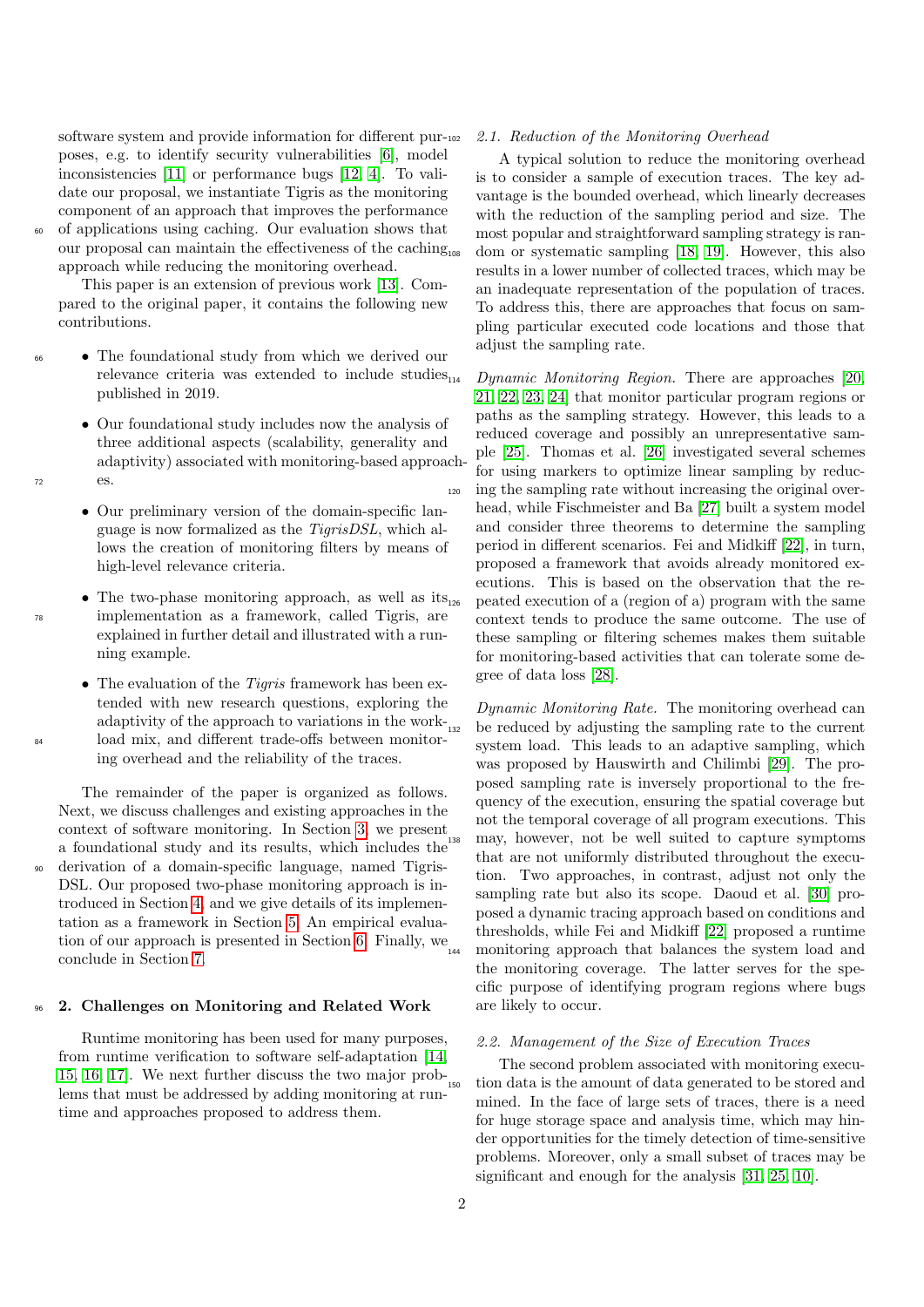- <sup>156</sup> In this sense, sampling-based filtering approaches have been proposed to cope with the size of execution traces by selecting a subset of traces based on event type, time, description, or even the priority or importance [\[25,](#page-22-11) [32\]](#page-22-18).<sup>210</sup> Consequently, only the traces that match a particular pattern are selected [\[33,](#page-22-19) [34,](#page-22-20) [35,](#page-22-21) [36,](#page-22-22) [37,](#page-22-23) [25\]](#page-22-11), such as being <sup>162</sup> of a certain program region [\[22,](#page-22-8) [24\]](#page-22-10). Although these approaches manage the size problem, it is not always trivial to specify monitoring patterns and triggers to obtain traces of interest. Furthermore, these specifications are usually<sup>216</sup> fixed, which limits the flexibility and adaptability of the monitoring and couples the tracing strategy with the anal-<sup>168</sup> ysis, resulting in a possibly hidden relevant behavior that
- remains undetected [\[8\]](#page-21-7).

#### 2.3. Discussion

Runtime monitoring often leads to an overhead in the observed program, being mostly used within program analysis tools and having limited practical use to change or <sup>174</sup> adapt program behavior at runtime [\[9\]](#page-21-8). In the latter case, the monitoring is often limited to logging high-level events. Detailed measurements, e.g. method-level tracing, tend to be avoided because their overhead can disrupt execution. This limits the information available for analysis when finding and solving issues at the code level [\[8\]](#page-21-7).

<sup>180</sup> Filtering and sampling has been demonstrated as a practical solution to reduce both the monitoring and trace size issues. However, the majority of the existing solutions are conceived to be used in a post-mortem manner, which  $^{234}$ does not consider the monitoring overhead. In addition, low-overhead runtime monitoring strategies serve for spe-<sup>186</sup> cific purposes and, consequently, are not generalizable.

Although there are generic frameworks [\[38,](#page-22-24) [39\]](#page-22-25) to analyze, comprehend and visualize execution traces, they focus on debugging, visualization and comprehension of the  $^{240}$ software system behavior, demanding manual analysis to investigate and solve issues. In addition, these approaches <sup>192</sup> require the manual tuning of several parameters, e.g. [\[32\]](#page-22-18) and [\[40\]](#page-22-26), which consist of approaches that demand the definition of custom filtering behavior patterns in execution traces through several parameters and configuration files. Finding the adequate parameters can be a difficult task,<sup>246</sup> and effective only for specific sets of traces (even within a

<sup>198</sup> single system).

Thus, there is a need for monitoring techniques that (1) make an adequate trade-off between the monitoring overhead, by not compromising the system operation and still collecting relevant execution traces; and (2) can be used for different purposes, such as detecting failure points or per-

<sup>204</sup> formance issues. We take a step towards this by proposing a generic solution for collecting relevant execution traces according to the goal of monitoring and analysis. It uses specified high-level relevance criteria, introduced next.

#### <span id="page-2-0"></span>3. Relevance Criteria

A complete set of execution traces captures the execution of every operation of a software system. However, not every trace is equally relevant given a particular goal when monitoring the system, because only a subset of the traces contains the information needed to diagnose a target system symptom. These traces may be concentrated in parts of the code with specific characteristics. For example, if the goal of the monitoring is runtime verification  $[31, 7]$  $[31, 7]$ , methods that handle many exceptions or include type castings may be the primary source of relevant traces, as such methods are error-prone. Alternatively, if the purpose of monitoring is performance optimization, methods that are more frequently invoked might be those to be tracked [\[41\]](#page-22-27). <sup>222</sup> The relevance of an execution trace for analysis depends on the purpose of the analysis, i.e. the monitoring goal. A sample of collected execution traces is said relevant if the portions of the source code being monitored satisfy a set of relevance criteria. A relevance criterion is defined as follows.

Definition 3.1. Relevance Criterion. A relevance criterion is the specification of a property of system events (e.g. the execution of a method or a function) that characterizes the types of events that are more likely to be useful than others, according to a particular monitoring goal.

To identify the relevance criteria associated with each monitoring goal, we surveyed monitoring-based approaches from the literature, identifying their goals as well as adopted criteria and metrics to analyze execution traces to understand the system behavior. Next, we first describe the method used to select and analyze research work in this context and then present obtained results. Founded on them, we introduce the *TigrisDSL*, which is a domainspecific language (DSL) to specify relevance criteria.

#### 3.1. Method

We surveyed full papers published in the Computer Science conferences presented in Table [1.](#page-4-0) These conferences have on their scope of interest research related to <sup>246</sup> the analysis of execution traces for profiling, adaptation or code understanding. We selected the two most highly ranked conferences in software engineering (ICSE and ES-EC/FSE), and five other conferences where system monitoring is a core concern due to its importance to the software adaptation area (ICAC, SASO, and SEAMS) and code analysis and understanding (OOPSLA and ICPC). We focused only on conferences to pursue face-paced publications considering that they have faster review and publication processes than journals. Moreover, papers published in journals are often extensions of conference papers. In addition, we also covered journal-first publications of <sup>258</sup> relevant journals in the area, as these papers can be presented at selected conferences. We restricted our search to the past six years (2014–2019). To filter relevant papers, we searched the databases where the proceedings of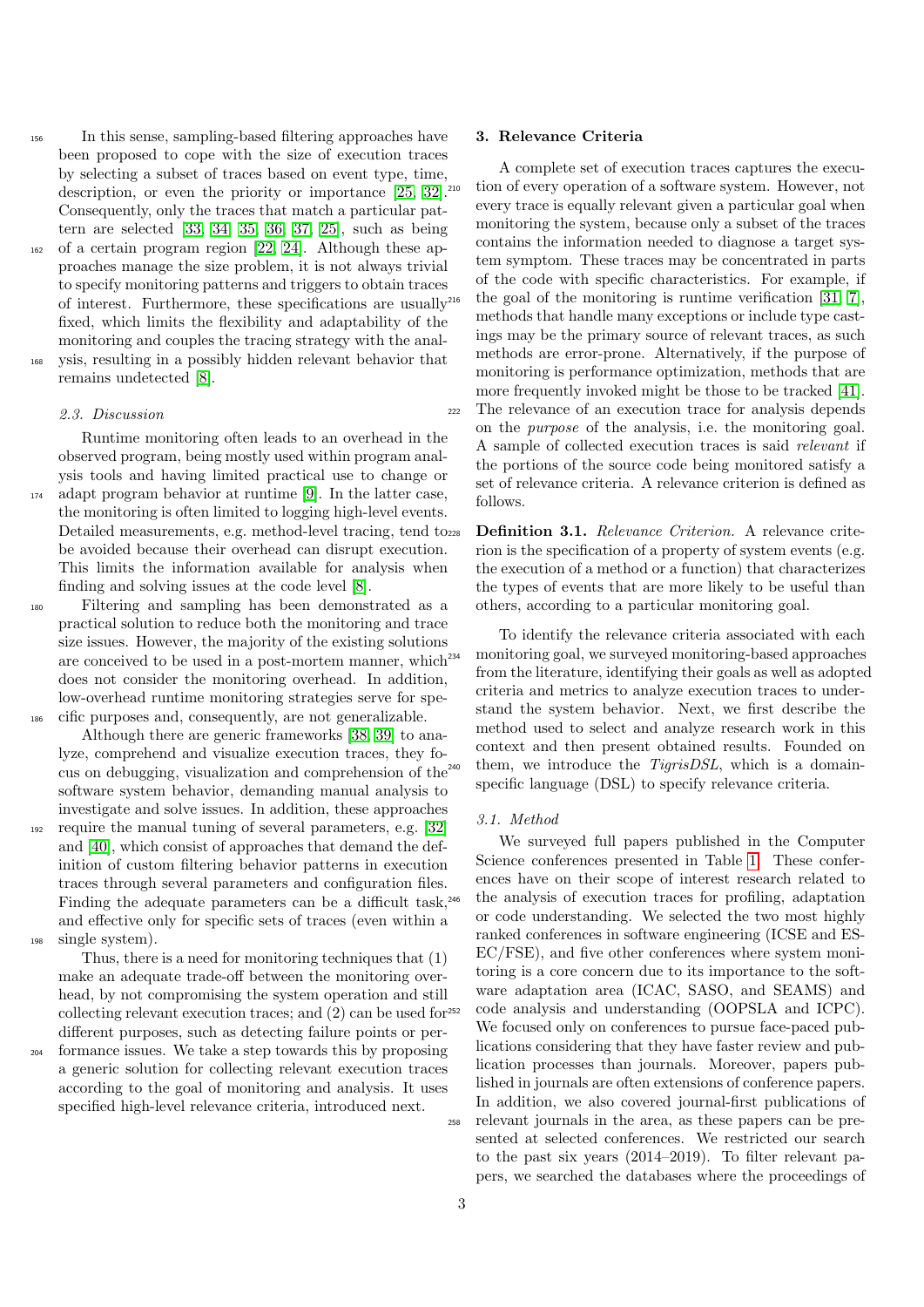these conferences were published using the following query string.

(runtime OR dynamic) AND (monitor OR instrument OR record OR track OR profile) AND (trace OR execution)

<sup>264</sup> As result, we obtained 147 papers, from which 64 based on the title and abstract—fit the criterion of including a monitoring-based approach. They were analyzed according to four dimensions:

- to analyze execution traces and the used metrics;
- <sup>270</sup> 2. assessment of the generality of the monitoring approach in terms of its use for different application domains and purposes;
	- 3. examination of scalability aspects, such as the overhead and size of traces; and
- 4. inspection of the adaptability of the monitoring ap-<sup>276</sup> proach, that is, the runtime changes in the monitoring strategy to address a particular issue, such as the reliability of collected traces or overhead reduction.

To guide the analysis of the selected papers, we used pre-specified questions, presented in Table [2,](#page-4-1) which served as a checklist while analyzing the papers. The analysis <sup>282</sup> was performed manually by reading the selected papers and answering the questions. Table [3](#page-5-0) provides examples of such analytical processes and illustrates how we reached the results of our study<sup>[1](#page-3-0)</sup>.

The combined analysis of the four dimensions based on information gathered from the selected papers provided us <sup>288</sup> with the foundation needed to elaborate a solution that can effectively support the development of monitoringbased approaches. The results are presented as follows.

#### 3.2. Analysis and Results

#### 3.2.1. Goals, criteria, and metrics

Based on the analysis of our selected papers, we identi-<sup>294</sup> fied the criteria presented in Table [4.](#page-5-1) This table also shows the number of papers in which each criterion appears. As can be seen, the *frequency* of an execution event is the<sup>348</sup> most adopted criterion to classify relevant traces, followed by maintainability.

Although the order in this table may give evidence of <sup>300</sup> the importance of the criteria, note that each criterion has a different purpose. Consequently, the number of occurrences is also associated with the most common goals of monitoring. We thus, in addition to the identification of criteria, investigated the goal of monitoring in the selected papers. The identified goals are clustered into five groups,

as presented in Table [5.](#page-6-0) For each group, we show examples of specific goals that appeared in the papers. We also highlight the most used criteria for each goal. To assess whether execution events match the relevance criteria of a specific goal, various metrics are used to make an objective evaluation. Cells of Table [5](#page-6-0) indicate the most relevant <sup>312</sup> metrics associated with each pair of goal and criterion that appeared in our surveyed literature.

#### 3.2.2. Generality

1. identification of the monitoring goal, the criteria adopted papers (76.5%) are limited to specific purposes, individual All the surveyed approaches have been proposed for a specific goal, such as identifying performance bottlenecks or bugs. Despite their sheer number and heterogeneity, 49 systems, particular architectural styles, or technologies, which couples the monitoring phase of these approaches to the analysis they perform (i.e. the goal of monitoring). These solutions are limited in terms of reuse because they are developed in an ad-hoc manner and require <sup>324</sup> re-engineering work in order to adapt applications to obtaining tracing features.

> From the surveyed approaches, 15 papers (23.5%) are flexible in terms of configuration. It means that they can be customized in terms of constraints, rules, and properties of the approach to better fit the user-specific needs. This flexibility is achieved by offering lower-level interfaces, functions, and probes that can be manually implemented and customized by users, such as in [\[45,](#page-23-0) [46,](#page-23-1) [47\]](#page-23-2). However, only 5 papers (7.8%) increase the generality of monitoring by providing higher-level support so that users can achieve a domain-specific specification of the goal of <sup>336</sup> monitoring, which is automatically implemented by the monitoring proposal. This is offered in the form of annotations, parameterization or domain-specific languages, e.g. in [\[48,](#page-23-3) [49,](#page-23-4) [50\]](#page-23-5).

> In addition to analyzing whether the monitoring can be customized, we also inspected if it relies on the partic-<sup>342</sup> ularities of specific technologies, programming languages, or execution environments. From the 64 papers, only 17 (26.5%) are technology-independent. The remaining 47 surveyed approaches (73.5%) rely on traces and events with properties and format tight to specific programming languages such as JavaScript [\[51\]](#page-23-6) or Java [\[52\]](#page-23-7). The same applies to approaches focused on software platforms such as Android [\[43\]](#page-22-28) and Linux [\[53\]](#page-23-8). In these scenarios, traces are usually collected by instrumenting or profiling the execution platforms at a lower-level, and thus the monitoring approach becomes dependent on the platform specificities.

This means that most of the existing solutions that <sup>354</sup> rely on monitoring are application-specific, i.e. while they carefully collect selected data at runtime for a particular purpose, the principles used to monitor data are not generalizable. However, the rationale behind the criteria used to filter traces is shared by the approaches.

<span id="page-3-0"></span><sup>1</sup>The detailed analysis of each paper is available at [http://www.](http://www.inf.ufrgs.br/prosoft/resources/2020/jss-effective-tracing) [inf.ufrgs.br/prosoft/resources/2020/jss-effective-tracing](http://www.inf.ufrgs.br/prosoft/resources/2020/jss-effective-tracing)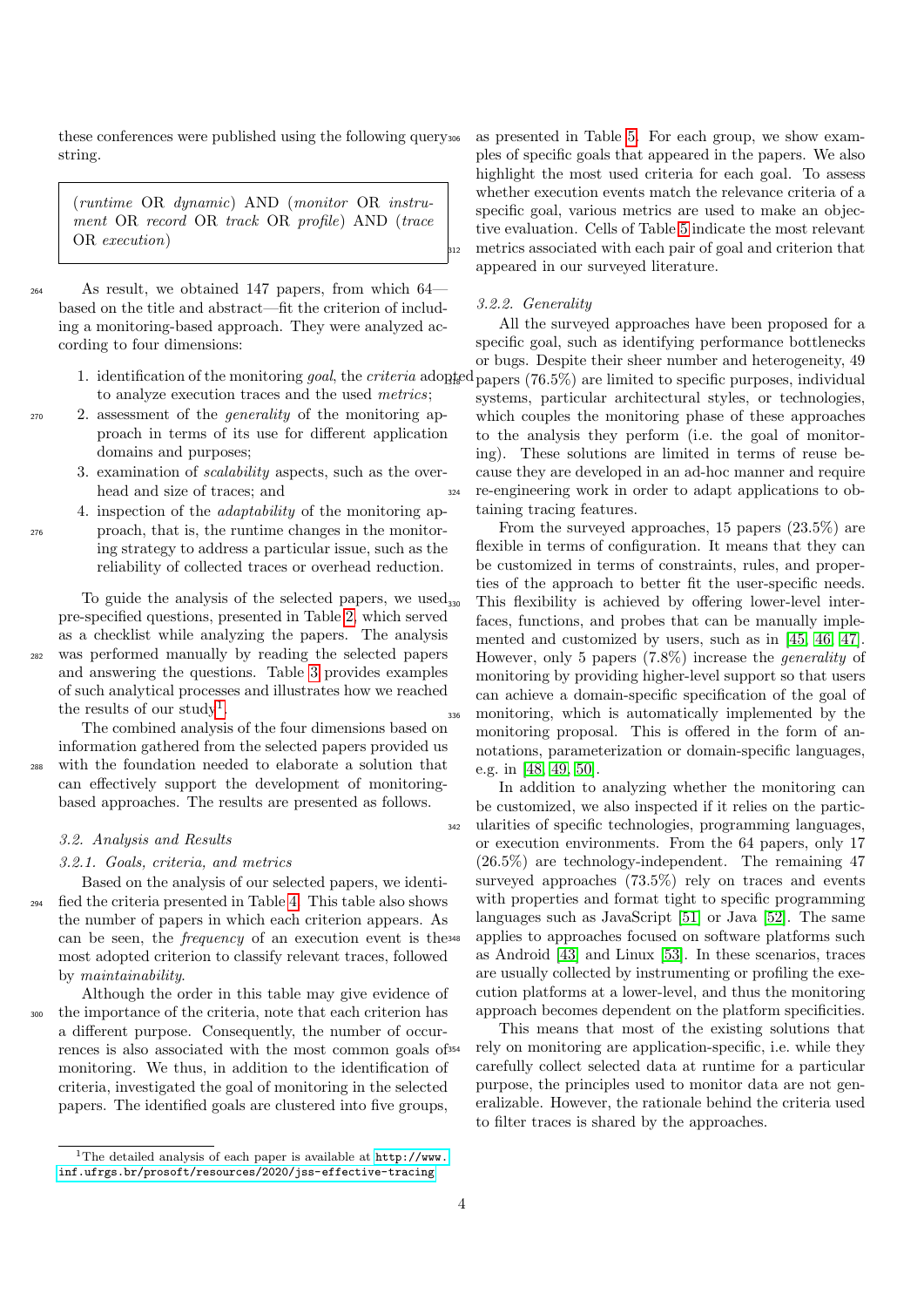Table 1: Conferences from where papers from the past six years (2014–2019) were obtained and analyzed.

<span id="page-4-0"></span>

| Acronym       | Conference                                                                                                   |
|---------------|--------------------------------------------------------------------------------------------------------------|
| ESEC/FSE      | Joint European Software Engineering Conference and Symposium on the Foundations of Software En-<br>gineering |
| ICSE          | International Conference on Software Engineering                                                             |
| <b>OOPSLA</b> | Conference on Object-Oriented Programming Systems, Languages, and Applications                               |
| ICAC          | International Conference on Autonomic Computing                                                              |
| SASO          | International Conference on Self-Adaptive and Self-Organizing Systems                                        |
| SEAMS         | International Symposium on Software Engineering for Adaptive and Self-Managing Systems                       |
| ICPC          | International Conference on Program Comprehension                                                            |

<span id="page-4-1"></span>Table 2: Analysis Approach. Questions used in the analysis of monitoring-based approaches.

| $\#\mathrm{Q}$ | Question                                         |     |
|----------------|--------------------------------------------------|-----|
| 1              | What is monitored?                               | 378 |
| $\overline{2}$ | What are the metrics used?                       |     |
| 3              | What are the criteria related to the metrics?    |     |
| $\overline{4}$ | What is the goal of monitoring?                  |     |
| 5              | How are traces collected?                        |     |
| 6              | What is the granularity of the collected traces? |     |
| 7              | What is the amount of the collected traces?      | 384 |
| 8              | How were the traces generated for evaluation?    |     |
| 9              | Is the monitoring automatically integrated?      |     |
| 10             | Is the monitoring adaptive? What is the goal of  |     |
|                | adaptation?                                      |     |
| 11             | How is adaptation achieved? What is the adap-    |     |
|                | tation trigger?                                  | 390 |
| 12             | Is there monitoring overhead? How is the over-   |     |
|                | head dealt with?                                 |     |
| 13             | Is representativeness considered when collecting |     |
|                | traces?                                          |     |
| 14             | How is representativeness ensured?               |     |
| 15             | Is relevance considered when collecting traces?  | 396 |
| 16             | How is relevance ensured?                        |     |
| 17             | How specific is the monitoring approach in terms |     |
|                | of technology or domain/purpose?                 |     |

3.2.3. Scalability

<sup>360</sup> Monitoring and collecting information from a managed system impact on its performance. From all approaches, 31 papers (48.5%) explicitly mention that their solution implies an overhead to the observed system, such as in [\[54,](#page-23-9) [55,](#page-23-10) [56,](#page-23-11) [57,](#page-23-12) [58,](#page-23-13) [59\]](#page-23-14). The overhead implied may vary according to the amount of information required to the analysis

- <sup>366</sup> and the monitoring technique used to collect the execution traces. For example, Su et al. [\[44\]](#page-22-29) report an overhead of 10× compared to running a Java-based application without the profiling technique used to detect functional clones, which relies on collecting detailed inputs and outputs of function calls. A different monitoring technique <sup>372</sup> adopted by Hu et al. [\[60\]](#page-23-15), which relies on collecting oc-
- currences of operational system calls based on a Linux

kernel (low-level) extension, reports an overhead of less than 1%. The remaining 33 surveyed approaches  $(51.5\%)$ , e.g. [\[61,](#page-23-16) [62,](#page-23-17) [63,](#page-23-18) [64,](#page-23-19) [65,](#page-23-20) [66\]](#page-23-21), do not even mention the impact of monitoring and gathering data from the managed system. This could raise questions of their practical feasibility because even in cases where a small amount of data is collected during system monitoring, like execution time and identification of the event [\[60,](#page-23-15) [67\]](#page-23-22), there is an impact on the memory consumption and processing time of the system.

Sampling and filtering have been demonstrated as the most used solution to reduce the trace size and enable faster trace analysis, adopted by 26 approaches (40.5%). However, the reduction of the amount of traces may lead to an unrepresentative sample and, consequently, inadequate to achieve the goal of monitoring. None of the surveyed <sup>390</sup> approaches ensured the representativeness of the sample collected.

In terms of overhead evaluation, only 16 papers (25%) assessed the extent of the overhead. The reported overhead varies from negligible  $(0.8\% - 5\%)$  [\[45,](#page-23-0) [68,](#page-23-23) [43,](#page-22-28) [69,](#page-23-24) [70,](#page-24-0) [60,](#page-23-15) [71\]](#page-24-1) to high impact (such as  $+16\%$  or  $41.7\times$  the original execution) [\[54,](#page-23-9) [72,](#page-24-2) [55,](#page-23-10) [73,](#page-24-3) [51,](#page-23-6) [56,](#page-23-11) [57,](#page-23-12) [58,](#page-23-13) [44\]](#page-22-29), which compromises the practical feasibility of the approach in real-time scenarios. These high impact approaches are typically not supposed to be used at runtime because they demand detailed monitoring of the system and are usually focused on testing scenarios, possibly with production workloads. <sup>402</sup> The results can be manually analyzed and applied by developers at design time to benefit the system in future executions.

Towards addressing the observed monitoring overhead, 16 of the approaches (25%) explored alternatives to reduce the impact of the monitoring activity. From these, six [\[73,](#page-24-3) <sup>408</sup> [56,](#page-23-11) [52,](#page-23-7) [74,](#page-24-4) [58,](#page-23-13) [75\]](#page-24-5) apply specific tuning and optimization in the proposed algorithms to reduce the overhead, which is not possible to generalize to other approaches. For example, Madsen et al. [\[56\]](#page-23-11), who focused on providing developers with detailed information about crashes at execution time, iteratively increase the instrumentation level <sup>414</sup> on regions of code in which crashes are detected. In addition, Huang et al. [\[52\]](#page-23-7), which monitors thread-related operations in Java-based applications, do not collect global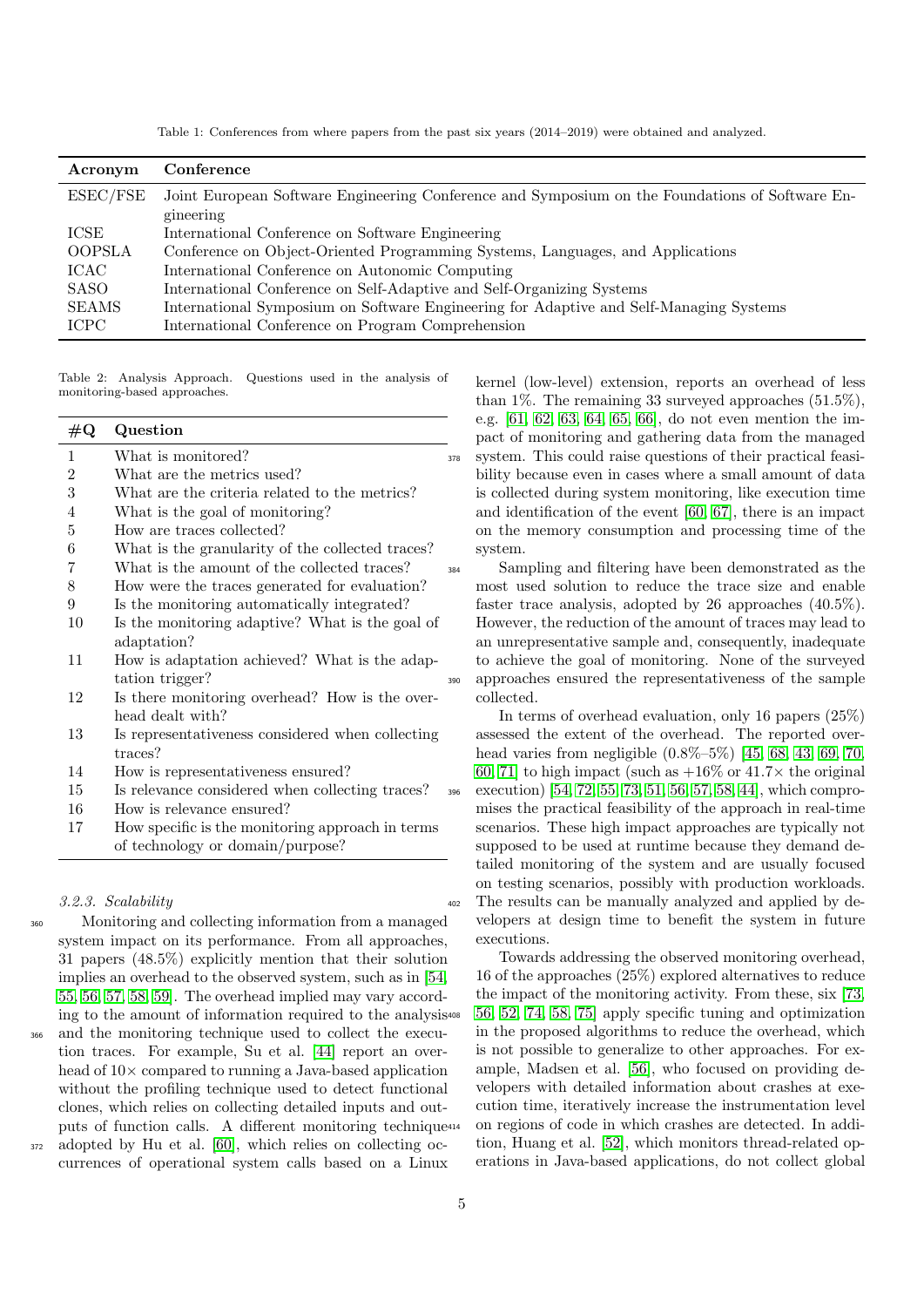<span id="page-5-0"></span>Table 3: Analysis Approach. Example of how information from the selected papers were collected by answering the questions specified in Table [2.](#page-4-1)

| Sample Quote from Selected Papers                                                                                                                                                                                                                                                                                                                | Gathered Information | $\#\mathrm{Q}$ |
|--------------------------------------------------------------------------------------------------------------------------------------------------------------------------------------------------------------------------------------------------------------------------------------------------------------------------------------------------|----------------------|----------------|
| [42]: The proposed monitoring module gathers CPU utilization for all the back-<br>end tiers of the applications (Web, Spark and Cassandra) on the con-<br>tainer level, CPU utilization of the host VMs, as well as response time and<br>throughput from the entire system.                                                                      | Target of monitoring |                |
| [12]: $[]$ uses state of the art CPU time profiling to identify the set of initial<br>memoization candidates. We record, for each executed method $m$ , the time<br>$t_m$ spent in m (including time spent in calless) and the number $c_m$ of calls.<br>Furthermore, we also measure the total execution time $t_{prqm}$ of the program.        | Metrics              | 2              |
| [43]: Based on the profiling data, DiagDroid detects performance issues<br>and analyzes their causes. A report can finally be generated with an aim to<br>direct the debugging process.                                                                                                                                                          | Goal of monitoring   | 4              |
| [44]: There are several factors that can contribute to the <b>runtime overhead of</b><br><b>HitoshilO</b> [] The most dominant factor for execution time in our experiments<br>was the clone identification time: application analysis was relative quick (order of<br>seconds), and the input-output recorder added only a roughly 10x overhead | Scalability          | 12             |

<span id="page-5-1"></span>Table 4: Relevance Criteria. List of relevance criteria identified in our searched literature, with their description. The number of occurrences  $(\#)$  in the analyzed papers is also detailed.

| Criterion       | Description                                              | $^{\#}$ |
|-----------------|----------------------------------------------------------|---------|
| Frequency       | Amount of times that an                                  | 30      |
|                 | event occurs during a period                             |         |
|                 | of time                                                  |         |
| Maintainability | Complexity of the operations<br>associated with an event | 20      |
| Expensiveness   | Consumption of computa-                                  | 16      |
|                 | tional resources associated                              |         |
|                 | with an event                                            |         |
| Changeability   | Analysis of divergences                                  | 14      |
|                 | among the result of multiple                             |         |
|                 | occurrences of a same event                              |         |
| Error-proneness | Likelihood of an event to                                | 13      |
|                 | cause errors when they occur                             |         |
| Usage pattern   | Characteristics of an event                              | 12      |
|                 | that tracks or deals with user                           |         |
|                 | requests                                                 |         |
| State variation | Amount of changes in the sys-                            | 9       |
|                 | tem state caused by an event                             |         |
| Concurrency     | Amount of execution threads                              | 8       |
|                 | that are executed in parallel                            |         |
|                 | and share resources                                      |         |
| Latency         | The delay of the occurrence of                           | 8       |
|                 | an event                                                 |         |

traces but instead focus on the events of each thread separately. The remaining ten approaches [\[54,](#page-23-9) [68,](#page-23-23) [55,](#page-23-10) [51,](#page-23-6) [53,](#page-23-8) [76,](#page-24-6) [45,](#page-23-0) [70,](#page-24-0) [12,](#page-21-11) [77\]](#page-24-7) make use of generic solutions such as <sup>420</sup> sampling (simple systematic or random) and static analysis to filter out locations and avoid collecting the so-called useless traces.

The granularity level of the monitoring may play an important role in the overhead. In this regard, 40 of the surveyed approaches (62.5%) rely on monitoring function <sup>426</sup> or method calls, which implies a considerable overhead given the high number of traces and the detailed information usually collected from method calls such as the input parameters and return. In 36 approaches (56%), the trace collection is performed based on low-level profiling and instrumentation, according to the programming language in <sup>432</sup> which the approach is implemented such as based on Low Level Virtual Machine<sup>[2](#page-5-2)</sup> (LLVM) [\[53,](#page-23-8) [78\]](#page-24-8) for  $C++$  appli-cations, Jalangi framework<sup>[3](#page-5-3)</sup> [\[51,](#page-23-6) [73\]](#page-24-3) for Javascript-based applications, or ASM-based<sup>[4](#page-5-4)</sup> instrumentation [\[12,](#page-21-11) [57,](#page-23-12) [41,](#page-22-27) [44\]](#page-22-29) for Java applications. In addition, eight approaches (12.5%) either demand manual implementation of the tracing collection code  $[49, 48, 79, 80, 81]$  $[49, 48, 79, 80, 81]$  $[49, 48, 79, 80, 81]$  $[49, 48, 79, 80, 81]$  $[49, 48, 79, 80, 81]$  or provide ways of generating the implementation automatically [\[70,](#page-24-0) [75,](#page-24-5) [47\]](#page-23-2). However, code-level changes imply maintenance issues and increase the complexity of the software system base code.

For practical reasons, sometimes the monitoring is limited to high-level events [\[61,](#page-23-16) [82,](#page-24-12) [42,](#page-22-30) [6,](#page-21-5) [83,](#page-24-13) [84,](#page-24-14) [85\]](#page-24-15). Exam-<sup>444</sup> ples of this type of event are requests to a web server [\[61\]](#page-23-16) or occurrences of failures in software components [\[85\]](#page-24-15). This is the case of 15 of the surveyed approaches (23.5%) that rely on system or module-level monitoring. However, this may reduce the power of the analysis, given the lower amount of collected information.

<span id="page-5-3"></span><span id="page-5-2"></span><sup>2</sup><https://llvm.org/>

<sup>3</sup>[https://jacksongl.github.io/files/demo/jalangiff/index.](https://jacksongl.github.io/files/demo/jalangiff/index.html) [html](https://jacksongl.github.io/files/demo/jalangiff/index.html)

<span id="page-5-4"></span> $4$ <https://asm.ow2.io/>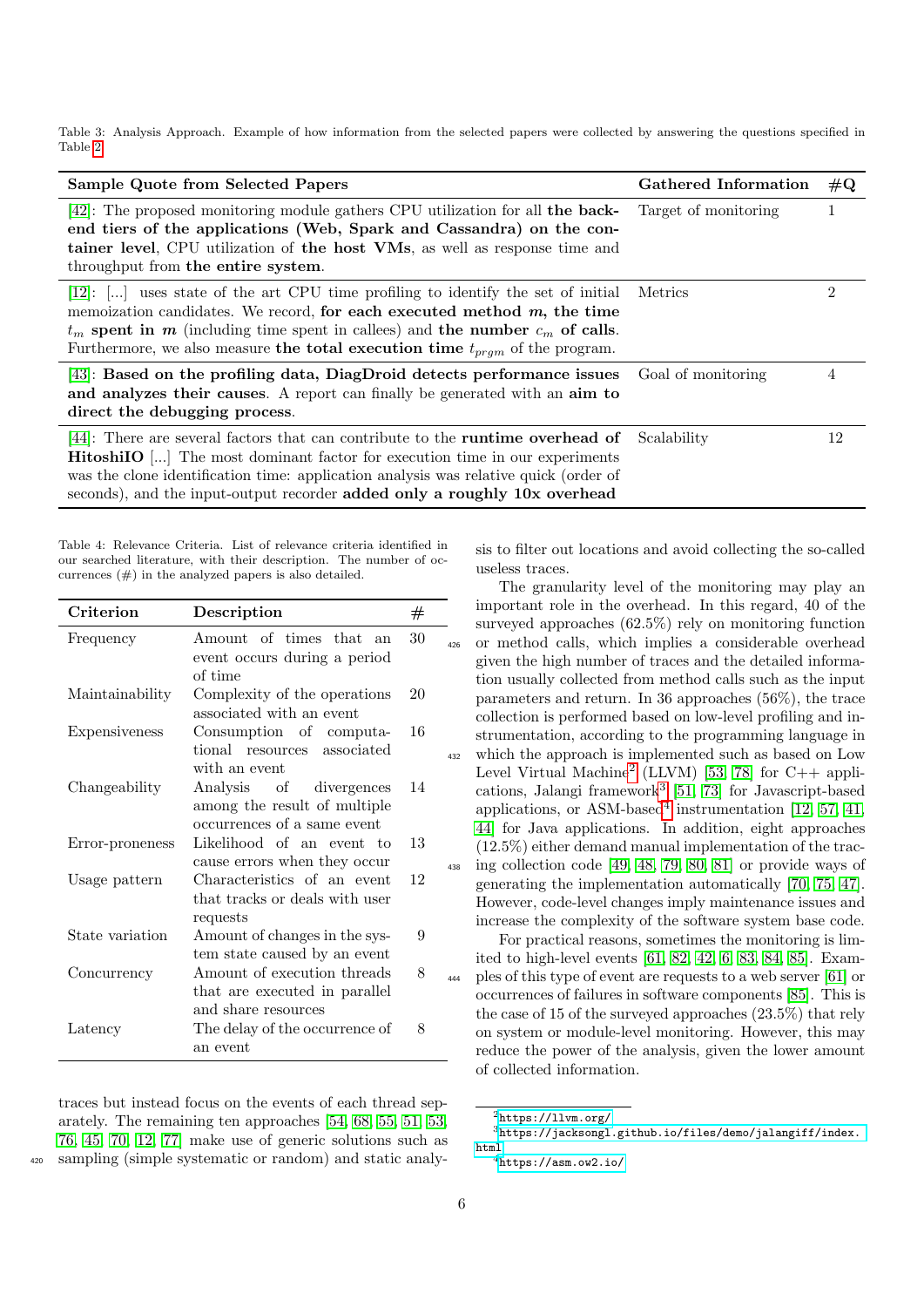|           | Goal Group             | Efficiency                                                                                                  | Maintainability                                                                            | Reliability                                                                                    | Security                                                                                   | Testability                                                                             |
|-----------|------------------------|-------------------------------------------------------------------------------------------------------------|--------------------------------------------------------------------------------------------|------------------------------------------------------------------------------------------------|--------------------------------------------------------------------------------------------|-----------------------------------------------------------------------------------------|
|           | Goal Examples          | im-<br>$con-$<br>ergy<br>$\overline{5}$<br>saving, caching,<br>proving resource<br>performance,<br>sumption | $un-$<br>reuse,<br>troubleshooting<br>documentation,<br>finding,<br>$d$ erstanding,<br>bug | recovery, adaptation,<br>health checking, fault<br>disaster<br>configuration fix<br>tolerance, | detection,<br>$at$ tac $\bf k$<br>protection,<br>malicious<br>detection<br>anomaly<br>data | generation,<br>selec-<br>reporting,<br>verification<br>validation,<br>testing<br>tion), |
|           | Frequency              | occur-<br>rences in a period<br>JO<br>Number                                                                | Number of references<br>and dependencies                                                   | Inter-arrival times                                                                            | occur-<br>Ξ.<br>rence history<br>Changes                                                   | occur-<br>rences in test case<br>$\sigma$<br>Number                                     |
|           | Maintainability        | Number of operations<br>involved                                                                            | code<br>source<br>metrics<br>Static                                                        |                                                                                                | infor-<br>mation of objects/-<br>Contextual<br>classes                                     | Fail test coverage                                                                      |
|           | Expensiveness          | Execution time                                                                                              | Source code locations<br>of expensive methods                                              | CPU and heap uti-<br>processing<br>lization,<br>times                                          | Transaction duration                                                                       | Depth of call stack                                                                     |
| Criterion | $\alpha$ Changeability | ated<br>Number of repe<br>computations                                                                      | between<br>call graphs<br>Similarity                                                       | Number of operations<br>with cached results                                                    | Changes in contex-<br>tual information                                                     |                                                                                         |
|           | Error-proneness        | fo se:<br>Number of failur<br>a component                                                                   | Number of handled<br>exceptions                                                            | Number of failures<br>perceived by users                                                       | Increase of failures in<br>a specific component                                            | sertions or exception-<br>Number of failure as-<br>throwing statements                  |
|           | Usage pattern          | 18V1<br>Changes in user 1<br>gational activity                                                              |                                                                                            | active<br>users and idle/active<br>$\sigma$<br>intervals<br>Number                             | the<br>for<br>request payload<br>same operations<br>$\ddot{u}$<br>Variations               |                                                                                         |
|           | State variation        | per<br>$I/O$ consumption<br>operation                                                                       | the sys-<br>Changes in<br>tem state                                                        | Number of write op-<br>erations performed                                                      |                                                                                            |                                                                                         |
|           | Concurrency            | active<br>users and threads<br>JQ<br>Number                                                                 | Number of references<br>and dependencies                                                   | Number of race con-<br>ditions                                                                 |                                                                                            | Number of locks per<br>test case                                                        |
|           | Latency                | Processing and band-<br>width consumption                                                                   |                                                                                            | Throughput                                                                                     |                                                                                            |                                                                                         |

<span id="page-6-0"></span>Table 5: Goals, Relevance Criteria and Metrics. Association between groups of goals and relevance criteria, along with examples of goals and metrics used by the surveyed approaches. Cells in gray highlight the three most relevant criteria of each goal. The given examples are non-exhaustive.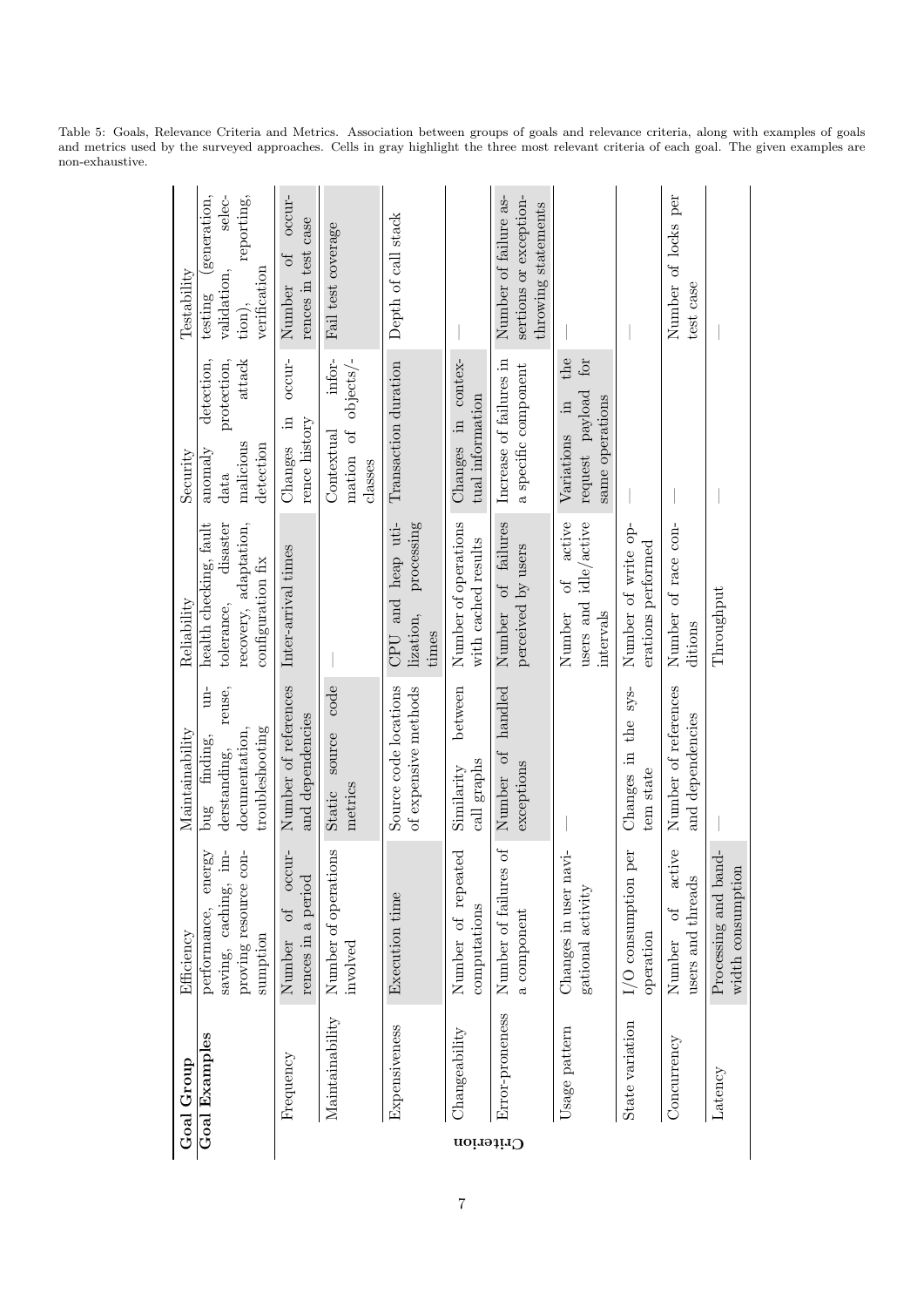$450$  3.2.4. Adaptability

The way that the monitoring is performed can change at runtime, either to focus on relevant traces or to reduce the overhead. Examples of changes are the metrics being collected, sampling configurations, or target locations oriented by a domain-specific analysis and occurrence of an 456 event of interest. These are forms of adaptive monitoring.

- Only seven of all surveyed approaches (11%) employ adaptive mechanisms to improve the monitoring efficiency [\[55,](#page-23-10) [51,](#page-23-6) [56,](#page-23-11) [74,](#page-24-4) [12,](#page-21-11) [86,](#page-24-16) [87\]](#page-24-17). In all cases, the adaptation is triggered based on a set of specific constraints or hard-coded rules and are thus not flexible to be modified. For example,
- <sup>462</sup> Bronik et al. [\[55\]](#page-23-10) increase the reliability of collected data by dynamically placing probes in component connections according to fault detection. As its goal is fault localization, it changes the trace rate to have more information about which components are more susceptible to faults. It triggers the adaptation based on rules such as if a problem <sup>468</sup> has been diagnosed in a component, probes are deployed
- to obtain a more accurate diagnosis. Another example is the evaluation of the health of a

managed resource [\[51\]](#page-23-6). Because the instances in a distributed system can come and go dynamically, when a new component appears or leaves the system, the moni-<sup>474</sup> toring component is capable of reflecting changes in the topology and keeping the reliability of the collected data. Adaptation is also used to dynamically reduce the level of<sup>528</sup>

the overhead. Barna et al. [\[86\]](#page-24-16), e.g., adapt the sampling technique to focus on specific code locations depending on the computational resources available for monitoring.

- <sup>480</sup> In addition, all the proposed adaptations are focused on controlling the monitoring overhead [\[86,](#page-24-16) [56,](#page-23-11) [74\]](#page-24-4), or increasing the trace reliability for a specific purpose [\[55,](#page-23-10) [51,](#page-23-6) [87,](#page-24-17) [12\]](#page-21-11). All of them are limited to changing configurations based on pre-defined setups or ad hoc assumptions, without considering the trade-off involved in the process. An <sup>486</sup> example of such an assumption is that the performance
- overhead is reduced by merely reducing the target locations [\[86\]](#page-24-16), which may not be valid if the majority of the system executions are concentrated on the filtered locations. Thus, generic adaptation goals, such as ensuring the representativeness of the collected traces or dynamically managing the monitoring overhead, are not addressed by any of the surveyed approaches.

3.2.5. Discussion

monitoring technique that:

Although runtime monitoring approaches have been employed to different goals and purposes, there are still limitations in terms of generality, scalability, and adapt-<sup>498</sup> ability that should be addressed in order to achieve an effective monitoring approach. Thus, there is a need for a

> 1. can be applied generically and flexibly for different types of software systems and purposes, such as detecting and dealing with performance issues or en

ergy bottlenecks, considering different levels of monitoring granularity;

- 2. can deal with the trade-off between the impact caused by the monitoring and its effectiveness in terms of data representativeness, relevance and location coverage; and
- 3. is able to respond to changing requirements and constraints in the monitoring component in order to maintain the monitoring effectiveness.

In addition, the development of reusable monitoring approaches that abstract and encapsulate monitoring functionality would reduce both the effort to develop new systems implementing these strategies as well as the probability of bugs in newly implemented solutions. Moreover, it would promote software reuse across different goals and domains. Based on the findings of our survey of monitoring-based approaches, we derived TigrisDSL, a domain-specific language (DSL) designed to provide users <sup>522</sup> with a standardized and comprehensive way to specify monitoring goals in terms of metrics and relevance criteria. TigrisDSL is founded on the relevance criteria presented in Tables [4](#page-5-1) and [5](#page-6-0) and is the basis of our monitoring solution (introduced in Section [4\)](#page-8-0).

## 3.3. TigrisDSL: a Generic Way to Specify Relevance Cri*teria*

TigrisDSL allows users to write monitoring filters by means of high-level relevance criteria. These relevance filters can be used to guide monitoring components to collect a set of relevant traces that are analyzed to achieve the goal of monitoring. It can be incorporated into any monitoring approach to specify monitoring requirements.

The Backus–Naur Form (BNF) grammar of TigrisDSL is presented in Listing [1.](#page-8-1) TigrisDSL is based on the recursive definition of a filter, which can be composed of multiple definitions (filterdef). Filter definitions are the main structure to allow users to inform which group <sup>540</sup> of data from the relevance criteria should be considered (modifier) and the relevance criteria from the set of predefined criteria (criterion). It is important to highlight that these pre-defined criteria are based on our systematic literature review. Nevertheless, future versions of our DSL can include extended criteria or modifiers if those derived <sup>546</sup> from our systematic analysis are considered not enough for the specifications of filters.

The semantics of the modifier should be specified by an approach employing our DSL. For example, frequent can be events that are executed in a frequency above the average, while most frequent can be the top 5% of the most frequent execution events (e.g. invoked methods or called functions).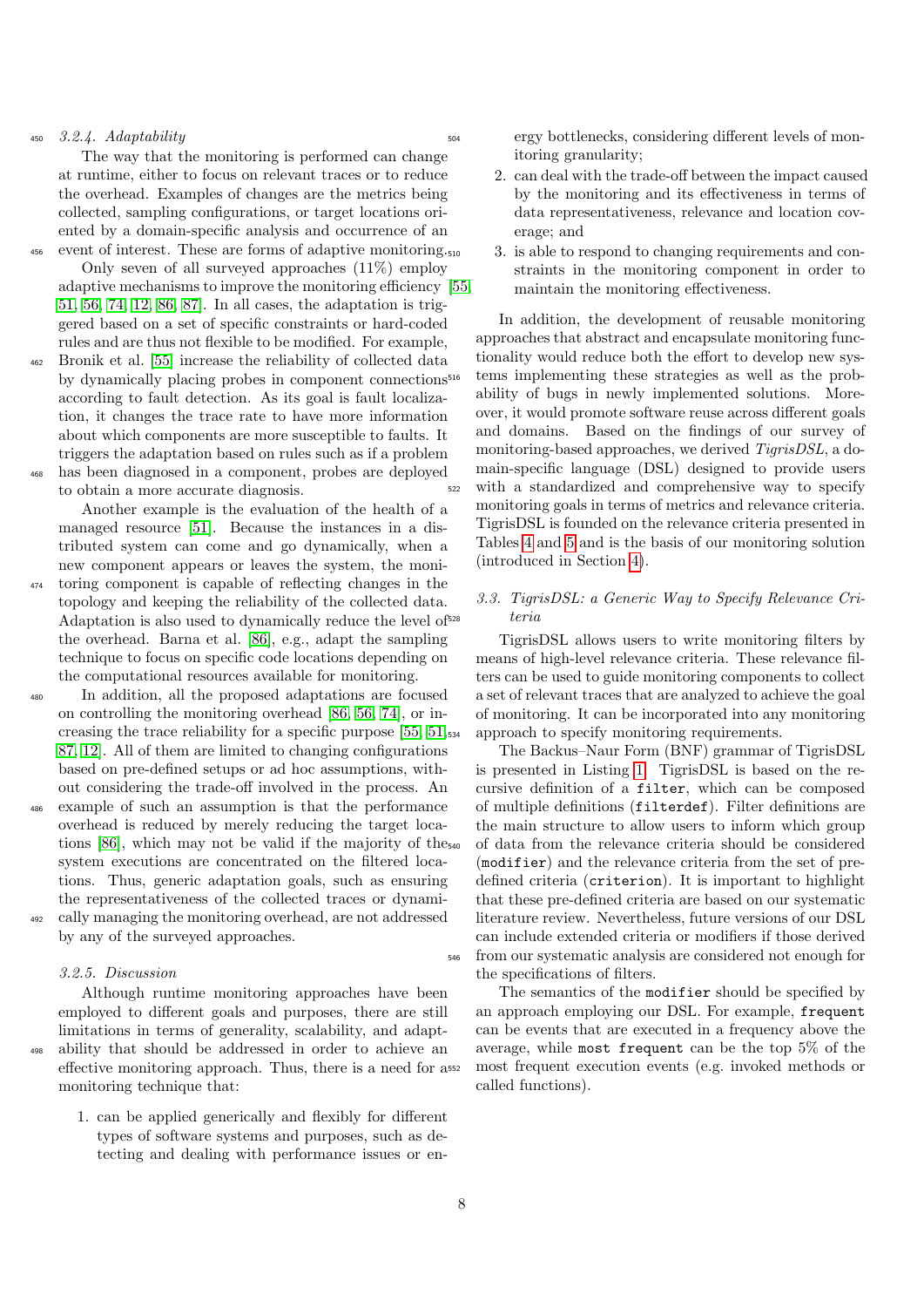<span id="page-8-1"></span>Listing 1: TigrisDSL Syntax Grammar. Presentation of the BNF grammar of the TigrisDSL language.

 $\langle filter \rangle ::= \langle filterdef \rangle | (\langle filter \rangle | \langle filter \rangle \langle operator \rangle$  $\langle filter \rangle$  $\langle \text{filterdef} \rangle ::= \langle \text{modifier} \rangle \langle \text{criterion} \rangle | \langle \text{criterion} \rangle$  $\langle operator \rangle ::= \cup | \cap | \setminus$  $\langle \textit{modifier} \rangle ::= \text{more} \mid \text{less} \mid \text{most} \mid \text{least}$  $\langle criterion \rangle ::= \text{frequent} \mid \text{maintainable} \mid \text{expensive}$ changeable | error-prone | usage-pattern | statevariation | concurrent | latent

In addition, filters can be combined to form a complex filter using operators, which are based on basic set operations, namely union, intersection, and subtraction. With these operations, it is possible to specify how the data from different groups of the relevance criteria can be combined to identify and filter a set of relevant events. To illustrate, we give examples of expressions written in TigrisDSL as follows.

- least frequent, which indicates that in terms of <sup>564</sup> frequency, only the least frequent events of the system execution should be traced.
	- more frequent ∪ most expensive, which indicates that the monitoring should be focused on methods that are more frequent or most expensive, considering all the system events.
- <sup>570</sup> most changeable ∩ (most concurrent ∪ more error-prone), which indicates that only the most changeable events, which also have higher levels of concurrency or tend to cause errors, should be traced.

Depending on the semantics of modifiers, increasingly <sup>576</sup> complex expressions can be specified as needed. Examples are presented as follows.

- less changeable ∩ more frequent ∩ (more usage-pattern ∪ (more expensive ∩ less usage-pattern))
- (least changeable ∪ most changeable) ∩ <sup>582</sup> more frequent ∩ (most usage-pattern \ less expensive)

In order to demonstrate how relevance criteria can be used to abstract the desired behavior and filter execution traces for a specific purpose, we take a monitoring-based approach as an example [\[12\]](#page-21-11). This approach was identified <sup>588</sup> in our literature survey. Della Toffola et al. [\[12\]](#page-21-11) proposed a method to identify memoization opportunities based on profiling method executions of applications. During this analysis, all the method calls are filtered by processing three specifications, which are presented in the first column of Table [6.](#page-9-0) These specifications are informal and presented in a non-standardized way. The other two columns of this table show with which relevance criterion each specification is associated and a filter that represents it. The filters shown in the third column of Table [6](#page-9-0) are less ambiguous and more concise than natural language. In addition, they are a generic and explicit way to express what sort of monitoring events of interest.

It is important to highlight that the proposed language TigrisDSL is generic and abstract in the sense that it does not define the semantics of criteria such as frequency or expensiveness, as well as the meaning of more or less error-prone when comparing execution traces. Es- $\frac{1}{606}$  sentially, TigrisDSL captures the most representative concerns about the monitoring observed in the analyzed papers (criteria) and provides a syntactic construction to express a comparison among elements within a criterion in quality or degree (modifiers), along with a way to correlate and operate on top of different criteria to create relevance filters (operators). The filter expressions made using TigrisDSL can be used as input of any monitoring approach. To use TigrisDSL to create event filters, it is necessary to employ a mechanism that can interpret and translate these criteria, modifiers, and operators into quantitative and comparable metrics. We, in particular, pro-<sup>618</sup> pose a two-phase monitoring approach, which is guided by user-made specifications using TigrisDSL and provides semantics to the language criteria, modifiers and operators. Our proposal is a step towards achieving an effective monitoring approach and provides a way to define and customize monitoring components.

## <span id="page-8-0"></span><sup>624</sup> 4. A Two-Phase Approach for Collecting Execution Traces

As discussed, monitoring all execution traces in detail comes at the cost of extensive and detailed instrumentation, which causes a high overhead in software applications [\[88\]](#page-24-18). Moreover, there are situations when it is infea-<sup>630</sup> sible to select software locations or executions that should be monitored a priori in detail (i.e. design-time), or such locations frequently change overtime. It thus becomes necessary to rely on an automated and adaptive process that can identify such executions of interest (e.g. the most frequent or more error-prone executions) with reduced performance overhead. Available monitoring approaches in this direction lack generality and fail in enabling software reuse across different domains with varying goals.

To address this, we propose a two-phase monitoring approach for collecting execution traces, which is a generic and customizable solution for monitoring. As presented in

9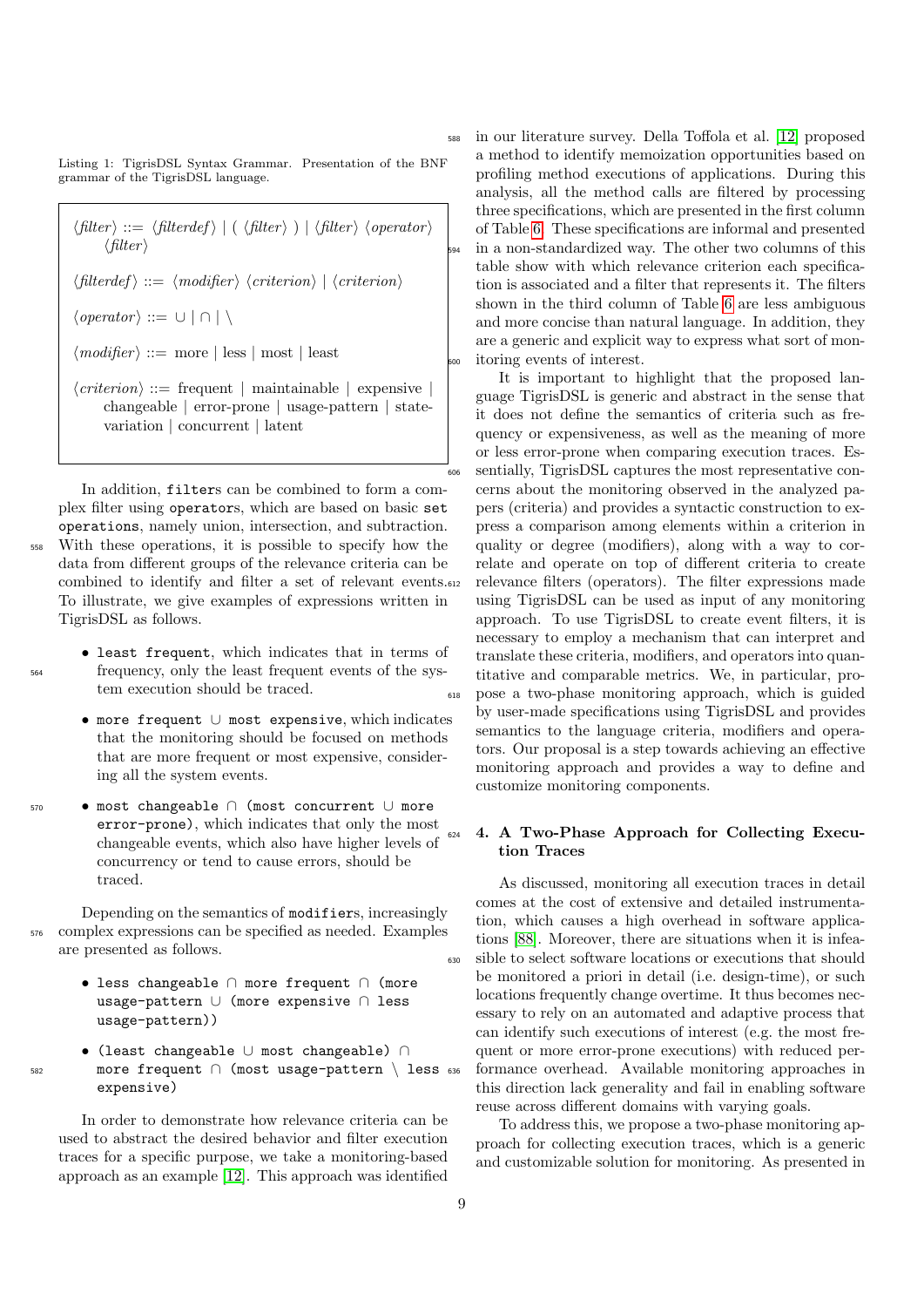Table 6: Relevance Filter Examples. Example of a monitoring-based approaches specified in TigrisDSL.

<span id="page-9-0"></span>

| Specification made by Della Toffola et al. [12]                          | Relevance<br>Criterion | TigrisDSL-based<br>Filter |
|--------------------------------------------------------------------------|------------------------|---------------------------|
| The program spends a non-negligible amount of time to process a method.  | Expensiveness          | more expensive            |
| The program repeatedly provides equivalent inputs to a method, and this  | Changeability          | ∩ least changeable        |
| method repeatedly produces the same outputs for these inputs.            |                        |                           |
| The number of times that a result can be reused over the total number of | Frequency              | $\cap$ more frequent      |
| cache lookups is at least $50\%$ .                                       |                        |                           |

<span id="page-9-1"></span>

Figure 1: Overview of the Two-phase Monitoring Approach. It shows the input provided in the first phase (Coarse-grained Monitoring) and the resulting output of the second phase (Fine-grained Monitoring).

- <sup>642</sup> Figure [1,](#page-9-1) our approach is driven by user definitions supported by the proposed TigrisDSL, and thus provides semantics to all the terms of the TigrisDSL, such as criteria, modifiers, and operators. The first monitoring phase (de-scribed in Section [4.2\)](#page-9-2) is *coarse grained*, focused on computing low-overhead metrics of event executions according
- to the specification of relevance criteria. The second phase (detailed in Section [4.3\)](#page-10-0) takes as input the data collected in the coarse-grained phase. It processes the computed metrics from the previous phase and dynamically identifies the relevant events that are assumed to generate traces that are relevant for a given goal. These traces are collected  $\text{in}_{\text{606}}$
- <sup>654</sup> detail by a monitoring process that relies on a sampling strategy to control the overhead of monitoring. Before detailing the phases of our monitoring approach, we next present a running example that is used throughout this section to illustrate details on how the proposed approach works.

## <sup>660</sup> 4.1. Running Example: Application-level Caching

Previous work [\[4\]](#page-21-3) proposed an automated caching approach, which chooses and manages cacheable content according to the Cacheability Pattern [\[89\]](#page-24-19). It targets the caching of method-level content. The automatically selected cache configuration is based on observations made

by monitoring web applications at runtime, that is, a monitored application workload. This approach was conceived and implemented in the form of a caching framework, named APLCache, which seamlessly integrates the proposed solution to web applications.

One of the limitations of APLCache is that the overhead of the data tracking activity may significantly impact the application execution because it is necessary to monitor method inputs and outputs to make caching decisions. This was addressed by disabling the monitoring in situations when it is not possible to keep an acceptable overhead. Thus, the caching approach may lack information <sup>678</sup> and provide outdated decisions.

We use APLCache as a running example to explain the details of our proposed approach in the following sections. Thus, the target type of event execution, in this case, are methods. APLCache is also used as a baseline for our evaluation, where we investigate the benefits of the two-<sup>684</sup> phase monitoring to APLCache in terms of the overhead and relevance of the provided execution traces. Details about the evaluation are presented in Section [6.](#page-13-0)

#### <span id="page-9-2"></span>4.2. Coarse-grained Monitoring

In its first phase, our proposed approach monitors the application in a way that it is possible to capture data that enables the identification of relevant traces with low overhead. First, it is necessary to instantiate the solution by providing domain-specific information in terms of relevance criteria and metrics. Based on such information, the coarse-grained phase can collect data to identify the most relevant subset of events of the application. We next detail the manual input required by the coarse-grained phase and how it is used to monitor events.

The coarse-grained phase of the proposed monitoring approach relies on two inputs from the user: (a) the definition of high-level relevance filters using the TigrisDSL language; and (b) the selection of metrics to be used as <sup>702</sup> a quantitative measurement of each relevance criterion referred in filters. To provide such information, users are provided with the guidance derived from our systematic literature review. Based on the user's goal, a set of suitable criteria from those presented in Table [4](#page-5-1) must be selected to be used in relevance filters, and corresponding metrics should be indicated. The metrics presented in Table [5](#page-6-0) are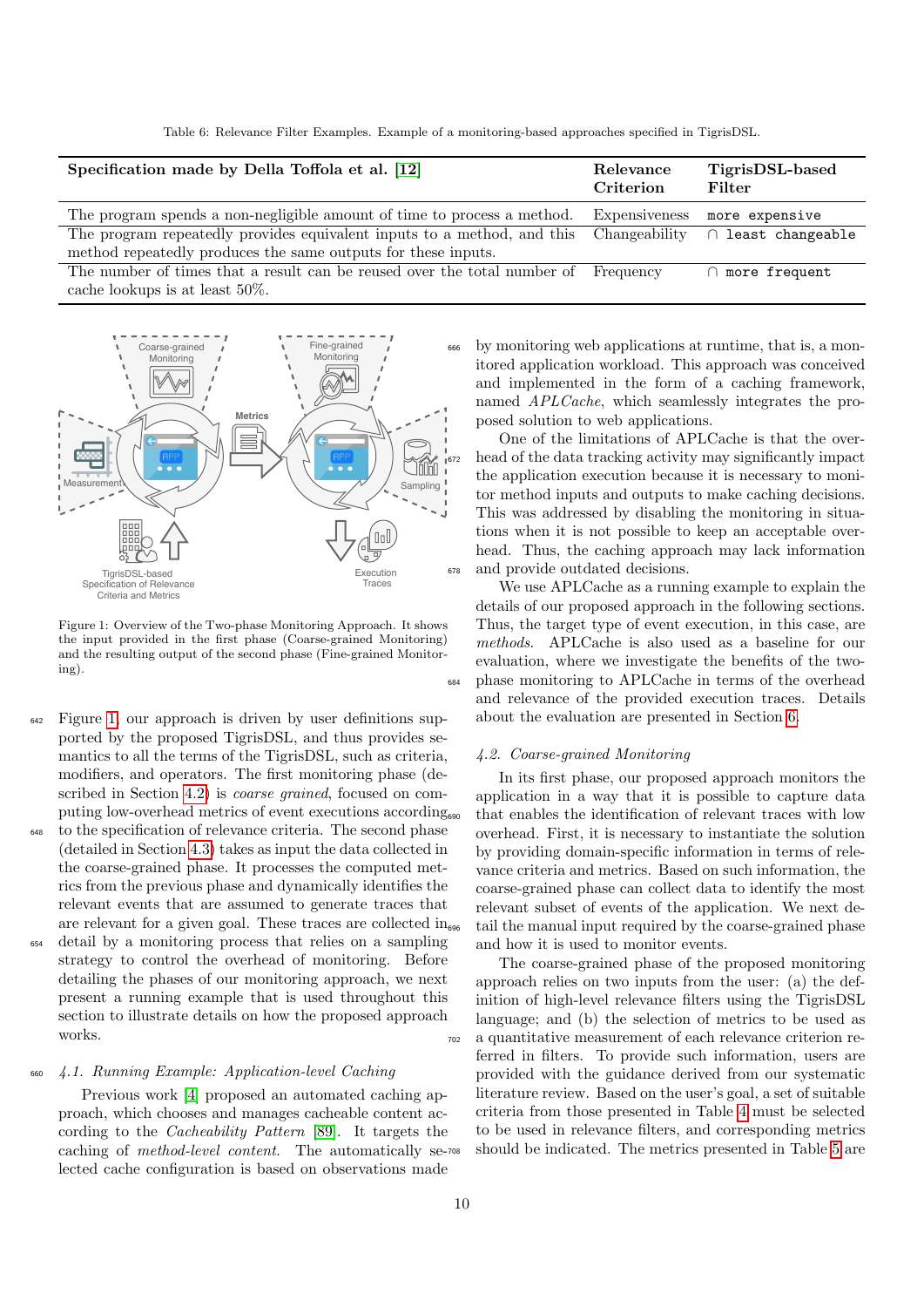the most frequently used metrics in the literature, and can be used to represent the desired relevance criteria.

Considering that our running example is focused on identifying suitable method calls for caching, according to Table [5,](#page-6-0) its goal of monitoring is related to efficiency.

<sup>714</sup> Thus, the relevance criteria to achieve this goal should include the most popular criteria of this goal group, which are frequency and expensiveness. In addition, to find caching opportunities, method calls that always provide the same output given a specific input are well-suited for caching due to reuse opportunity [\[4,](#page-21-3) [90\]](#page-24-20). Thus, changeability is <sup>720</sup> also a criterion considered. As result, we specify the following relevance criteria.

(more frequent ∪ most expensive) ∩ least changeable

The TigrisDSL specification presented above contains different modifiers and operators. We are interested in fil- $_{762}$ tering the more frequent method calls, i.e. the subset of method calls that ranks higher according to a specified <sup>726</sup> metric for frequency, because caching methods that are frequently executed usually leads to performance improvements [\[90\]](#page-24-20). In addition to the frequent method calls, we select the *most* expensive method calls, as caching a result<sub>768</sub> that takes more time to be processed would lead to major performance benefits. However, managing cache consis-tency is a major challenge in the area [\[90\]](#page-24-20). Thus, we only include method calls that are the least changeable because it would allow us to use a simple consistency strategy, such

as an expiration time, and reduce the chances of caching stale content for longer periods. The detailed semantics of the modifiers (*more, most,* and *least*) and operators ( $\cup$  and <sup>738</sup> ∩), as defined by our proposed approach, are presented in

Section [4.3.](#page-10-0)

For each criterion presented in the TigrisDSL specification, it is necessary to use of a quantitative metric so that the approach is able to track and give an objective<sub>780</sub> interpretation to the criteria. As mentioned, this metric <sup>744</sup> can be any of the metrics presented in Table [5,](#page-6-0) primarily those that match the selected criteria and the intended goal of monitoring. By taking into account the goal of our running example, possible metrics for frequency, expensiveness and changeability are, respectively, the absolute<sub>786</sub> number of times a method occurs, the average time taken <sup>750</sup> to execute a method and the absolute number of times that each pair of input and output of method occurs.

With a quantitative way of measuring the relevance criteria, the coarse-grained phase starts collecting these metrics from events at runtime. The coarse-grained monitoring results in a summary of the application in terms <sup>756</sup> of statistics about all the event executions of the system.

Collected metrics about the execution events are maintained in memory. Consequently, these estimations of the metrics are computationally cheaper than the metrics and do not demand recording individual traces.

<span id="page-10-1"></span>

Figure 2: Fine-grained Monitoring Steps. Illustration of the three steps that comprise the fine-grained monitoring: Grouping, Classification and Data Collection.

These metrics are used as a reference to assess how ex-<sup>762</sup> pensive, frequent, and changeable methods are. For example, considering the computation pattern (changeability), methods with higher standard deviation are less changeable than others because it might indicate that there are equal outputs that are (much) more frequent than others, causing the standard deviation to be high. In our running example, by monitoring events in a coarse-grained manner, our approach gives as result the information presented in Table [7,](#page-11-1) where a single metric value represents each relevance criterion for each method.

#### <span id="page-10-0"></span>4.3. Fine-grained Monitoring

By having a summary of the application in terms of <sup>774</sup> statistics about all the event executions of the system and the relevance criteria, it is possible to identify relevant events that should be monitored at runtime in the finegrained phase. In this phase, our approach uses the data collected in the previous phase to determine which parts of the monitored software system are relevant to the goal of monitoring and thus should be inspected in detail. Figure [2](#page-10-1) presents an overview of the steps performed during the fine-grained monitoring. The identification of relevant parts happens periodically and consists of processing the calculated metrics to group the values collected in partitions (Grouping step) and using such partitions and relevance filters to classify which types of event executions are relevant (Classification step). This process generates or updates a list of relevant types of event, which are monitored at a fine-grained level (Data Collection step).

Grouping. The relevance filters specified using TigrisDSL refer to types of events that satisfy a set of criteria, with each criterion possibly having a modifier (least, less, more and most). A criterion with a modifier is used to indicate if events of interest are those that have an associated metric value that is very low, low, average, high, or very high. This way of referring to execution events and their metric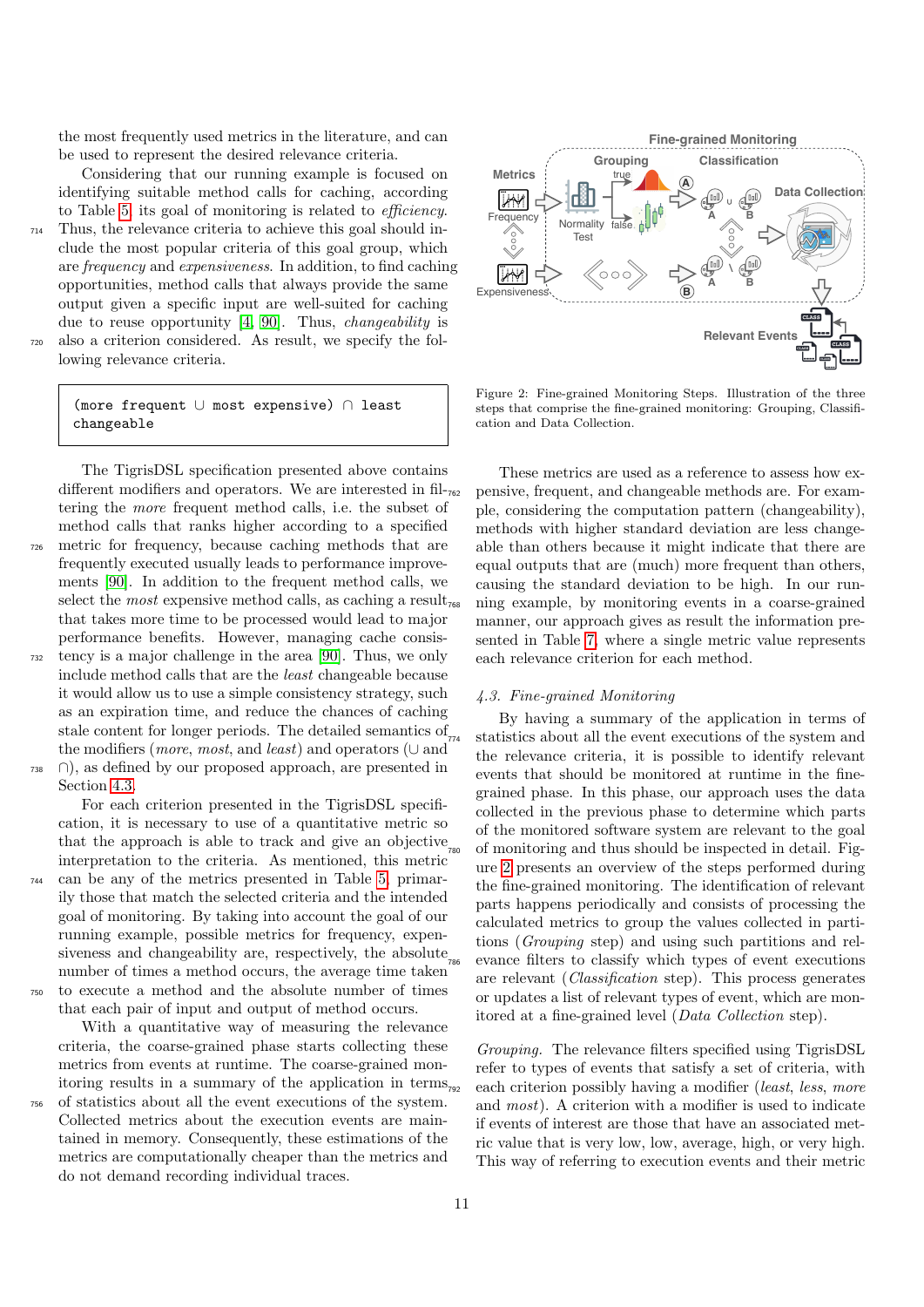| Method                          | Frequency              | <b>Expensiveness</b>   | Changeability      |
|---------------------------------|------------------------|------------------------|--------------------|
| ClinicService.findOwner(args)   | $12$ (less)            | $180$ (least)          | $6 \text{ (more)}$ |
| ClinicService.updateOwner(args) | $2$ (least)            | $500 \; \text{(most)}$ | $0 \text{ (most)}$ |
| VisitController.newVisit(args)  | 50 (frequent)          | $250 \; (\text{more})$ | 12 (changeable)    |
| ClinicService.findVets()        | $200 \; \text{(most)}$ | 300 (expensive)        | $200$ (least)      |
| OwnerRepository.findAll()       | $100 \; \text{(more)}$ | $200$ (less)           | $90$ (less)        |

<span id="page-11-1"></span>Table 7: Running Example Collected Metrics. Example of metrics collected and maintained for each method in the coarse-grained phase. Cells in gray highlight the more frequent, most expensive and least changeable according to the Grouping step.

values is subjective, and the Grouping step uses the distri-<sup>798</sup> bution (average and spread) of the values of each metric to give an objective meaning.

First, to understand how metric values are distributed, we apply a normality test to the data set (the set of collected metrics for each event execution) to verify whether the observed values of a criterion follow a normal distribu-<sup>804</sup> tion. This process can be performed based on different statistical tests. We adopt the non-parametric statistical test Kolmogorov-Smirnov  $(p > 0.05)$ , which is widely used and performs better with large sample sizes—generally the case when dealing with execution traces. If the Kolmogorov-<sup>852</sup> Smirnov significance value is higher than the alpha value

 $810$  (0.05), then the data follows a normal distribution. Based on the shape of the distribution, we have two different strategies to classify data into five partitions. In the case of a normal distribution, we group the data based on  $K$  standard deviations below or above the mean to cre- $358$ 

ate five groups of data. In case the data do not follow <sup>816</sup> a normal distribution, we apply the quantiles strategy by

calculating the Q1, Q2, and Q3 of the sample to obtain three groups of data: the lower quarter (below Q1), the interquartile range (between Q1 and Q3) and the upper quarter (above Q3). Then, we calculate the median of the upper and lower quarter and split each of them accord- $\delta$ <sub>822</sub> ing to that value, leading to five groups of data. These<sub>864</sub>

strategies to group values are presented in Figure [3.](#page-12-0)

In our running example, we must group methods to identify those that are more frequent, most expensive, and least changeable. The normality test has shown that all distributions are not normal (this is expected as

<sup>828</sup> our running example considers a small set of methods). Then, using quantiles to classify the data, we obtain the groups presented in Table [7.](#page-11-1) In this table, we also highlight the group of interest.

Classification. The Grouping step evaluates each criterion individually and creates groups of events. The Classifica-<sup>834</sup> tion step relies on these groups to evaluate the filters specified in TigrisDSL. This is done by evaluating the provided filter expressions that contain set operations (union, intersection, and subtraction). The filter specified in our running example is (more frequent ∪ most expensive) ∩ least changeable. Considering the groups presented in <sup>840</sup> Table [7,](#page-11-1) the only method that is relevant considering our

goal is ClinicService.findVets(), which satisfies the in-

formed filter. This is the method that should be monitored in detail, in the last step of this phase.

Data Collection. The list of relevant types of event is updated periodically by the previous steps. It is used in the Data Collection step to perform in-depth monitoring of the relevant event types, obtaining details of their execution, such as returned objects and parameters provided as input. Although filtering a subset of relevant methods reduces the overhead of monitoring, it may still impact the application performance if the traffic is concentrated in those methods supposed to be relevant. Thus, in addition to filtering, traces are collected according to a specified sampling rate, which bounds the cost of monitoring. Consequently, our proposal allows the user to achieve an efficient trade-off between sample representativeness and monitoring overhead. Considering our running example and a sampling rate of 50%, the method calls that are traced are those highlighted in Table [8,](#page-12-1) that is, 50% of the calls to the ClinicService.findVets() method.

## <span id="page-11-0"></span>5. Tigris Framework

The conceptual approach described above provides a generic means for monitoring software systems and can be <sup>864</sup> instantiated to particular technologies. However, to provide concrete support to this activity and evaluate our approach, it has been implemented as a framework, namely Tigris[5](#page-11-2) , using particular technologies. Tigris is implemented in Java and thus can be instantiated and integrated into monitoring-based approaches to leverage the monitoring results of Java-based approaches and applications. This choice is due to our previous programming experience and available tools that were adopted as part of our implementation. To collect data during the coarse-grained and fine-grained monitoring phases, we intercept method executions with Aspect $J^6$  $J^6$ , which allows Tigris to acquire lightweight and dynamic software metrics without changing the base code. Metrics available in the framework are the most frequently used metrics in the literature, listed in Table [9.](#page-13-1)

<span id="page-11-2"></span><sup>5</sup>[http://prosoft.inf.ufrgs.br/git/Repository/Tree/](http://prosoft.inf.ufrgs.br/git/Repository/Tree/d32a32bf-1a9e-45e1-8117-b4d2adf3c106) [d32a32bf-1a9e-45e1-8117-b4d2adf3c106](http://prosoft.inf.ufrgs.br/git/Repository/Tree/d32a32bf-1a9e-45e1-8117-b4d2adf3c106)

<span id="page-11-3"></span> $6$ <https://eclipse.org/aspectj/>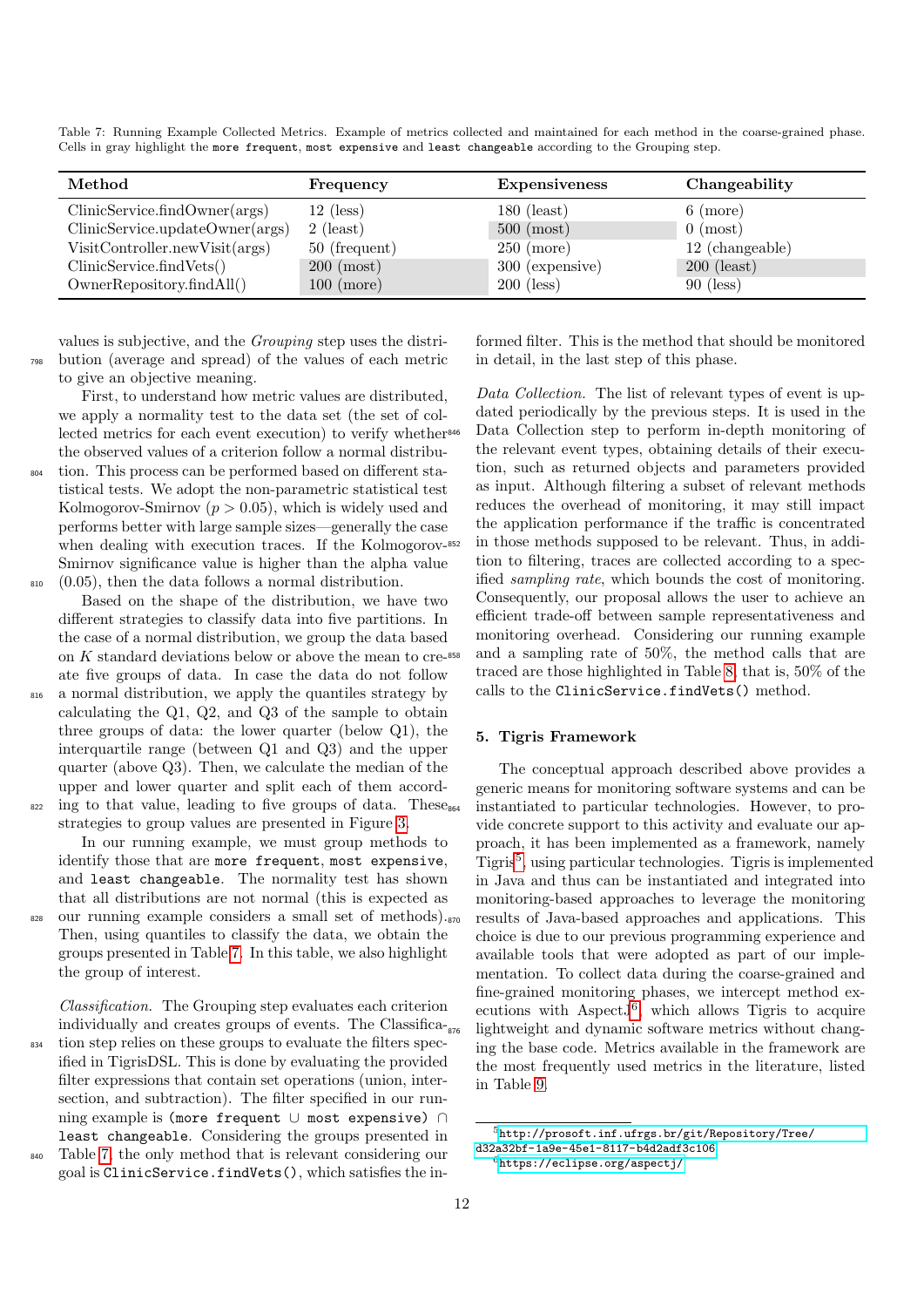<span id="page-12-0"></span>

Figure 3: Frequency Groups. Using the frequency relevance criteria as example, the charts presents the semantics given for the different modifiers of TigrisDSL. The semantics considers the splitting of the data into groups and the normality of the data.

<span id="page-12-1"></span>Table 8: Sample Execution of an Application. Cells in gray highlight the occurrences  $(\text{\#Occ.})$  of a specific method call in the application execution sequence (#Seq.) that would be traced at a sampling rate of 50%.

| #Seq.            | Method Call                    | #Occ.            | 894 |
|------------------|--------------------------------|------------------|-----|
| 1                | VisitController.newVisit("X")  | 1                |     |
| $\overline{2}$   | OwnerRepository.findAll()      | 1                |     |
| 3                | ClinicService.findVets()       | 1                |     |
| $\overline{4}$   | ClinicService.findVets()       | $\overline{2}$   |     |
| 5                | ClinicService.findVets()       | 3                |     |
| 6                | ClinicService.updateOwner("X") | 1                | 900 |
| 7                | OwnerRepository.findAll()      | 2                |     |
| 8                | ClinicService.findVets()       | 4                |     |
| 9                | VisitController.newVisit("X")  | 2                |     |
| 10               | ClinicService.updateOwner("X") | $\boldsymbol{2}$ |     |
| 11               | ClinicService.findVets()       | 5                |     |
| 12               | ClinicService.findVets()       | 6                | 906 |
| 13               | ClinicService.findVets()       | 7                |     |
| 14               | ClinicService.updateOwner("X") | 3                |     |
| 15               | ClinicService.findVets()       | 8                |     |
| 16               | OwnerRepository.findAll()      | 3                |     |
| .                |                                |                  |     |
| $n-1$            | ClinicService.findVets()       | $n-1$            | 912 |
| $\boldsymbol{n}$ | ClinicService.findVets()       | $\boldsymbol{n}$ |     |

The metrics used to assess relevance criteria might be costly to be collected, because they may require "heavy"  $\frac{1}{2882}$  information to be calculated, such as parameter and return values of event executions. However, as the first phase monitors all system events, this monitoring is coarse grained and collects lightweight versions of the metrics to avoid disrupting the application execution. Therefore, although these metrics have some impact on the applica-<sup>888</sup> tion execution, it is much lower than collecting fine-grained (and heavy) information and recording execution traces.

The coarse-grained monitoring phase is thus limited to the computation of estimations of the metrics—listed in the third column of Table [9—](#page-13-1)which are kept as a single in-memory number, continuously updated whenever a new event is intercepted at runtime. For example, for execution time and invocation frequency, the estimations are the mean execution time and the absolute number of all the calls of a method, respectively. This is opposed to the complete distribution of these metrics with traces giving information such as which inputs lead to high execution times.

Computation pattern, in turn, consists of the analysis of common computations of a method, that is, the identification of frequent pairs of inputs and output of a method. This is expensive to be computed as it requires tracing and comparing each method call accompanied by the parameter values and the method return value. Because the goal of this metric is to identify repeated computations and the output of a method is usually highly dependent on its input, our estimation relies on observing the return values of different calls of a method in terms of allocation size in memory and then computing the standard deviation of these values. Thus, for example, if the standard deviation is low, it means that most of the returns of the method calls are the same, thus less changing.

For estimations that would demand to store the list of observed values such as those based on standard deviation and average, to keep a single in-memory number updated <sup>918</sup> on-the-fly, we compute mean and standard deviation based on online and incremental algorithms [\[91\]](#page-24-21). The TigrisDSL specification, as well as metrics to be used while assessing execution events can be configured through property files and annotations. An example of such configuration is presented in Listing [2.](#page-13-2)

The sampling rate can be controlled and adjusted at runtime (using a function provided by our implementation), varying from 0% (no monitoring) to 100% (complete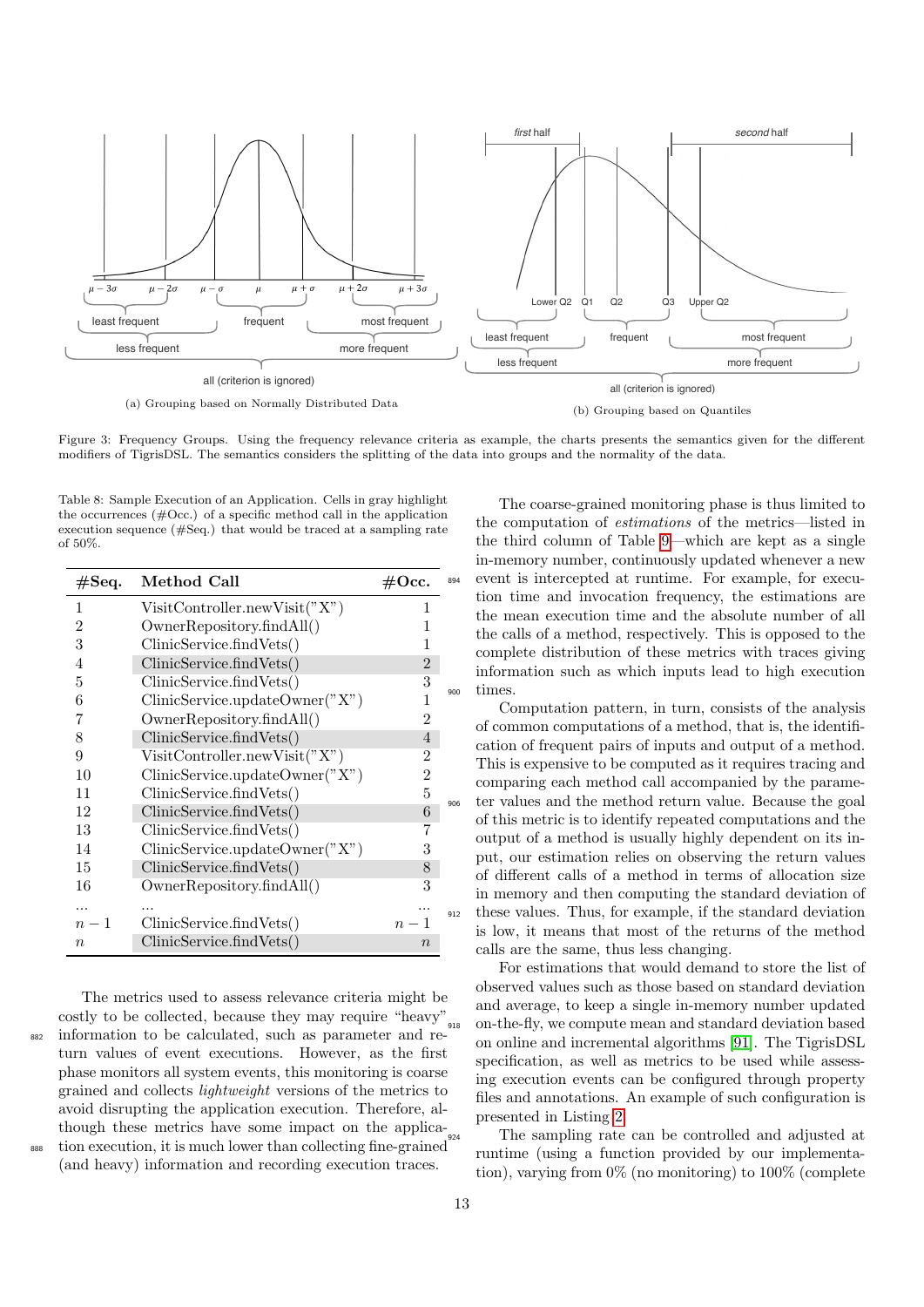<span id="page-13-1"></span>Table 9: Tigris Framework Metrics. List of names and descriptions provided by the Tigris framework, together with how these metrics are estimated.

| Metric               | Description                                                                | Estimation                                                         |
|----------------------|----------------------------------------------------------------------------|--------------------------------------------------------------------|
| Concurrency Level    | the number of times a method is executed<br>concurrently                   | mean number of active threads during all<br>calls of the method    |
| Computation Pattern  | the number of times that each pair of input<br>and output of method occurs | standard deviation of the return size of all<br>calls of a method  |
| Energy Consumption   | the amount of energy demanded by a method                                  | mean estimate of energy consumption of all<br>calls of the method  |
| Error level          | the number of times the execution of a<br>method thrown exceptions         | absolute number of exceptions raised by all<br>calls of the method |
| Execution Time       | the time taken to execute a method                                         | mean execution time of all calls of the<br>method                  |
| Inter-Arrival Time   | the time taken between executions of a<br>method                           | mean time between each call of a method and<br>the next            |
| Invocation Frequency | the number of times a method occurs                                        | absolute number of calls of a method                               |
| Memory Consumption   | the amount of memory demanded by a<br>method                               | mean estimate memory consumption of all<br>calls of the method     |
| User Behavior        | the number of times a method is shared<br>among different users            | absolute number of user sessions that lead to<br>calls of a method |

Listing 2: Tigris annotation-based configuration example.

<span id="page-13-2"></span>

| 1              | @TigrisConfiguration(                              |     |
|----------------|----------------------------------------------------|-----|
| $\overline{2}$ | logRepository = RepositoryType.MEMORY,             |     |
| 3              | staticMetricFile = "petclinic.csv",                |     |
| 4              | $samplingPercentage = 0.5$ ,                       |     |
| 5              | $analysisFixedDelay = 120)$                        | 948 |
| 6              | @TigrisCriteria(                                   |     |
| 7              | $criterion = "more frequent U more expensive",$    |     |
| 8              | $granularity = GranularityType.METHOD,$            |     |
| 9              | frequencyMetric = Metrics. INVOCATION_FREQUENCY,   |     |
| 10             | expensivenessMetric = Metrics.EXECUTION_TIME,      |     |
| 11             | changeabilityMetric = Metrics.COMPUTATION_PATTERN) |     |
| 12             | @ComponentScan(allowed =                           |     |
|                | "org.springframework.samples.petclinic.*",         |     |
| 13             | $denied =$                                         |     |
|                | "org.springframework.samples.petclinic.model.*")   |     |
| 14             | public class Configuration {}                      |     |
|                |                                                    |     |

monitoring of selected methods). This function can be used to adapt the sampling according to the overhead tolerance and monitoring coverage requirement. In addition,

<sup>930</sup> the amount of time in which the framework should keep collecting lightweight metrics (first monitoring phase) of the event executions until triggering the process to select methods to monitor in detail (second monitoring phase) can be controlled and adjusted at runtime through an input parameter.

936 New criteria and metrics can be included by extend-966 ing and implementing interfaces provided by the framework. The same interfaces are used to customize and define how metrics should be calculated. In addition to the usage of TigrisDSL filters to identify relevant event executions based on the goal of monitoring, Tigris also offers customizations. For example, it is possible to set up

the framework to focus on specific monitoring locations, which can improve the set of events to be evaluated as relevant as well as exclude events that must not be monitored, thus reducing the time overhead for tracking them. Tigris also supports loading output metrics from Understand<sup>[7](#page-13-3)</sup>, to evaluate criteria that are based on static metrics.

Next, we describe our evaluation procedure and then discuss the obtained results.

#### <span id="page-13-0"></span>6. Evaluation: Adaptive Monitoring for APLCache

In order to evaluate our proposed solution for monitoring, we perform an empirical evaluation by instantiating Tigris as monitoring support for APLCache, the application-level caching approach that was used to illustrate the phases of our framework.

### 6.1. Study Settings

APLCache [\[4\]](#page-21-3) is used to monitor web applications to identify cacheable methods with the goal of improving application performance. The monitoring of APLCache captures execution traces of each method call with its input parameters and return. Monitoring the application has a performance cost, so we aim with Tigris to reduce the monitoring cost without compromising its effectiveness of identifying cacheable methods. Therefore, the original version of APLCache is used as a baseline.

Our evaluation aims to answer three research questions, presented in Table [10.](#page-15-0) In this table, we also detail the metrics used to answer each research question.

<span id="page-13-3"></span><sup>7</sup><https://scitools.com/>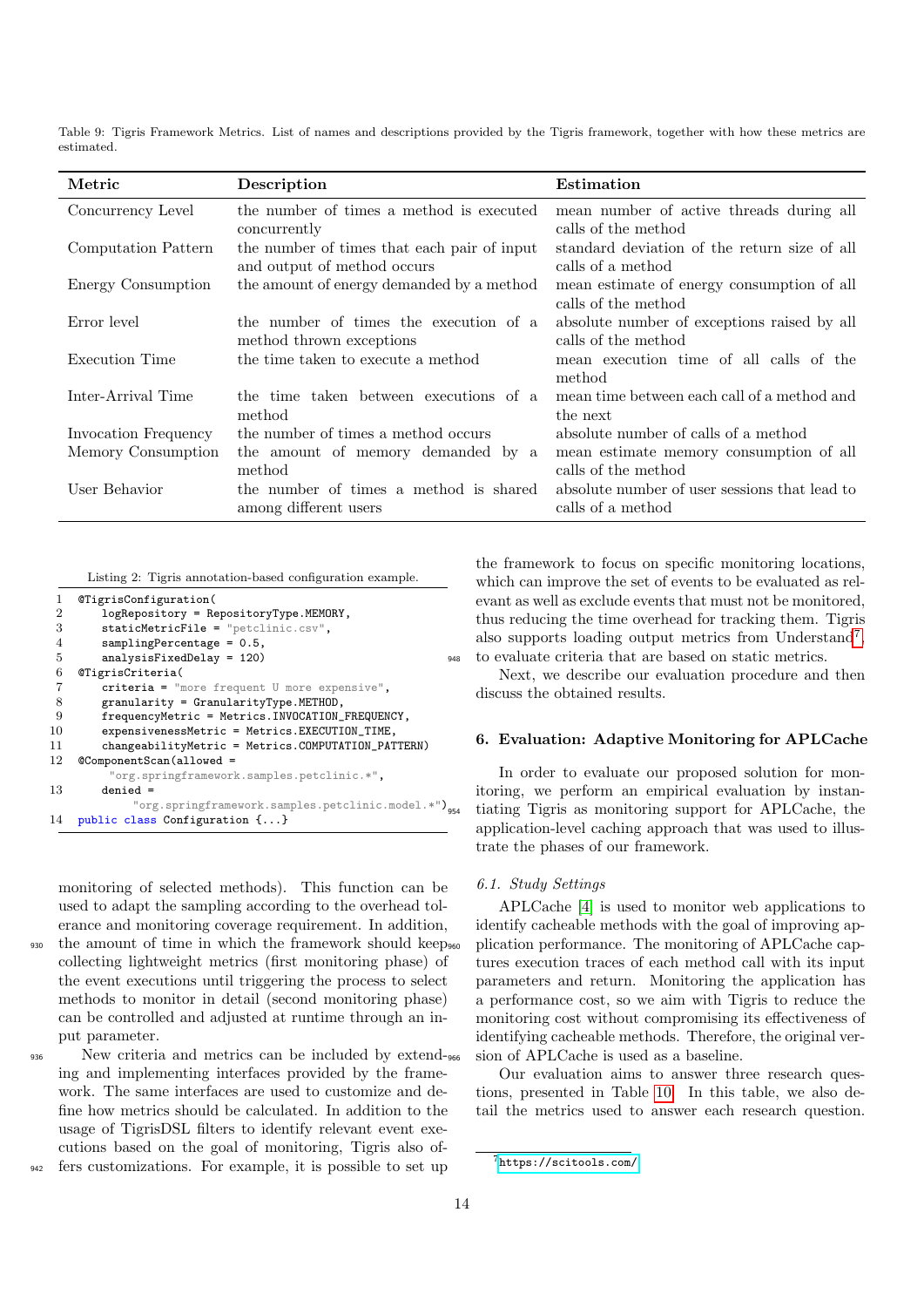In RQ1, we assess how Tigris reduces the cost of monitoring. However, as the application performance is influ-972 enced not only by the monitoring but also by the identified cacheable spots that are discovered based on the collected traces, we also compare the performance of our target web applications using APLCache with full monitoring and with Tigris. In RQ2, we compare the effectiveness of the cacheable spots identified using the traces collected us-

- <sup>978</sup> ing the two alternatives under evaluation. Improved effectiveness to identify cacheable methods is desirable. Nev<sub>1032</sub> ertheless, our ultimate goal is to monitor the application with lower costs, without compromising the results of the analysis, that is, we aim to collect a subset of execution traces that would lead to the same results as if we had
- <sup>984</sup> collected the complete set of traces. Thus, we also assess the effectiveness (precision and recall) of APLCache with Tigris using as ground-truth the cacheable spots identified by APLCache with full monitoring. Finally, in RQ3 we assess how Tigris copes with workload variations over time in terms of changes in the relevance evaluation performed by its first phase (coarse-grained monitoring) and, consequently, in the selection of execution traces to be collected

in detail by its second phase (fine-grained monitoring). To assess both versions of APLCache, we must select

target web applications, simulation parameters, and workloads. To avoid bias, we follow the design choices of the study previously performed to evaluate the original ver-sion of APLCache [\[4\]](#page-21-3). In the study, we use three  $tar<sub>1050</sub>$ get open-source web applications<sup>[8](#page-14-0)</sup>, presented in Table [11,](#page-15-1) which summarizes the general characteristics of each target system. We also keep the same APLCache parameters, such as cache provider and eviction policy.

<sup>1002</sup> For all the RQs we consider performance test suites in the form of workload simulations. The simulation starts with five simultaneous users continuously navigating through the application based on a navigation pattern that falls into a specific distribution (transition table). Then, at every second, we randomly add or remove a number of users

- <sup>1008</sup> (from 1 to 10) from the simulation until all the users make the total of 60k requests to the application. We adopt a minimum number of 5 simultaneous users to keep a minimum of concurrency in the workload, and a maximum  $of$ <sub>1062</sub> 20 to avoid disruptions in the response times due to struggles from the web server. To stimulate changes in the
- <sup>1014</sup> workload, we created three variations of navigation patterns for each application, and whenever a user is added to the simulation, we randomly decide which of the three workload variations the new user should follow. To keep a fresh selection of execution traces collected in detail by the second phase (fine-grained monitoring), the processing of <sup>1020</sup> lightweight metrics is triggered every two minutes during the simulation.

To increase the reliability of the results, we create the

workload with the above settings once and execute the exactly same sequence of requests and user variations per second ten times. To evaluate how changes in the workload may impact in our proposal, the simulation is segmented in three monitoring cycles of 20k requests, we collect and inspect from the simulation the subset of methods selected by the first phase of Tigris as well as the cacheable opportunities found by APLCache. Thus, for all the metrics in the results we report mean and standard deviations of these multiple executions. For all the simulations, we use two machines located within the same network, one machine (16G RAM, Intel i7 2GHz) for the  $Tomcat^9$  $Tomcat^9$  web server and  $MySQL^{10}$  $MySQL^{10}$  $MySQL^{10}$  database, and one machine (16G) RAM, Intel i5 2.4GHz) to handle the performance test suite with  $JMeter<sup>11</sup>$  $JMeter<sup>11</sup>$  $JMeter<sup>11</sup>$ .

To configure Tigris, we must specify relevance filters in TigrisDSL. We used as a basis the Cacheability Pattern [\[89\]](#page-24-19), which indicates a set of criteria for deciding whether a method should be cached. We assess two alternative filters in our study, presented in Table [12.](#page-15-2) The Restricted Filter leads to a subset of methods selected by the *Expanded Filter* to be monitored in the second phase of our framework. The specified relevance filters indicate that four relevance criteria are considered and, for each of them, we must indicate the metric estimations to be used. We selected the metrics Invocation Frequency, Computation Pattern, User Behavior and Execution Time, for the criteria Frequency, Changeability, Usage pattern and Expensiveness, respectively. The Tigris second phase also receives as parameter a sampling rate. We selected six sampling rates (ranging from  $1\%$  to  $100\%$ ) to understand how the number of collected traces can impact in the analysis of the traces.

#### 6.2. Results

We next present and analyze the results obtained by running the simulations with each of our three target applications and collecting the specified metrics.

#### 6.2.1. RQ1. What performance gain does Tigris provide?

Our first results consist of assessing how much Tigris reduces the cost of monitoring, considering its ability to filter and reduce the scope of monitoring. For that, we compare the performance of each application using Tigris (restricted and expanded filters) to the baselines with full monitoring and no monitoring. The information collected with full monitoring leads to the ground-truth decisions made based on execution traces, while no monitoring provides a baseline of the application performance without any overhead. This analysis allows us to assess how far our decisions are from the ground truth and the performance costs associated with them. To compare the application

<span id="page-14-0"></span><sup>8</sup>Available at <http://www.cloudscale-project.eu/>, [https:](https://github.com/SpringSource/spring-petclinic/) [//github.com/SpringSource/spring-petclinic/](https://github.com/SpringSource/spring-petclinic/) and [http://www.](http://www.shopizer.com/) [shopizer.com/](http://www.shopizer.com/).

<span id="page-14-1"></span> $^{9}$  <br><http://tomcat.apache.org/>  $\,$ 

<span id="page-14-2"></span><sup>10</sup><https://www.mysql.com/>

<span id="page-14-3"></span><sup>11</sup><http://jmeter.apache.org/>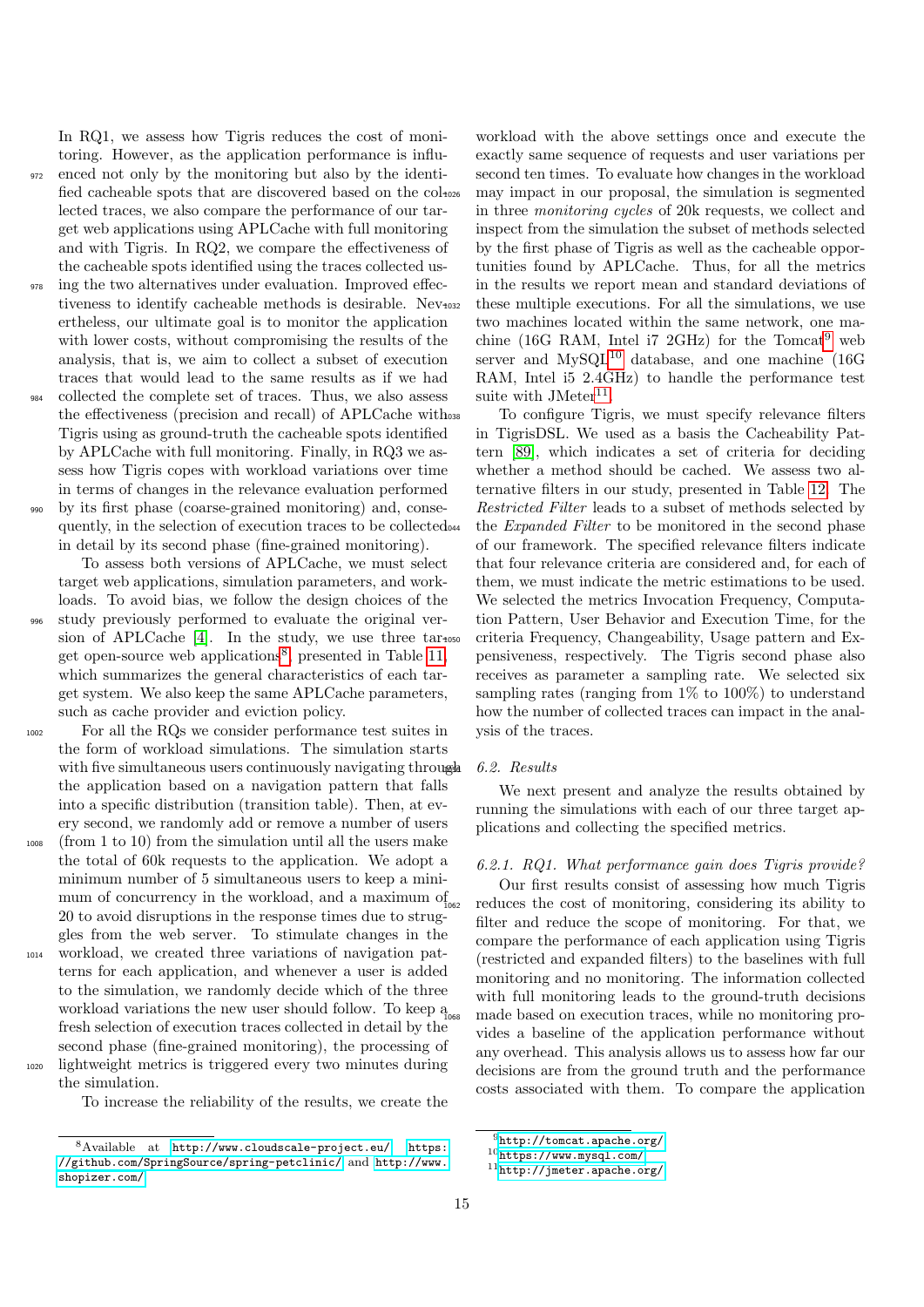<span id="page-15-0"></span>Table 10: Research Questions and Metrics. List of the research questions of our evaluation and the metrics used to answer each of them.

| <b>Research Question</b>                                                                      | Metric                                                                                                                                                                                        |
|-----------------------------------------------------------------------------------------------|-----------------------------------------------------------------------------------------------------------------------------------------------------------------------------------------------|
| <b>RQ1.</b> What performance gain does<br>Tigris provide?                                     | M1-1. Throughput (average number of requests handled per second) of the<br>target applications with monitoring (and no caching)<br>M1-2. Throughput of the target applications using APLCache |
| RQ2.<br>What is the effectiveness<br>achieved with execution traces col-<br>lected by Tigris? | <b>M2-1.</b> Number of identified caching opportunities<br>$M2-2$ . Hit ratio<br>M2-3. Number of hits<br>M2-4. Precision<br>$M2-5. Recall$<br>M2-6. F-measure                                 |
| <b>RQ3.</b> How does Tigris cope with<br>workload variations over time?                       | <b>M3-1.</b> Difference in the number methods selected by the first phase of the<br>approach (coarse-grained monitoring) through multiple monitoring cycles in<br>sequence                    |

<span id="page-15-1"></span>Table 11: Target Systems. List of the target web applications used<sub>nss</sub> in our evaluation, together with their application domain and size. Size is detailed by the number of lines of code (LOC) and the number of files.

| Project    | Domain                           |         | LOC $#$ Files |     |
|------------|----------------------------------|---------|---------------|-----|
|            | Cloud Store File Synchronization | 7.6 K   | 98            |     |
| Pet Clinic | Sample application               | 6.3 K   | 72            | 109 |
| Shopizer   | e-Commerce                       | 111.3 K | 946           |     |

<span id="page-15-2"></span>Table 12: Relevance Filter Specification. Specification of the two filters used in our evaluation, namely Restricted Filter and Expanded Filter.

| <b>Name</b>          | TigrisDSL-based Specification                                                                                                                                               |      |
|----------------------|-----------------------------------------------------------------------------------------------------------------------------------------------------------------------------|------|
| Restricted<br>Filter | less changeable $\cap$ more frequent<br>$\cap$ (more usage-pattern $\cup$ (more<br>expensive $\cap$ less usage-pattern))                                                    |      |
| Expanded<br>Filter   | (less changeable $\cup$ changeable)<br>$\cap$ (more frequent $\cup$ frequent)<br>∩ ((more usage-pattern ∪<br>$usage$ -pattern) $\cup$ (more expensive<br>$\cup$ expensive)) | 1104 |

performance under these different monitoring configura-<sup>1074</sup> tions, we use throughput, which is measured by calculating the average number of requests handled per second throughout the simulation. Thus, high throughput (i.e. close to the throughput achieved with no monitoring) indicates an effective monitoring configuration, as more re-1116 quests can be processed within the same period of time.

<sup>1080</sup> The results are presented in Figure [4.](#page-16-0) In each chart, we present the throughput of executing the application with no and full monitoring, which serve as references. We also detail the cost of running the application only with the Tigris first phase activated. All these are presented as horizontal lines because they do not vary in terms of the

sampling rate. The throughput of running Tigris with the two considered filters is presented with its varying results according to the sampling rate.

As expected, monitoring an application causes an overhead, even with Tigris. Considering the different applications and varying evaluated configurations, we observed that the minimum overhead was obtained with the restricted filter and 1% sampling rate for Shopizer (Figure [4c\)](#page-16-0). This configuration achieves a throughput of 15.91 req/s vs. 16.47 req/s obtained with no monitoring, resulting in 3.42% of performance impact. The maximum observed overhead came from the combination of expanded <sup>1098</sup> filter and 100% sampling rate for Shopizer (Figure [4c\)](#page-16-0), which led to a throughput of 12.39 req/s—24.7% lower than the baseline with no monitoring  $(16.47 \text{ reg/s})$ . In brief, Tigris resulted in a performance penalty ranging from 3.4% to 24.7%, compared to the baseline without monitoring.

However, the framework largely reduces the cost of full monitoring. The overhead of this configuration ranges from 22.6% (its throughput is 40.09 req/s for Petclinic as seen in Figure [4b,](#page-16-0) vs. 51.81 req/s of the baseline) to 29.9% (its throughput is 11.53 req/s for Shopizer as seen in Figure [4c,](#page-16-0) vs. 16.47 req/s of the baseline).

<sup>1110</sup> Assessing solely the cost of the Tigris, we observe that the overhead is caused mostly by its second phase, in which methods are fine-grained monitored. The maximum overhead of the coarse-grained monitoring (first-phase) was 3.3%, because Cloud Store achieved 24.32 req/s when compared to the baseline without monitoring of 25.16 req/s.

The performance overhead of the second phase varies according to the results of the first phase and the sampling rate in which it collects traces. The overhead decreases when the sampling rate decreases because fewer executions are traced. For example, when collecting 1% of the traces with the restricted filter, the overhead is marginal for all three applications, ranging from  $3.4\%$  to  $3.8\%$  when comparing to the baseline with no monitoring in Figure [4,](#page-16-0)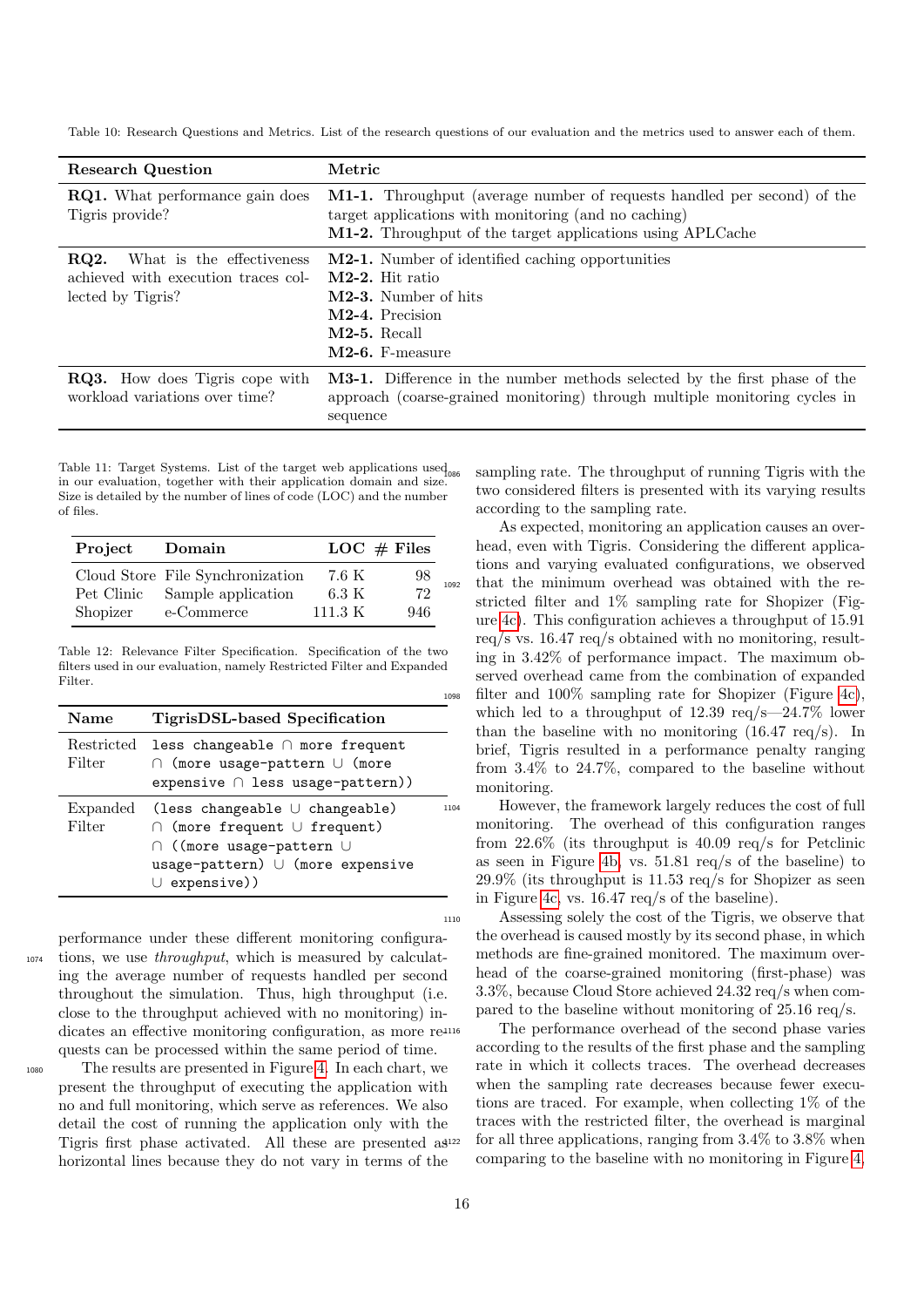<span id="page-16-0"></span>

Figure 4: RQ1: Throughput by Sampling Rate. Performance of each application executed with and without APLCache using varying monitoring configuration.

being similar to the coarse-grained phase only. Collecting traces with the expanded filter at a 100% sampling rate, i.e. no sampling is performed, largely increases the overhead to the application performance, ranging from  $18.0\%$ <sup>1128</sup> to 24.7%, when comparing to the baseline with no monitoring in Figure [4.](#page-16-0)

To compare the overall performance of APLCache with full monitoring and with Tigris, we also assess the throughput. However, the overall performance is not only affected by the monitoring but also by the opportunities cached <sup>1134</sup> based on the analysis of collected traces. Obtained results are presented in Table [13](#page-17-0) (column Throughput) and Figure [4.](#page-16-0) We observe that the throughput achieved by APLCache when supported by Tigris is higher than using full monitoring, with both filters and any sampling rate. Tigris improves the throughput of all the three tar- $_{1140}$  get applications with gains ranging from  $4.4\%$  to  $27.4\%$ , in comparison to APLCache with full monitoring. Because Tigris can filter a subset of relevant methods and consequently monitor fewer methods in detail, the overhead of monitoring tends to decrease.

In Pet Clinic (Figure [4b\)](#page-16-0), the overall performance typ-<sup>1146</sup> ically increases as the sampling rate decreases. Nevertheless, this does not always hold. With fewer execution traces (lower sampling rate), the identification of cacheable opportunities is less consistent with the actual behavior of the application, thus reducing the gains of caching the application. This can be seen in the other two applica-<sup>1152</sup> tions. The overall performance of CloudStore (Figure [4a\)](#page-16-0) increases up to 5% sampling rate for the restricted filter and 10% sampling rate for the expanded filter, and then it decays. The overall performance of the Shopizer application (Figure [4c\)](#page-16-0), in turn, tends only to decrease as the sampling rate decreases. In most cases, the restricted filter achieves worse results than the expanded filter. This means that, although the restricted filter leads to fewer methods to be monitored in the second monitoring phase, the set of fine-grained monitored methods causes the identification of caching opportunities that provide lower increases in the performance. That is, the balance between <sup>1164</sup> the cost of monitoring and the gain of caching is higher with the expanded filter than with the restricted filter.

> RQ1: Findings. The impact of full monitoring applications is high, causing performance impacts ranging from 22.6% to 29.9% when compared to the baseline of no monitoring. Tigris, with varying configurations, implies a lower impact to the application performance, with values ranging between 2.9% and 24.7%, when compared to the baseline of no monitoring. The overhead of Tigris is mostly caused by fine-grained monitoring, which can be reduced by decreasing the sampling rate. With respect to overall performance with enabled caching, it provides improvements ranging from 4.4% to 27.4% in relation to monitoring all method calls with APLCache. The relevance filter and sampling rate provide a configuration space that allows the approach to achieve the best trade-off between the cost of monitoring and the quality of the analysis of execution traces.

17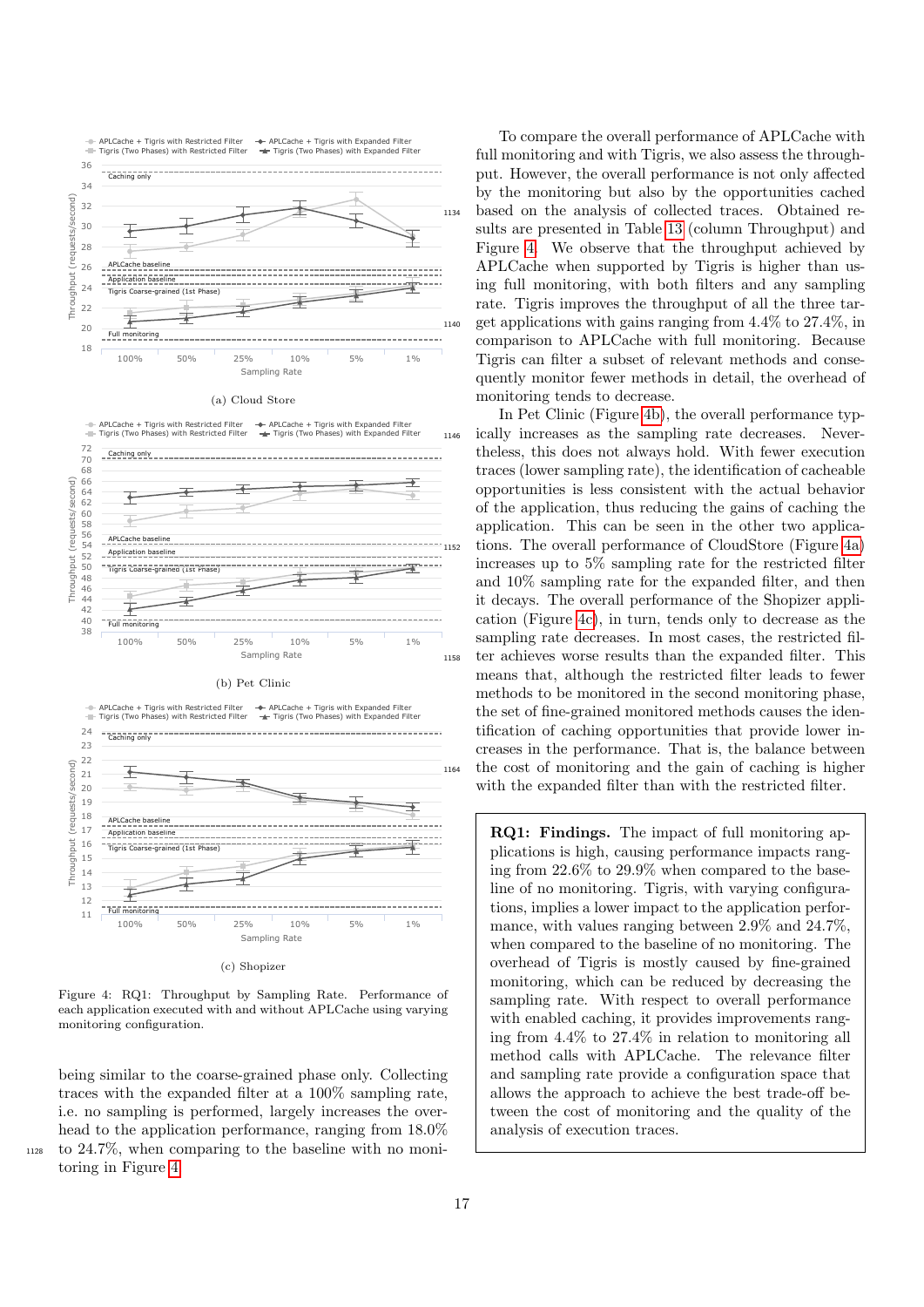<span id="page-17-0"></span>Table 13: Simulation Results. Results of executing each application with full monitoring, restricted filter and expanded filter. Reported metrics (average of all the ten executions) for the different sampling rates (Sample) are throughput, hit ratio (HR), number of hits (Hits), number of cacheable opportunities (Cacheability), precision (Pr.), recall, and F-Measure (F1). Throughput and Cacheability are shown in absolute and relative (percentage change in comparison with full monitoring) terms. Cacheability, precision, recall and F-Measure are presented as the average of all three monitoring cycles.

|                    | Monitoring             | Sample  |          | Throughput | HR         | <b>Hits</b> |                  | Cacheability | Pr.     | Recall          | F1              |
|--------------------|------------------------|---------|----------|------------|------------|-------------|------------------|--------------|---------|-----------------|-----------------|
| <b>Cloud Store</b> | Full Monitoring        |         | $25.6\,$ |            | $0.96\,$   | 45,877      | 7.67             |              |         |                 |                 |
|                    | Restricted Filter      | 100%    | $27.5\,$ | $+7.3%$    | $0.96\,$   | 30,252      | 3.67             | $-52.2\%$    | 1.0     | $0.47 \pm 0.04$ | $0.64 \pm 0.03$ |
|                    |                        | $50\%$  | 27.9     | $+9.0\%$   | 0.95       | 27,036      | 2.67             | $-65.2\%$    | 1.0     | $0.34 + 0.05$   | $0.51 \pm 0.05$ |
|                    |                        | $25\%$  | 29.1     | $+13.7%$   | 0.97       | 25,924      | 2.33             | $-69.6\%$    | 1.0     | $0.30 \pm 0.06$ | $0.46 \pm 0.07$ |
|                    |                        | 10%     | $31.4\,$ | $+22.4\%$  | 0.98       | 26,100      | 2.33             | $-69.6\%$    | 1.0     | $0.30 \pm 0.06$ | $0.46 \pm 0.07$ |
|                    |                        | $5\%$   | 32.7     | $+27.4%$   | 0.97       | 25,532      | $2.33\,$         | $-69.6\%$    | 1.0     | $0.30 + 0.06$   | $0.46 \pm 0.07$ |
|                    |                        | $1\%$   | $29.0\,$ | $+13.2\%$  | $0.98\,$   | 17,208      | $\mathbf{1}$     | $-87.0\%$    | 1.0     | $0.13 \pm 0.01$ | $0.23 \pm 0.01$ |
|                    |                        | 100%    | 29.5     | $+15.1\%$  | $0.96\,$   | 42,144      | 6.33             | $-17.4%$     | 1.0     | $0.83 \pm 0.14$ | $0.90 \pm 0.08$ |
|                    |                        | $50\%$  | 30.0     | $+17.0\%$  | 0.94       | 41,668      | 6.33             | $-30.4\%$    | 1.0     | $0.70 \pm 0.18$ | $0.81 \pm 0.13$ |
|                    | <b>Expanded Filter</b> | $25\%$  | 31.1     | $+21.3%$   | 0.98       | 36,060      | $\overline{4}$   | $-47.8\%$    | 1.0     | $0.52 \pm 0.04$ | $0.68 + 0.03$   |
|                    |                        | 10%     | 31.8     | $+24.0\%$  | 0.94       | 33,384      | 3.67             | $-52.2\%$    | 1.0     | $0.48 + 0.09$   | $0.64 \pm 0.09$ |
|                    |                        | $5\%$   | 30.5     | $+19.1\%$  | $0.96\,$   | 25,524      | 2.33             | $-69.6\%$    | 1.0     | $0.30 \pm 0.10$ | $0.46 \pm 0.11$ |
|                    |                        | $1\%$   | 28.81    | $+12.2\%$  | 0.95       | 20,328      | 1.33             | $-82.6\%$    | 1.0     | $0.17 \pm 0.09$ | $0.29 \pm 0.12$ |
| Petclinic          | Full Monitoring        |         | 54.17    |            | 0.94       | 52,860      | $\overline{4}$   |              |         |                 |                 |
|                    | Restricted Filter      | $100\%$ | $58.5\,$ | $+8.0\%$   | 0.94       | 41,040      | $2.33\,$         | $-41.7\%$    | $1.0\,$ | $0.58 \pm 0.14$ | $0.73 \pm 0.11$ |
|                    |                        | $50\%$  | $60.3\,$ | $+11.4\%$  | 0.94       | 41,404      | $2.33\,$         | $-41.7%$     | 1.0     | $0.58 \pm 0.14$ | $0.73 \pm 0.11$ |
|                    |                        | $25\%$  | 60.9     | $+12.5%$   | 0.94       | 38,076      | $\sqrt{2}$       | $-50.0\%$    | 1.0     | $0.50 + 0.00$   | $0.66 \pm 0.00$ |
|                    |                        | 10%     | 63.6     | $+17.5%$   | 0.94       | 38,488      | $\overline{2}$   | $-50.0\%$    | 1.0     | $0.50 \pm 0.00$ | $0.66 \pm 0.00$ |
|                    |                        | $5\%$   | 64.5     | $+19.2\%$  | 0.94       | 38,980      | $\boldsymbol{2}$ | $-50.0\%$    | 1.0     | $0.50 \pm 0.00$ | $0.66 \pm 0.00$ |
|                    |                        | $1\%$   | 63.3     | $+16.8\%$  | $\,0.94$   | 26,224      | $\,1$            | $-75.0\%$    | 1.0     | $0.25 \pm 0.00$ | $0.40{\pm}0.00$ |
|                    |                        | 100%    | 62.9     | $+16.1\%$  | 0.94       | 52,616      | $\overline{4}$   | $0.0\%$      | 1.0     | $1.00 \pm 0.00$ | $1.00 \pm 0.00$ |
|                    | <b>Expanded Filter</b> | $50\%$  | 63.9     | $+17.9\%$  | 0.94       | 52,772      | $\overline{4}$   | $0.0\%$      | 1.0     | $1.00 \pm 0.00$ | $1.00 \pm 0.00$ |
|                    |                        | $25\%$  | 64.4     | $+18.9\%$  | 0.94       | 49,032      | 3.67             | $-8.3\%$     | 1.0     | $0.91 \pm 0.14$ | $0.95 \pm 0.08$ |
|                    |                        | 10%     | 64.9     | $+19.9\%$  | 0.94       | 46,900      | $\boldsymbol{3}$ | $-25.0\%$    | 1.0     | $0.75 \pm 0.00$ | $0.85 \pm 0.00$ |
|                    |                        | $5\%$   | 65.1     | $+20.3\%$  | 0.94       | 46,652      | 3                | $-25.0\%$    | 1.0     | $0.75 \pm 0.00$ | $0.85 \pm 0.00$ |
|                    |                        | $1\%$   | 65.7     | $+21.3\%$  | 0.94       | 45,824      | 3                | $-25.0\%$    | 1.0     | $0.75 \pm 0.00$ | $0.85 \pm 0.00$ |
|                    | Full Monitoring        |         | 17.30    |            | 0.92       | 691,352     | 24.33            |              |         |                 |                 |
|                    | Restricted Filter      | 100%    | 20.0     | $+15.9\%$  | 0.92       | 419,656     | 16.33            | $-32.9\%$    | 1.0     | $0.66 \pm 0.03$ | $0.80 \pm 0.02$ |
|                    |                        | $50\%$  | 19.8     | $+14.6\%$  | 0.93       | 257,012     | 13.33            | $-45.2\%$    | 1.0     | $0.54 \pm 0.01$ | $0.70 \pm 0.01$ |
|                    |                        | $25\%$  | 20.1     | $+16.4\%$  | 0.92       | 182,520     | 10               | $-59.0\%$    | 1.0     | $0.40 \pm 0.03$ | $0.58 + 0.03$   |
|                    |                        | $10\%$  | 19.1     | $+10.6\%$  | 0.94       | 71,460      | $\boldsymbol{6}$ | $-75.3%$     | 1.0     | $0.24 \pm 0.01$ | $0.39 + 0.02$   |
| opizer             |                        | $5\%$   | 18.8     | $+8.7\%$   | 0.93       | 35,892      | 4                | $-83.6\%$    | $1.0\,$ | $0.16 \pm 0.02$ | $0.27 \pm 0.03$ |
| $\tilde{5}$        |                        | $1\%$   | 18.0     | $+4.4\%$   | 0.91       | 17,998      | 1                | $-95.9\%$    | 1.0     | $0.04 \pm 0.00$ | $0.07 \pm 0.01$ |
|                    | <b>Expanded Filter</b> | $100\%$ | 21.1     | $+22.2\%$  | 0.91       | 513,960     | 17.67            | $-27.4%$     | 1.0     | $0.74 \pm 0.17$ | $0.84 \pm 0.11$ |
|                    |                        | $50\%$  | $20.7\,$ | $+20.0\%$  | $\rm 0.91$ | 350,072     | 14.33            | $-41.1\%$    | $1.0\,$ | $0.60 \pm 0.14$ | $0.74 \pm 0.11$ |
|                    |                        | 25%     | $20.3\,$ | $+17.8\%$  | 0.92       | 184,232     | 10.33            | $-57.5%$     | 1.0     | $0.43 \pm 0.10$ | $0.60 \pm 0.10$ |
|                    |                        | 10\%    | 19.3     | $+11.7%$   | $0.91\,$   | 68,660      | $\,6$            | $-75.3%$     | 1.0     | $0.25 \pm 0.06$ | $0.40 \pm 0.08$ |
|                    |                        | $5\%$   | 18.9     | $+9.7\%$   | $\rm 0.91$ | 32,818      | $3.33\,$         | $-86.3\%$    | 1.0     | $0.14 \pm 0.03$ | $0.24 \pm 0.05$ |
|                    |                        | $1\%$   | 18.6     | $+7.8\%$   | 0.93       | 18,412      | $\mathbf{1}$     | $-95.9\%$    | 1.0     | $0.04 \pm 0.00$ | $0.08 \pm 0.01$ |

## 6.2.2. RQ2. What is the effectiveness achieved with execution traces collected by Tigris?

The previous research question has shown that the performance gains depend on which methods are cached. This 1170 decision is made by APLCache, which analyzes the col-1176 lected execution traces. Therefore, we now evaluate the

cached opportunities identified with each monitoring configuration. We assess the number of cached opportunities, the hit ratio, and the number of hits. These are presented in Table [13](#page-17-0) (columns Cacheability, HR and Hits, respectively).

Although the number of selected methods to be cached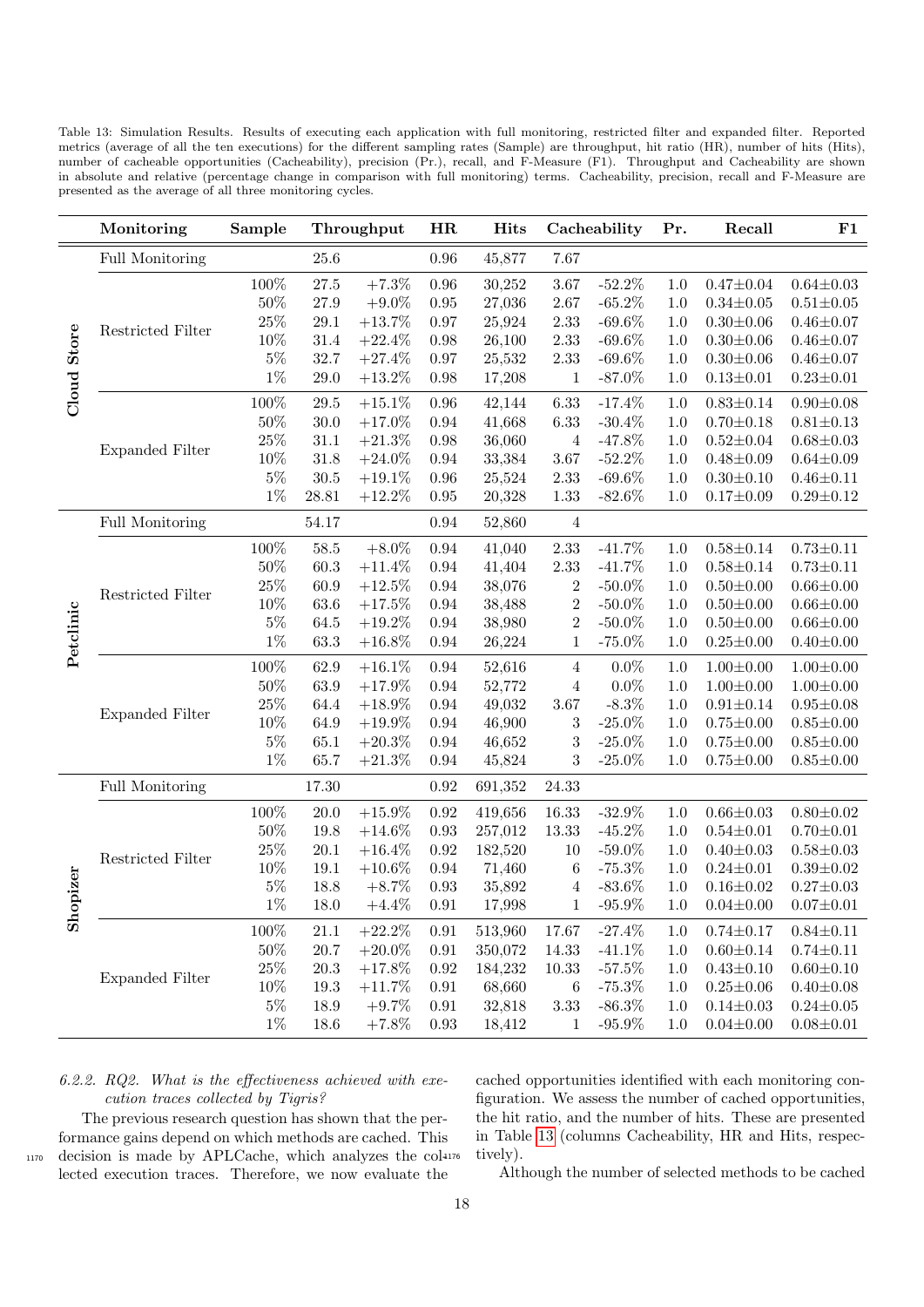<span id="page-18-0"></span>

Figure 5: RQ2: Recall by Sampling Rate. Recall obtained for each<br> $^{230}$ combination of filter (Restricted Filter and Expanded Filter) and sampling rate.

using Tigris is smaller in comparison to APLCache monitoring, we observe that this number changes according to the filtering and sampling configuration. For all applications, restricting the filter and decreasing the sampling <sup>1182</sup> rate may significantly reduce the number of caching opportunities. The amount of information collected is reduced,

and thus the accuracy of APLCache may be compromised.

None of the combinations of filters and sampling rates can identify all the opportunities initially identified by the original APLCache. However, the throughput is still im-<sup>1188</sup> proved due to the filtered monitoring guided by the coarsegrained phase of our approach. The absolute number of hits varies according to the number of cacheable opportunities. The lower number of hits follows reduced cacheable opportunities. The hit ratio remains almost the same along with all the simulations, and small variations are <sup>1194</sup> due to the variations in cacheable opportunities found at different monitoring cycles.

We also analyze the effectiveness achieved with each set of execution traces obtained using Tigris with the different filters and sampling rates. Although improving the overall performance is important, our key goal is to record the traces that are actually those needed for the analysis made by APLCache. Consequently, we consider as groundtruth the set of caching opportunities identified with full monitoring and compare it to the sets obtained with the various Tigris configurations. We measure this using typical classification performance metrics, namely precision, <sup>1206</sup> recall and f-measure. Results are presented in Table [13](#page-17-0) (columns Pr., Recall and F1, respectively).

As can be seen, the precision—for both filters and sampling rates—is 1.00, that is, there are no false positives. This means that the subset of methods to be monitored in the second phase allows APLCache to identify caching <sup>1212</sup> opportunities correctly. These results, however, do not hold for recall. The recall decreases when the filter is more restricted and the sampling rate is lower. Filters can cause relevant methods (those that should be identified as a cacheable opportunity) to be not monitored in the second phase. Consequently, they are not traced and con-<sup>1218</sup> sidered for caching. The low sampling rate, in turn, can lead to samples that are not representative of the population of the method calls. The variation of recall across the different Tigris configurations can be seen in Figure [5.](#page-18-0) It shows that the filter has a larger effect on recall than the sampling rate.

<sup>1224</sup> The restricted filter, for CloudStore and PetClinic, is the main cause for a low recall. It can be seen that even with sampling rates higher than 5%, the recall remains quite similar or even the same. For Shopizer, although the recall with 100% is not high (0.66), it decreases as the sampling rate decreases. Both the filter and the sampling rate, therefore, affect the recall. Although the expanded filter leads to false negatives, it achieves high recall, up to 1.00 (i.e. all the cacheable opportunities were found). Increasing the sampling rate improves the recall for all applications, as more information is provided for APLCache to analyze. For CloudStore and PetClinic, the highest recall can be achieved even with sampling rates lower than  $100\%$ . Shopizer potentially has results different from the other applications because it is larger and thus has a broader range of methods. In addition, the margin of error of the recall, observed in the different monitoring cycles, demonstrated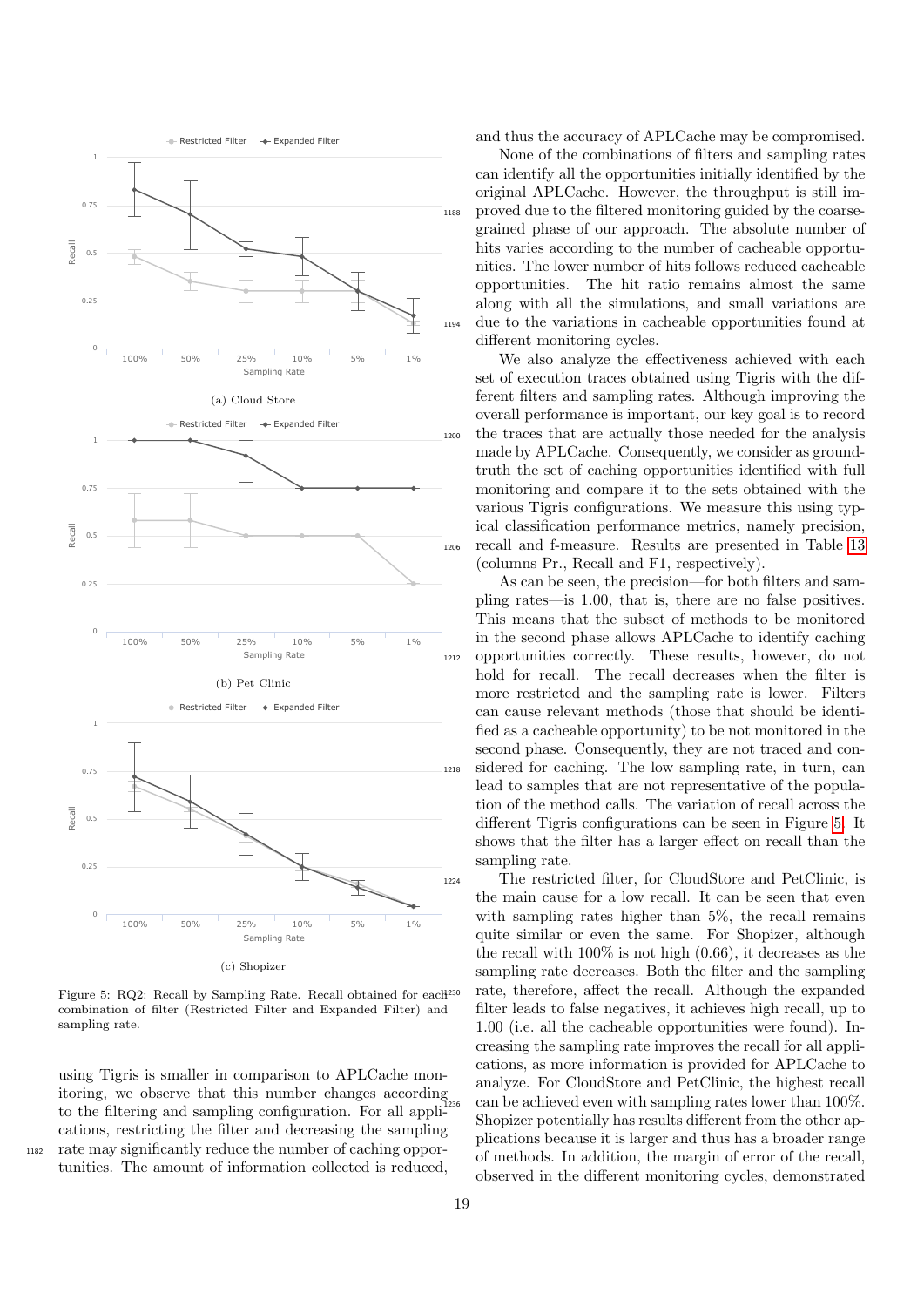to be high for the expanded filter. It demonstrates how <sup>1242</sup> the workload variations can impact the number of methods selected for fine-grained monitoring and the number of cacheable opportunities found at each monitoring cycle by APLCache.

> RQ2: Findings. The relevance filter and sampling rate of Tigris can reduce the number of identified caching opportunities and, consequently, the number of hits. The hit ratio, however, remains almost the same (0.91–0.98). Therefore, lower performance gains are obtained due to less cached opportunities. Tigris leads to no false positives considering APLCache and the target applications, thus achieving a precision of 1.00. However, recall can decrease due to the used relevance filter and low sampling rates, being larger the effect of the filter.

## 6.2.3. RQ3. How does Tigris cope with workload varia-<sup>1248</sup> tions over time?

To evaluate how changes in the workload impact the methods selected by the first phase of the proposed approach, we inspected the subset of methods selected by the first phase of Tigris at the end of each monitoring cycle. Obtained results are presented in Table [14.](#page-19-0) We <sup>1254</sup> first observe that the number of selected methods for finegrained monitoring changed on every cycle for all the applications. These changes were expected since the relevance criteria are domain-neutral, and the metrics used to analyze them do not rely on pre-defined thresholds or assumptions regarding the workload. As a consequence, the<sub>278</sub> <sup>1260</sup> selected methods are based on the application's emerging behavior. In addition, the results show that bigger applications (i.e. with more methods and navigation paths) such as CloudStore and Shopizer, tend to have significant differences among monitoring cycles. As Petclinic has fewer navigation paths to be executed, the workload variations<sub>284</sub> <sup>1266</sup> do not affect much the relevance-based selection. Still, all Petclinic monitoring cycles resulted in changes in the

selection. This demonstrates the ability of our approach to adapt to workload variations. For all the applications, the restricted filter results in less relevant methods being selected for detailed monitoring than the expanded filter.

RQ3: Findings. Because the proposed relevance criteria and metrics are domain-neutral and do not rely on pre-defined thresholds or assumptions, Tigris can adapt to different workloads, identifying relevant methods according to the application's emerging behavior.

1272

### 6.3. Threats to Validity

We now analyze the threats to the validity of our empirical evaluation. First, the performance impact of monitoring highly depends on workloads. Although we do not

<span id="page-19-0"></span>

| Table 14: Simulation Results. Results in terms of changes in the        |
|-------------------------------------------------------------------------|
| relevance evaluation and selected methods to monitor for each appli-    |
| cation with restricted and expanded filters. After each monitoring      |
| cycle a snapshot of the coarse-grained selection is taken, reporting    |
| the amount of selected methods in that cycle (Selected), the over-      |
| all difference from the last cycle (Difference), including the specific |
| amount of additions and exclusions.                                     |

|                | Monitoring             |                | Cycle Selected | <b>Difference</b> |
|----------------|------------------------|----------------|----------------|-------------------|
| Store<br>Cloud |                        | 1              | 8              |                   |
|                | Restricted Filter      | 2              | 14             | $+6 (+8/-2)$      |
|                |                        | 3              | 13             | $-1(0/-1)$        |
|                |                        | 1              | 36             |                   |
|                | Expanded Filter        | 2              | 24             | $-12 (+0/-12)$    |
|                |                        | 3              | 20             | $-4 (+1/-5)$      |
| Petclinic      | Restricted Filter      | 1              | 4              |                   |
|                |                        | $\overline{2}$ | 5              | $+1 (+2/-1)$      |
|                |                        | 3              | 4              | $-1(+1/-2)$       |
|                | Expanded Filter        | 1              | 14             |                   |
|                |                        | 2              | 13             | $-1 (+0/-1)$      |
|                |                        | 3              | 12             | $-1 (+0/-1)$      |
| Shopizer       |                        | 1              | 33             |                   |
|                | Restricted Filter      | 2              | 45             | $+12 (+13/-1)$    |
|                |                        | 3              | 38             | $-7 (+2/-9)$      |
|                | <b>Expanded Filter</b> | 1              | 76             |                   |
|                |                        | 2              | 55             | $-21 (+6/-27)$    |
|                |                        | 3              | 62             | $+7(+11/-4)$      |

make any assumptions regarding the workload and rely on the randomness added to the tests, the workload used in the experiments may not be representative enough to be generalized. Nevertheless, our approach does not depend on a particular workload and can find relevant traces with any pre-specified workload, which may evolve in real-world scenarios. Therefore, even if the workload changes substantially and initial relevant methods are no longer useful, our approach can adapt itself, automatically discarding outdated monitoring configurations and discovering a new set of relevant execution traces.

Second, our evaluation is limited to one goal of monitoring (i.e. application efficiency in terms of performance) and only one monitoring-based approach (i.e. a caching technique). Therefore, the results may not be generalizable. To address this threat, we selected three open-source target applications, with different sizes and domains, implemented by different developers. In addition, we provide a wide variety of the tunable parameters for adaptive <sup>1296</sup> monitoring (i.e. the relevance filter and sampling rate) and compare the results against a baseline. We acknowledge that all of the threats mentioned above may require several evaluations concerning multiple systems of different sizes, users, traces, workloads, and other environmental conditions that should be addressed as part of future work.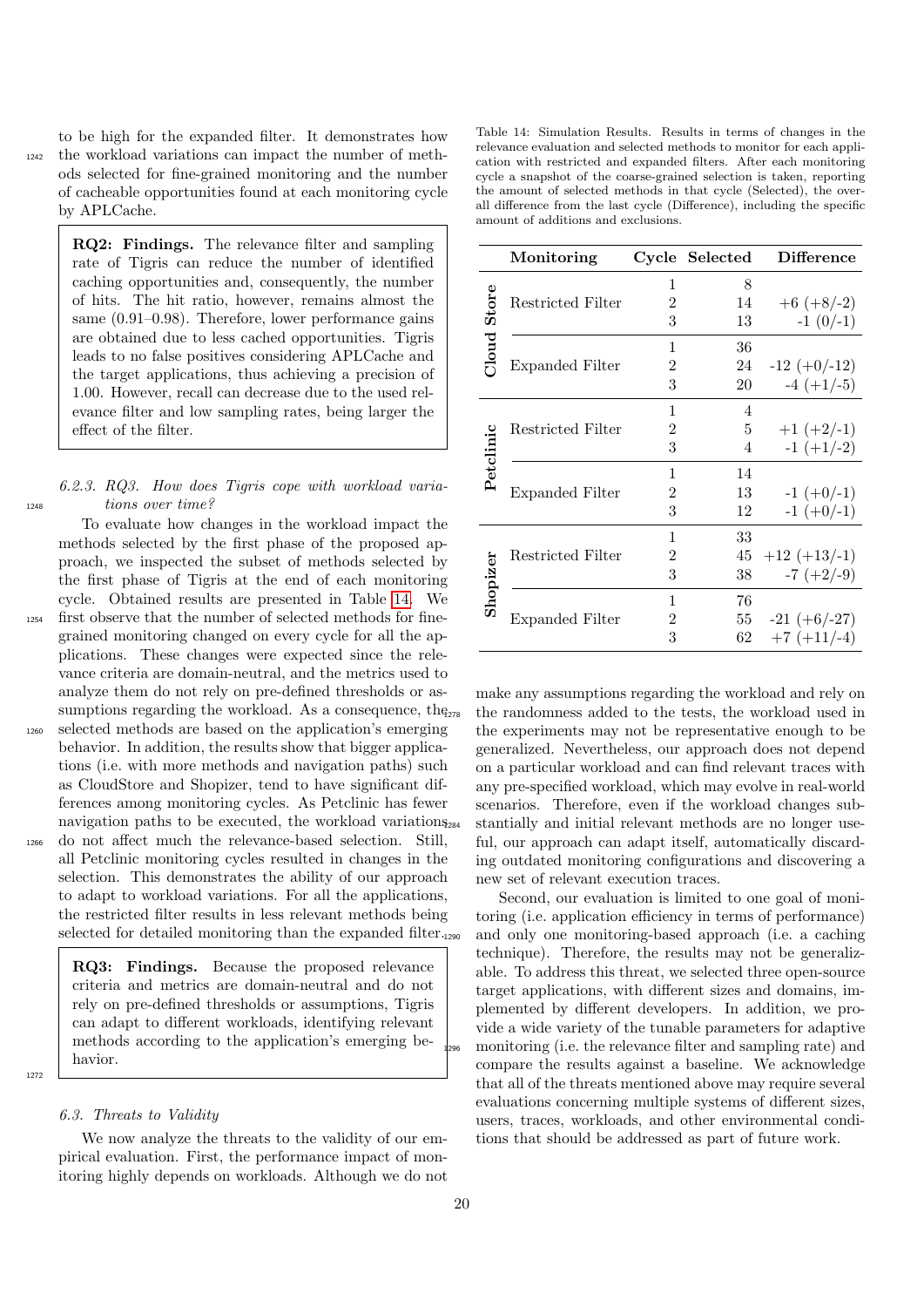#### <sup>1302</sup> 6.4. Limitations

Providing a solution for effective execution tracing requires dealing with many challenges other than those addressed in this paper, such as overhead management, sampling gaps, and defining appropriate criteria, metrics and sampling rate to achieve the goal of monitoring. Con-<sup>1308</sup> sequently, although our approach makes substantial advances towards software monitoring, there are challenges that remain open. These correspond to limitations of our work, which are discussed as follows.

Both filtering and sampling techniques, which are the <sup>368</sup> basis of our approach, are prone to introducing gaps in <sup>1314</sup> the output trace. Although filtering is based on the goal of monitoring, given as input of the approach, the sampling strategy follows a sampling rate, leading to uncertainty in the monitoring result in terms of representativeness. To quantify such uncertainty, a possible approach is learning statistical models of the monitored traces and use them <sup>1320</sup> to fill in sampling-induced gaps and then to compute the probability that the property of interest is satisfied or violated [\[11\]](#page-21-10).

In addition, choosing a sampling rate is not an easy task and depends on the representativeness needed and also the supported overhead. A low sampling rate may give a lousy precision, and a high sampling rate may generate a considerable amount of useless data and overhead. In addition, for some large-scale distributed systems, 1% of tracing data might be quite demanding for analyzing and decision making and might still provide a large overhead for the system. To deal with this situation, we can adopt <sup>1332</sup> an adaptive sampling, which dynamically adjusts the sampling rate by observing the impact of sampling rates on the

overall computational resource usage.

The coarse-grained monitoring demands to instrument all method calls, and thus a minimal but additional over<sup>1392</sup> head is incurred due to this per-instruction instrumenta-<sup>1338</sup> tion before the filtering and sampling decision making. To reduce even more the overhead of the approach, we can

also apply a dynamic sampling strategy into the coarsegrained monitoring. Although the framework supports the use of already<sup>398</sup>

implemented estimations of metrics, which were identi-<sup>1344</sup> fied and conceived based on the investigation of existing monitoring-based approaches, our approach does not cover the challenge of deciding which estimate or criteria are appropriate to specific goals of monitoring. In fact, tunable parameters for adaptive monitoring (in terms of relevance criteria and sampling rate) create a configuration space

- $_{1350}$  and as a result expose a secondary problem of finding ap $^{1404}$ propriate values for such configuration options. Thus it is not in the scope of this paper. However, the results of our foundational study includes a list of relevance criteria, an occurrence-based association between groups of goals and relevance criteria, and examples of goals and metrics used by the surveyed approaches. This information  $pro^{1410}$
- vides support to specify or at least reduce the configuration

space created by our approach. In addition, although the available criteria, goals, and metric estimations achieved good results in our experiment, they may not fit well in all the domains and workloads. To solve this problem, Tigris was designed to be extensible and flexible, providing interfaces that can be used to customize and change how metrics are calculated.

Regarding the classification of data into groups, we do not deal with possible outliers that may appear due to the transient behavior of the application, such as an increase in the execution time of a method given the high level of concurrency. It can be addressed in the future with enhanced statistical analysis and filtering of outliers. In addition, some tests for normality may be not sensitive enough given the sample size and the property of the data. Ideally, testing for normality should be executed and interpreted alongside histograms, QQ-plots, and skewness and kurtosis values. To solve this problem, the framework can be evolved in such a way that small parts of the monitoring phases could be customized by users, such as how to classify data.

The coarse-grained monitoring data is stored in memory, and despite its low memory usage, it may reach an imposed limit if kept forever. In our evaluation, this was not an issue. However, this can be configured in the form of a time frame and added as an additional parameter of the framework. We also need to understand how we could combine sliding windows of monitoring to avoid losing historical information.

Although the framework is adaptive as it can vary the selected list of relevant methods according to the application's emerging behavior, it is necessary to specify when this adaptation should be triggered. In our evaluation, it uses a two-minute interval. However, choosing the most appropriate interval to update the list of relevant methods involves a trade-off between collecting enough lightweight information about the application behavior to reach good decisions and changing the list fast enough to keep it in sync with the application behavior and collect more relevant traces. To solve this problem, future work can provide an adaptive triggering strategy, which detects significant variations in the workload characteristics or degradation in the quality of traces being collected, according to the goal of monitoring.

## <span id="page-20-0"></span>7. Conclusion

Monitoring is a crucial step to support software engineering tasks, such as software adaptation. However, developing effective monitoring tools demands a significant effort, considering the existing challenges such as the monitoring overhead, which can impact the performance of the system. In this paper, we presented a systematic literature review that allowed us to identify relevance criteria and metrics that can be used for monitoring applications. We also analyzed existing monitoring-based approaches in terms of generality, scalability, and adaptability. Most of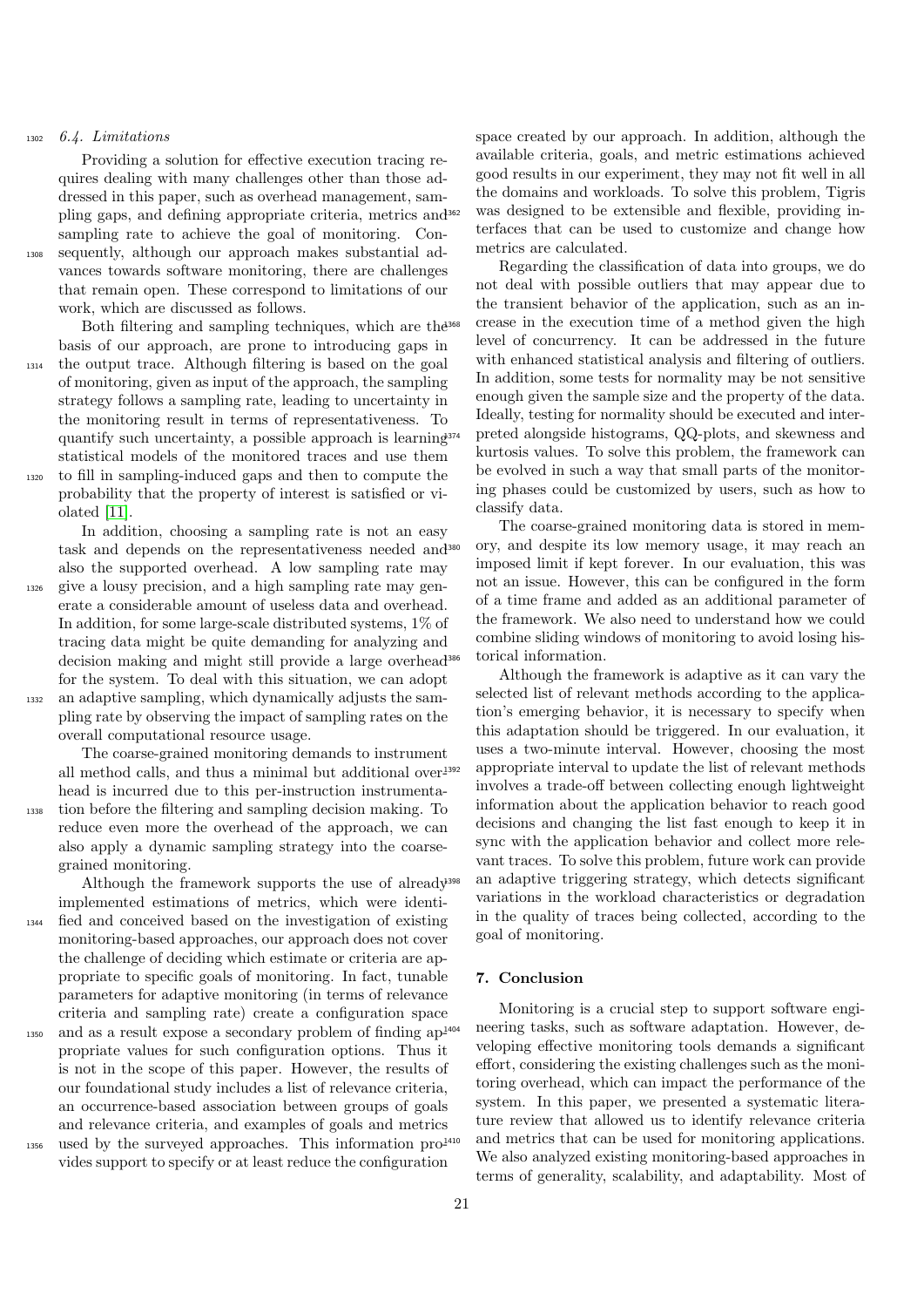the existing solutions are application-specific, with principles to monitor data that are not generalizable. For scaling monitoring, typical approaches sample or filter collected <sup>1416</sup> traces or limit the monitoring to high-level events. Adap-

tations in existing solutions are focused on controlling the monitoring overhead or increasing the trace reliability for a specific purpose.

Based on the results of the literature review, we derived a domain-specific language (DSL), named Tigris-DSL, which allows the creation of monitoring filters by means of high-level relevance criteria. These relevance filters can be used to guide monitoring components to  $col<sub>1476</sub>$ lect a set of relevant traces that are analyzed to achieve the goal of monitoring. This DSL was incorporated into a proposed two-phase approach for low-impact monitoring <sup>1428</sup> of execution traces. The approach is domain-neutral and

can be instantiated to collect relevant traces for different domains and purposes.

The first phase of our approach is based on obtaining lightweight metrics from the system's execution. Then, from time to time, it evaluates the collected metrics ac-<sup>1434</sup> cording to a set of relevance criteria specified in Tigris-DSL. The second phase filters and samples executions that are relevant to the goal of monitoring, thus achieving a reduced monitoring overhead. We implemented the proposed approach as a Java-based framework, called Tigris,

- and instantiated it as the monitoring component of an ex-<sup>1440</sup> isting monitoring-based approach, which identifies caching opportunities at runtime by analyzing method calls. The results show that, while full monitoring applications causes an overhead of  $22.6\%$  –  $29.9\%$ , Tigris reduces this overhead<sub>soo</sub> to 2.9%–24.7%. Considering the overall application performance, Tigris can improve it up to 27.4%. In comparison
- <sup>1446</sup> to the cacheable opportunities identified with full monitoring, Tigris manages to achieve a precision of 1.0. However, recall largely varies in terms of the filter and sampling rate adopted. Lastly, given the proposed relevance criteria and that metrics are domain-neutral, Tigris can adapt to different workloads, identifying relevant methods according <sup>1452</sup> to the application's behavior.

Tigris was conceived and implemented in a flexible and<sup>512</sup> extensible way, paving the way to cover more unaddressed monitoring challenges in the future. Although the framework provides a Java implementation of our approach, our two-phase monitoring proposal is generic and can be im-

- <sup>1458</sup> plemented on any programming language. Future work involves addressing the framework limitations and enhancing it with adaptive capabilities, such as taking the effectiveness of monitoring as feedback to adjust the framework parameters, such as increasing the sampling rate or  $ex_{\overline{1524}}$ panding the set of filtered methods. In addition, we in-
- tend to investigate techniques to adapt the sampling rate according to the system's load that ensures a representative sample with an acceptable performance impact.

#### Acknowledgments

Ingrid Nunes thanks for CNPq grants ref. 313357/2018- 8 and ref. 428157/2018-1. This study was financed in part by the Coordenação de Aperfeiçoamento de Pessoal de Nível Superior - Brasil (CAPES) - Finance Code 001.

#### References

- <span id="page-21-0"></span>[1] Y. Feng, K. Dreef, J. A. Jones, A. van Deursen, Hierarchical abstraction of execution traces for program comprehension, in: Proceedings of the 26th Conference on Program Comprehension - ICPC '18, Association for Computing Machinery (ACM), New York, New York, USA, 2018, pp. 86–96. doi:[10.1145/3196321.](http://dx.doi.org/10.1145/3196321.3196343) [3196343](http://dx.doi.org/10.1145/3196321.3196343).
- <span id="page-21-1"></span>[2] Y. Qin, C. Xu, P. Yu, J. Lu, SIT: Sampling-based interactive testing for self-adaptive apps, Journal of Systems and Software 120 (2016) 70–88.
- <span id="page-21-2"></span>[3] M. Tanabe, K. Tei, Y. Fukazawa, S. Honiden, Learning environment model at runtime for self-adaptive systems, in: Proceedings of the Symposium on Applied Computing - SAC '17, ACM Press, New York, New York, USA, 2017, pp. 1198–1204. doi:[10.1145/3019612.3019776](http://dx.doi.org/10.1145/3019612.3019776).
- <span id="page-21-3"></span>[4] J. Mertz, I. Nunes, Automation of application-level caching in a seamless way, Software - Practice and Experience 48 (2018) 1218–1237.
- <span id="page-21-4"></span>[5] H. Pirzadeh, S. Shanian, A. Hamou-Lhadj, A. Mehrabian, The concept of stratified sampling of execution traces, in: IEEE International Conference on Program Comprehension, IEEE, New York, New York, USA, 2011, pp. 225–226. doi:[10.1109/](http://dx.doi.org/10.1109/ICPC.2011.17) <sup>1494</sup> [ICPC.2011.17](http://dx.doi.org/10.1109/ICPC.2011.17).
- <span id="page-21-5"></span>[6] E. Yuan, N. Esfahani, S. Malek, Automated mining of software component interactions for self-adaptation, in: Proceedings of the 9th International Symposium on Software Engineering for Adaptive and Self-Managing Systems - SEAMS 2014, ACM Press, New York, New York, USA, 2014, pp. 27–36. <sup>1500</sup> doi:[10.1145/2593929.2593934](http://dx.doi.org/10.1145/2593929.2593934).
- <span id="page-21-6"></span>[7] G. Reger, K. Havelund, What is a trace? A runtime verification perspective, in: Lecture Notes in Computer Science (including subseries Lecture Notes in Artificial Intelligence and Lecture Notes in Bioinformatics), volume 9953 LNCS, Springer, Cham, New York, New York, USA, 2016, pp. 339–355. doi:[10.1007/](http://dx.doi.org/10.1007/978-3-319-47169-3_25) [978-3-319-47169-3\\_25](http://dx.doi.org/10.1007/978-3-319-47169-3_25).
- <span id="page-21-7"></span>[8] V. Horký, J. Kotrč, P. Libič, P. Tůma, Analysis of Overhead in Dynamic Java Performance Monitoring, in: Proceedings of the 7th ACM/SPEC on International Conference on Performance Engineering - ICPE '16, ACM Press, New York, New York, USA, 2016, pp. 275–286. doi:[10.1145/2851553.2851569](http://dx.doi.org/10.1145/2851553.2851569).
- <span id="page-21-8"></span>[9] P. Kang, Function call interception techniques, Software - Practice and Experience 48 (2018) 385–401.
- <span id="page-21-9"></span>[10] A. Miranskyy, A. Hamou-Lhadj, E. Cialini, A. Larsson, Operational-Log Analysis for Big Data Systems: Challenges and Solutions, IEEE Software 33 (2016) 52–59.
- <span id="page-21-10"></span>[11] E. Bartocci, Y. Falcone, A. Francalanza, G. Reger, Introduction to runtime verification, in: Lecture Notes in Computer Science (including subseries Lecture Notes in Artificial Intelligence and Lecture Notes in Bioinformatics), volume 10457 LNCS, Springer, Cham, NA, 2018, pp. 1–33. doi:[10.1007/](http://dx.doi.org/10.1007/978-3-319-75632-5_1) [978-3-319-75632-5\\_1](http://dx.doi.org/10.1007/978-3-319-75632-5_1).
- <span id="page-21-12"></span><span id="page-21-11"></span>[12] L. D. Toffola, M. Pradel, T. R. Gross, L. DELLA TOFFOLA, M. Pradel, T. R. Gross, Performance problems you can fix: a dynamic analysis of memoization opportunities, in: Proceedings of the 2015 ACM SIGPLAN International Conference on Object-Oriented Programming, Systems, Languages, and Applications - OOPSLA 2015, volume 25-30-Oct-, ACM Press, New York, New York, USA, 2015, pp. 607–622. doi:[10.1145/](http://dx.doi.org/10.1145/2814270.2814290) <sup>1530</sup> [2814270.2814290](http://dx.doi.org/10.1145/2814270.2814290).
	- [13] J. Mertz, I. Nunes, On the practical feasibility of software monitoring: A framework for low-impact execution tracing, in: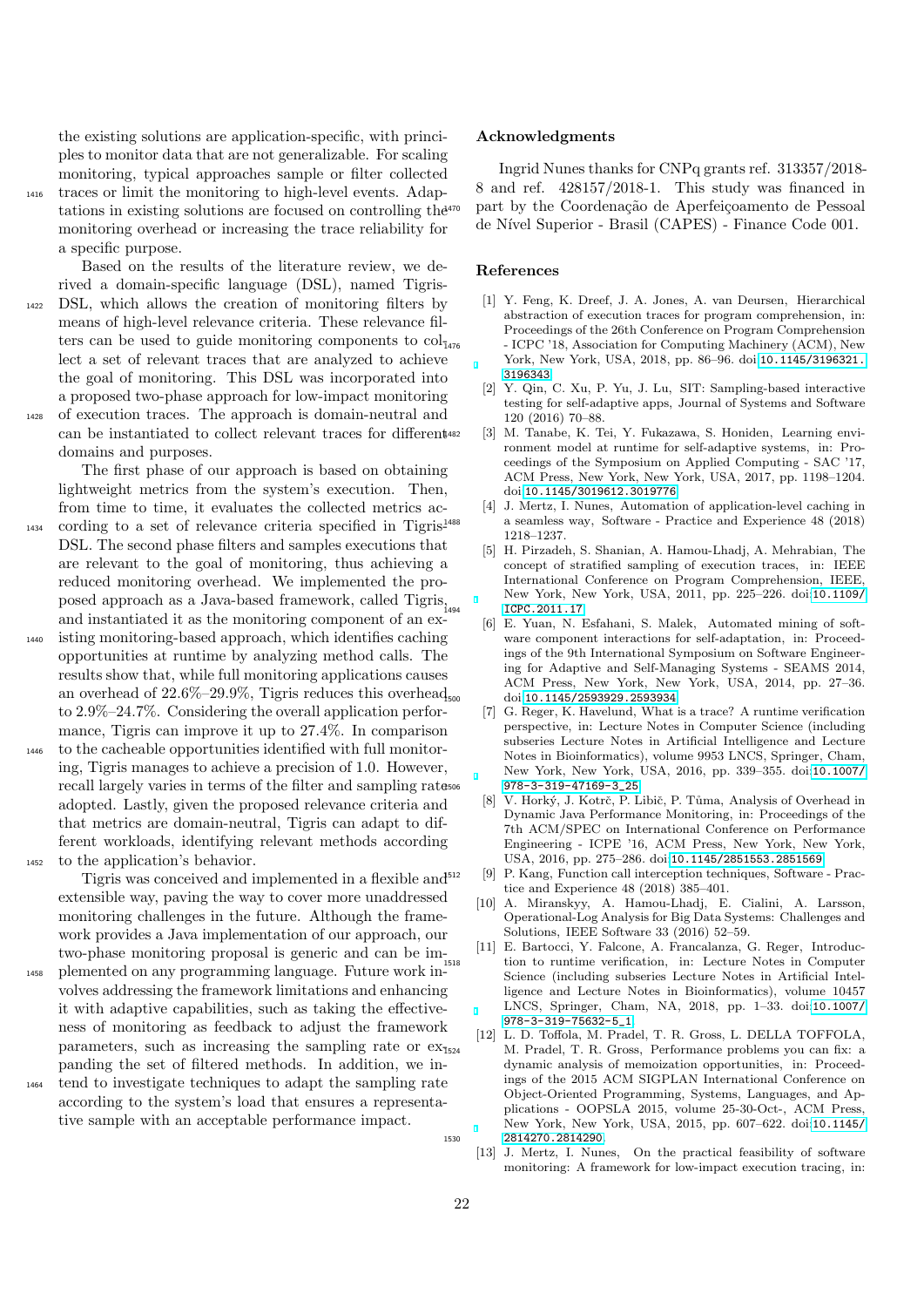Software Engineering for Adaptive and Self-Managing Systems (SEAMS), volume 2019-May, IEEE, Montreal, Canada, 2019, pp. 169–180. doi:[10.1109/SEAMS.2019.00030](http://dx.doi.org/10.1109/SEAMS.2019.00030).

- <span id="page-22-0"></span><sup>1536</sup> [14] R. Wilhelm, T. Mitra, F. Mueller, I. Puaut, P. Puschner, J. Staschulat, P. Stenström, J. Engblom, A. Ermedahl, N. Hol1608 sti, S. Thesing, D. Whalley, G. Bernat, C. Ferdinand, R. Heckmann, The worst-case execution-time problem—overview of methods and survey of tools, ACM Transactions on Embedded Computing Systems 7 (2008) 1–53.
- <span id="page-22-1"></span><sup>1542</sup> [15] B. Cornelissen, A. Zaidman, A. van Deursen, L. Moonen, R. Koschke, A Systematic Survey of Program Comprehensional through Dynamic Analysis, IEEE Transactions on Software Engineering 35 (2009) 684–702.
- <span id="page-22-2"></span>[16] P. Derbeko, S. Dolev, E. Gudes, J. D. Ullman, Concise essencepreserving big data representation, in: Proceedings - 2016 IEEE <sup>1548</sup> International Conference on Big Data, Big Data 2016, IEEE, New York, New York, USA, 2016, pp. 3662–3665. doi:[10.1109/](http://dx.doi.org/10.1109/BigData.2016.7841033) [BigData.2016.7841033](http://dx.doi.org/10.1109/BigData.2016.7841033).
	- [17] R. Rabiser, S. Guinea, M. Vierhauser, L. Baresi, P. Grünbacher, A comparison framework for runtime monitoring approaches, Journal of Systems and Software 125 (2017) 309–321.
- <span id="page-22-4"></span><span id="page-22-3"></span><sup>1554</sup> [18] A. Chan, R. Holmes, G. C. Murphy, A. T. Ying, Scaling an object-oriented system execution visualizer through sampling, in: Proceedings - IEEE Workshop on Program Comprehension, volume 2003-May, IEEE Comput. Soc, Portland, Oregon, USA, 2003, pp. 237–244. doi:[10.1109/WPC.2003.1199207](http://dx.doi.org/10.1109/WPC.2003.1199207).
- <span id="page-22-5"></span>[19] P. Dugerdil, Using trace sampling techniques to identify dy-<sup>1560</sup> namic clusters of classes, in: Proceedings of the 2007 Conference of the Center for Advanced Studies on Collaborative Research, CASCON '07, ACM Press, New York, New York, USA, 2007, pp. 306–314. doi:[10.1145/1321211.1321254](http://dx.doi.org/10.1145/1321211.1321254).
- <span id="page-22-6"></span>[20] T. Apiwattanapong, M. J. Harrold, Selective path profiling, in: ACM SIGPLAN/SIGSOFT Workshop on Program Analysis for <sup>1566</sup> Software Tools and Engineering, ACM Press, Charleston, SC, USA, 2002, pp. 35–42. doi:[10.1145/634636.586104](http://dx.doi.org/10.1145/634636.586104).
- <span id="page-22-7"></span>[21] R. Santelices, S. Sinha, M. J. Harrold, Subsumption of program entities for efficient coverage and monitoring, in: Proceedings of the Third International Workshop on Software Quality Assurance, SOQUA 2006, ACM Press, New York, New York, USA, <sup>1572</sup> 2006, pp. 2–5. doi:[10.1145/1188895.1188899](http://dx.doi.org/10.1145/1188895.1188899).
	- [22] L. Fei, S. P. Midkiff, Artemis, in: Proceedings of the 2006 ACM SIGPLAN conference on Programming language design and implementation - PLDI '06, ACM Press, New York, New York, USA, 2006, p. 84. doi:[10.1145/1133981.1133992](http://dx.doi.org/10.1145/1133981.1133992).
- <span id="page-22-9"></span><span id="page-22-8"></span>[23] M. Sridharan, S. J. Fink, R. Bodík, Thin slicing, in: ACM <sup>1578</sup> SIGPLAN Notices, ACM, New York, New York, USA, 2007, pp. 112–122. doi:[10.1145/1273442.1250748](http://dx.doi.org/10.1145/1273442.1250748).
- <span id="page-22-10"></span>[24] H. Narayanappa, M. S. Bansal, H. Rajan, Property-aware program sampling, in: Proceedings of the 9th ACM SIGPLAN-SIGSOFT workshop on Program analysis for software tools and engineering PASTE 10, ACM Press, New York, New York, USA, <sup>1584</sup> 2010, p. 45. doi:[10.1145/1806672.1806682](http://dx.doi.org/10.1145/1806672.1806682).
	- [25] H. Pirzadeh, S. Shanian, A. Hamou-Lhadj, L. Alawneh,656 A. Shafiee, Stratified sampling of execution traces: Execution phases serving as strata, Science of Computer Programming 78 (2013) 1099–1118.
- <span id="page-22-13"></span><span id="page-22-12"></span><span id="page-22-11"></span>[26] J. J. Thomas, S. Fischmeister, D. Kumar, Lowering overhead in <sup>1590</sup> sampling-based execution monitoring and tracing, ACM SIG-PLAN Notices 46 (2011) 101.
	- [27] S. Fischmeister, Y. Ba, Sampling-based program execution monitoring, in: ACM SIGPLAN Notices, ACM Press, New York, New York, USA, 2010, p. 133. doi:[10.1145/1755951.](http://dx.doi.org/10.1145/1755951.1755908) [1755908](http://dx.doi.org/10.1145/1755951.1755908).
- <span id="page-22-14"></span><sup>1596</sup> [28] M. B. Dwyer, A. Kinneer, S. Elbaum, Adaptive Online Program Analysis, in: 29th International Conference on Software Engi1668 neering (ICSE'07), IEEE, New York, New York, USA, 2007, pp. 220–229. doi:[10.1109/ICSE.2007.12](http://dx.doi.org/10.1109/ICSE.2007.12).
- <span id="page-22-15"></span>[29] M. Hauswirth, T. M. Chilimbi, Low-overhead memory leak detection using adaptive statistical profiling, in: Proceedings of <sup>1602</sup> the 11th international conference on Architectural support for programming languages and operating systems - ASPLOS-XI,

ACM Press, New York, New York, USA, 2004, pp. 156–164. doi:[10.1145/1024393.1024412](http://dx.doi.org/10.1145/1024393.1024412).

- <span id="page-22-16"></span>[30] H. Daoud, N. Ezzati-Jivan, M. R. Dagenais, Dynamic tracebased sampling algorithm for memory usage tracking of enterprise applications, in: 2017 IEEE High Performance Extreme Computing Conference, HPEC 2017, IEEE, New York, New York, USA, 2017, pp. 1–7. doi:[10.1109/HPEC.2017.8091061](http://dx.doi.org/10.1109/HPEC.2017.8091061).
- <span id="page-22-17"></span>[31] A. Hamou-Lhadj, T. C. Lethbridge, A Survey of Trace Exploration Tools and Techniques, in: CASCON '04 Proceedings of the 2004 conference of the Centre for Advanced Studies on Collaborative research, IBM Press, 2004, pp. 42–55.
- <span id="page-22-18"></span>[32] K. Kouame, N. Ezzati-Jivan, M. R. Dagenais, A Flexible Data-Driven Approach for Execution Trace Filtering, in: Proceedings - 2015 IEEE International Congress on Big Data, BigData Congress 2015, IEEE, New York, New York, USA, 2015, pp. 698–703. doi:[10.1109/BigDataCongress.2015.112](http://dx.doi.org/10.1109/BigDataCongress.2015.112).
- <span id="page-22-19"></span>[33] A. Zaidman, S. Demeyer, Managing trace data volume through a heuristical clustering process based on event execution frequency, in: Proceedings of the European Conference on Software Maintenance and Reengineering, CSMR, volume 8, IEEE, New York, New York, USA, 2004, pp. 329–338. doi:[10.1109/](http://dx.doi.org/10.1109/csmr.2004.1281435) [csmr.2004.1281435](http://dx.doi.org/10.1109/csmr.2004.1281435).
- <span id="page-22-20"></span>[34] S. P. Reiss, Dynamic Detection and Visualization of Software Phases, Proceedings of the third international workshop on Dynamic analysis (WODA 2005) 30 (2005) 1.
- <span id="page-22-21"></span>[35] A. Hamou-Lhadj, T. Lethbridge, Summarizing the content of large traces to facilitate the understanding of the behaviour of a software system, in: IEEE International Conference on <sup>1632</sup> Program Comprehension, volume 2006, IEEE, New York, New York, USA, 2006, pp. 181–190. doi:[10.1109/ICPC.2006.45](http://dx.doi.org/10.1109/ICPC.2006.45).
- <span id="page-22-22"></span>[36] B. Cornelissen, A. Zaidman, D. Holten, L. Moonen, A. van Deursen, J. J. van Wijk, Execution trace analysis through massive sequence and circular bundle views, Journal of Systems and Software 81 (2008) 2252–2268.
- <span id="page-22-23"></span><sup>1638</sup> [37] A. V. Miranskyy, N. H. Madhavji, M. S. Gittens, M. Davison, M. Wilding, D. Godwin, C. A. Taylor, Sift: A Scalable Iterative-Unfolding Technique for Filtering Execution Traces, in: Proceedings of the 2008 conference of the center for advanced studies on collaborative research meeting of minds - CASCON '08, ACM Press, New York, New York, USA, 2008, p. 274. doi:[10.1145/1463788.1463817](http://dx.doi.org/10.1145/1463788.1463817).
	- [38] F. Wininger, N. Ezzati-Jivan, M. R. Dagenais, A declarative framework for stateful analysis of execution traces, Software Quality Journal 25 (2017) 201–229.
- <span id="page-22-26"></span><span id="page-22-25"></span><span id="page-22-24"></span>[39] J. Hassine, A. Hamou-Lhadj, L. Alawneh, A framework for the recovery and visualization of system availability scenarios <sup>1650</sup> from execution traces, Information and Software Technology 96 (2018) 78–93.
	- [40] H. Eichelberger, K. Schmid, Flexible resource monitoring of Java programs, Journal of Systems and Software 93 (2014) 163–186.
	- [41] Z. Chen, B. Chen, L. Xiao, X. Wang, L. Chen, Y. Liu, B. Xu, Speedoo: Prioritizing performance optimization opportunities, in: Proceedings of the 40th International Conference on Software Engineering - ICSE '18, ACM Press, New York, New York, USA, 2018, pp. 811–821. doi:[10.1145/3180155.3180229](http://dx.doi.org/10.1145/3180155.3180229).
- <span id="page-22-30"></span><span id="page-22-29"></span><span id="page-22-28"></span><span id="page-22-27"></span>[42] C. Barna, H. Khazaei, M. Fokaefs, M. Litoiu, Delivering Elastic Containerized Cloud Applications to Enable DevOps, <sup>1662</sup> in: Proceedings - 2017 IEEE/ACM 12th International Symposium on Software Engineering for Adaptive and Self-Managing Systems, SEAMS 2017, Institute of Electrical and Electronics Engineers Inc., Buenos Aires, Argentina, 2017, pp. 65–75. doi:[10.1109/SEAMS.2017.12](http://dx.doi.org/10.1109/SEAMS.2017.12).
	- [43] Y. Kang, Y. Zhou, H. Xu, M. R. Lyu, DiagDroid: Android performance diagnosis via anatomizing asynchronous executions, in: Proceedings of the ACM SIGSOFT Symposium on the Foundations of Software Engineering, volume 13-18-Nove, Association for Computing Machinery, New York, New York, USA, 2016, pp. 410–421. doi:[10.1145/2950290.2950316](http://dx.doi.org/10.1145/2950290.2950316).
	- [44] F. H. Su, J. Bell, G. Kaiser, S. Sethumadhavan, Identifying functionally similar code in complex codebases, in: IEEE Inter-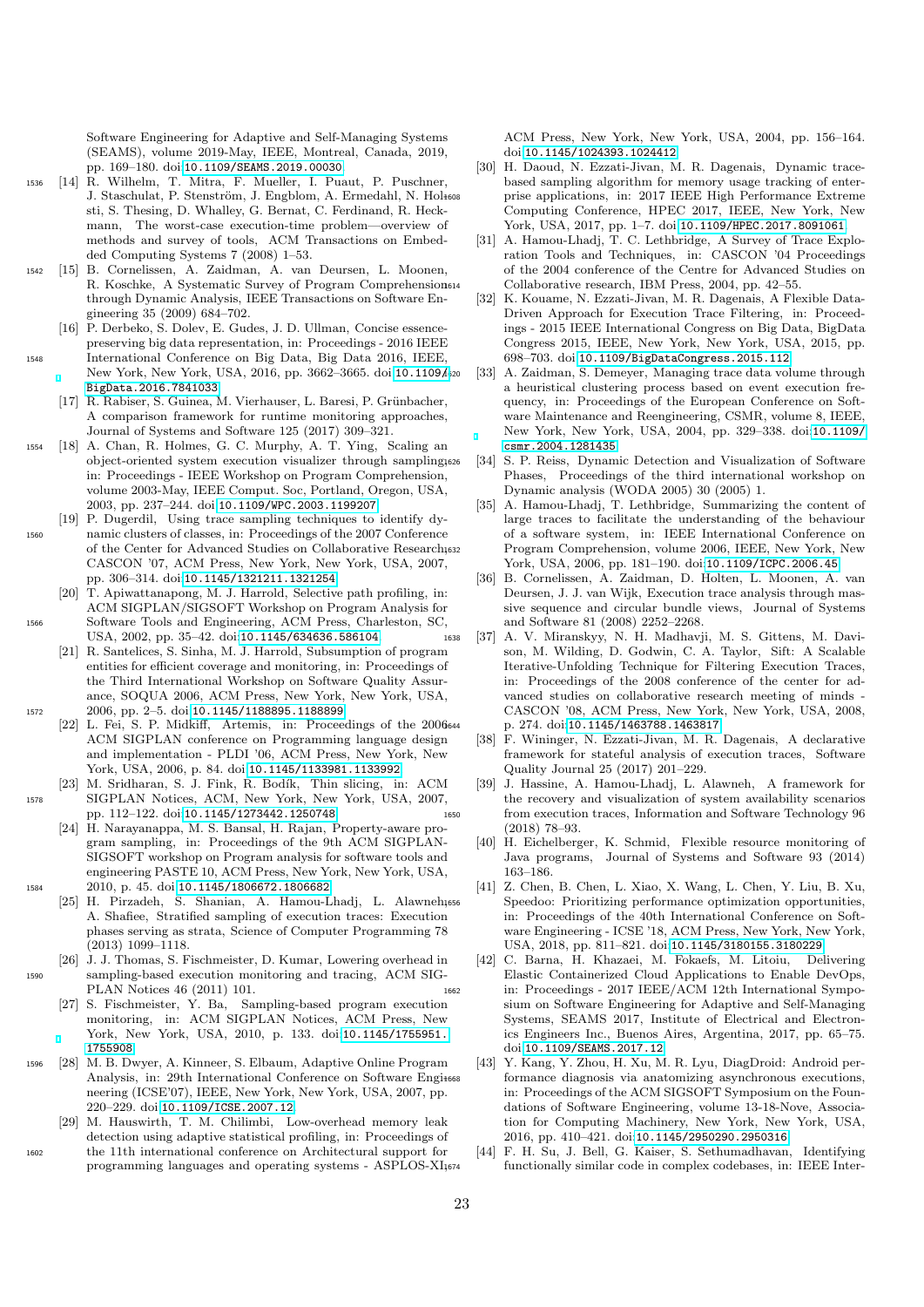national Conference on Program Comprehension, IEEE Com4746 puter Society, New York, New York, USA, 2016, pp. 1–10. doi:[10.1109/ICPC.2016.7503720](http://dx.doi.org/10.1109/ICPC.2016.7503720).

- <span id="page-23-0"></span>[45] C. Jung, S. Lee, E. Raman, S. Pande, Automated memory leak detection for production use, in: Proceedings - International <sup>1680</sup> Conference on Software Engineering, IEEE Computer Society, New York, New York, USA, 2014, pp. 825-836. doi:[10.1145/](http://dx.doi.org/10.1145/2568225.2568311)752 [2568225.2568311](http://dx.doi.org/10.1145/2568225.2568311).
- <span id="page-23-1"></span>[46] G. J. Lee, J. A. Fortes, Hadoop performance self-tuning using a fuzzy-prediction approach, in: Proceedings - 2016 IEEE International Conference on Autonomic Computing, ICAC 2016, <sup>1686</sup> Institute of Electrical and Electronics Engineers Inc., New York,
	- New York, USA, 2016, pp. 55-64. doi:[10.1109/ICAC.2016.52](http://dx.doi.org/10.1109/ICAC.2016.52).1758 [47] B. Devries, B. H. Cheng, Run-time monitoring of self-adaptive systems to detect N-way feature interactions and their causes, in: Proceedings - International Conference on Software Engineering, IEEE Computer Society, New York, New York, USA,
- <span id="page-23-3"></span><span id="page-23-2"></span><sup>1692</sup> 2018, pp. 94–100. doi:[10.1145/3194133.3194141](http://dx.doi.org/10.1145/3194133.3194141). C. Ghezzi, M. Pezzè, M. Sama, G. Tamburrelli, Mining behaviorz<sub>64</sub> models from user-intensive web applications, in: Proceedings - International Conference on Software Engineering, IEEE Computer Society, New York, New York, USA, 2014, pp. 277–287. doi:[10.1145/2568225.2568234](http://dx.doi.org/10.1145/2568225.2568234).
- <span id="page-23-4"></span><sup>1698</sup> [49] K. Angelopoulos, A. V. Papadopoulos, V. E. Silva Souza, J. Mylopoulos, Model predictive control for software systems with CobRA, in: Proceedings - 11th International Symposium on Software Engineering for Adaptive and Self-Managing Systems, SEAMS 2016, Association for Computing Machinery, Inc, Austin, Texas, USA, 2016, pp. 35–46. doi:[10.1145/2897053.](http://dx.doi.org/10.1145/2897053.2897054) 1704 [2897054](http://dx.doi.org/10.1145/2897053.2897054)
- <span id="page-23-5"></span>[50] M. Christakis, P. Emmisberger, P. Godefroid, P. Muller, A Gen4776 eral Framework for Dynamic Stub Injection, in: Proceedings - 2017 IEEE/ACM 39th International Conference on Software Engineering, ICSE 2017, Institute of Electrical and Electronics Engineers Inc., New York, New York, USA, 2017, pp. 586–596. 1710 doi:[10.1109/ICSE.2017.60](http://dx.doi.org/10.1109/ICSE.2017.60).
- <span id="page-23-6"></span>[51] L. Gong, M. Pradel, K. Sen, JITProf: pinpointing JITunfriendly JavaScript code, in: 2015 10th Joint Meeting of the European Software Engineering Conference and the ACM SIG-SOFT Symposium on the Foundations of Software Engineering, ESEC/FSE 2015 - Proceedings, Association for Computing Ma-<sup>1716</sup> chinery, Inc, New York, New York, USA, 2015, pp. 357–368. doi:[10.1145/2786805.2786831](http://dx.doi.org/10.1145/2786805.2786831).
- <span id="page-23-8"></span><span id="page-23-7"></span>[52] J. Huang, Q. Luo, G. Rosu, GPredict: Generic predictive concurrency analysis, in: Proceedings - International Conference on Software Engineering, volume 1, IEEE Computer Society, New York, New York, USA, 2015, pp. 847–857. doi:[10.1109/](http://dx.doi.org/10.1109/ICSE.2015.96) 1722 **ICSE. 2015.96.** 
	- [53] L. Song, S. Lu, Performance diagnosis for inefficient loops, in1794 Proceedings - 2017 IEEE/ACM 39th International Conference on Software Engineering, ICSE 2017, Institute of Electrical and Electronics Engineers Inc., New York, New York, USA, 2017, pp. 370–380. doi:[10.1109/ICSE.2017.41](http://dx.doi.org/10.1109/ICSE.2017.41).
- <span id="page-23-9"></span><sup>1728</sup> [54] P. Su, S. Wen, H. Yang, M. Chabbi, X. Liu, Redundant Loads: A Software Inefficiency Indicator, in: Proceedings - International Conference on Software Engineering, volume 2019-May, IEEE Computer Society, New York, New York, USA, 2019, pp. 982–993. doi:[10.1109/ICSE.2019.00103](http://dx.doi.org/10.1109/ICSE.2019.00103). [arXiv:1902.05462](http://arxiv.org/abs/1902.05462).
- <span id="page-23-10"></span>[55] M. Brönink, D. S. Rosenblum, Mining performance specifica-<sup>1734</sup> tions, in: Proceedings of the ACM SIGSOFT Symposium on the Foundations of Software Engineering, volume 13-18-Nove, Association for Computing Machinery, New York, New York, USA, 2016, pp. 39–49. doi:[10.1145/2950290.2950314](http://dx.doi.org/10.1145/2950290.2950314).
- <span id="page-23-12"></span><span id="page-23-11"></span>[56] M. Madsen, F. Tip, E. Andreasen, K. Sen, A. Møller, Feedbackdirected instrumentation for deployed JavaScript applications, <sup>1740</sup> in: Proceedings - International Conference on Software Engineering, volume 14-22-May-, IEEE Computer Society, New York, New York, USA, 2016, pp. 899–910. doi:[10.1145/](http://dx.doi.org/10.1145/2884781.2884846) [2884781.2884846](http://dx.doi.org/10.1145/2884781.2884846).
	- [57] S. Zhang, M. D. Ernst, Which configuration option should i change?, in: Proceedings - International Conference on Software

Engineering, IEEE Computer Society, New York, New York, USA, 2014, pp. 152–163. doi:[10.1145/2568225.2568251](http://dx.doi.org/10.1145/2568225.2568251).

- <span id="page-23-13"></span>[58] P. Bielik, V. Raychev, M. Vechev, Scalable race detection for android applications, in: Proceedings of the Conference on Object-Oriented Programming Systems, Languages, and Applications, OOPSLA, volume 25-30-Oct-, Association for Computing Machinery, New York, New York, USA, 2015, pp. 332–348. doi:[10.1145/2814270.2814303](http://dx.doi.org/10.1145/2814270.2814303).
- <span id="page-23-14"></span>[59] J. Kantert, H. Scharf, S. Edenhofer, S. Tomforde, J. Hähner, C. Müller-Schloer, A Graph Analysis Approach to Detect Attacks in Multi-agent Systems at Runtime, in: International Conference on Self-Adaptive and Self-Organizing Systems, SASO, IEEE Computer Society, New York, New York, USA, 2014, pp. 80–89. doi:[10.1109/SASO.2014.20](http://dx.doi.org/10.1109/SASO.2014.20).
- <span id="page-23-15"></span>[60] J. He, T. Dai, X. Gu, TScope: Automatic timeout bug identification for server systems, in: Proceedings - 15th IEEE International Conference on Autonomic Computing, ICAC 2018, Institute of Electrical and Electronics Engineers Inc., New York, New York, USA, 2018, pp. 1–10. doi:[10.1109/ICAC.2018.00010](http://dx.doi.org/10.1109/ICAC.2018.00010).
- <span id="page-23-16"></span>[61] J. Cámara, G. A. Moreno, D. Garlan, Stochastic game analysis and latency awareness for proactive self-adaptation, in: 9th International Symposium on Software Engineering for Adaptive and Self-Managing Systems, SEAMS 2014 - Proceedings, Association for Computing Machinery, New York, New York, USA, 2014, pp. 155–164. doi:[10.1145/2593929.2593933](http://dx.doi.org/10.1145/2593929.2593933).<br>[62] T. T. Tun, M. Yang, A. K. Bandara, Y. Yu, A.
- <span id="page-23-17"></span>[62] T. T. Tun, M. Yang, A. K. Bandara, Y. Yu, A. Nhlabatsi, N. Khan, K. M. Khan, B. Nuseibeh, Requirements and specifications for adaptive security: Concepts and analysis, in: Proceedings - International Conference on Software Engineering, IEEE Computer Society, New York, New York, USA, 2018, pp. 161–171. doi:[10.1145/3194133.3194155](http://dx.doi.org/10.1145/3194133.3194155).<br>[63] O Bastani S Anand A Aiken Inte
- <span id="page-23-18"></span>[63] O. Bastani, S. Anand, A. Aiken, Interactively verifying absence of explicit information flows in android apps, in: Proceedings of the Conference on Object-Oriented Programming Systems, Languages, and Applications, OOPSLA, volume 25- 30-Oct-, Association for Computing Machinery, New York, New York, USA, 2015, pp. 299-315. doi:[10.1145/2814270.2814274](http://dx.doi.org/10.1145/2814270.2814274).
- <span id="page-23-24"></span><span id="page-23-23"></span><span id="page-23-22"></span><span id="page-23-21"></span><span id="page-23-20"></span><span id="page-23-19"></span>[64] L. Larsson, W. Tarneberg, C. Klein, E. Elmroth, Quality-Elasticity: Improved Resource Utilization, Throughput, and Response Times Via Adjusting Output Quality to Current Operating Conditions, in: Proceedings - 2019 IEEE International Conference on Autonomic Computing, ICAC 2019, Institute of <sup>1788</sup> Electrical and Electronics Engineers Inc., New York, New York, USA, 2019, pp. 52–62. doi:[10.1109/ICAC.2019.00017](http://dx.doi.org/10.1109/ICAC.2019.00017).
	- [65] T.-H. H. Chen, W. Shang, A. E. Hassan, M. Nasser, P. Flora, CacheOptimizer: Helping Developers Configure Caching Frameworks for Hibernate-based Database-centric Web Applications, in: Proceedings of the 2016 24th ACM SIGSOFT International Symposium on Foundations of Software Engineering - FSE 2016, volume 13-18-Nove, ACM Press, New York, New York, USA, 2016, pp. 666–677. doi:[10.1145/2950290.2950303](http://dx.doi.org/10.1145/2950290.2950303).
	- [66] G. Denaro, A. Margara, M. Pezzè, M. Vivanti, Dynamic data flow testing of object oriented systems, in: Proceedings - International Conference on Software Engineering, volume 1, IEEE Computer Society, New York, New York, USA, 2015, pp. 947-958. doi:[10.1109/ICSE.2015.104](http://dx.doi.org/10.1109/ICSE.2015.104).
	- [67] J. Yang, C. Yan, C. Wan, S. Lu, A. Cheung, View-Centric Performance Optimization for Database-Backed Web Applications, in: Proceedings - International Conference on Software Engineering, volume 2019-May, IEEE Computer Society, New York, New York, USA, 2019, pp. 994-1004. doi:[10.1109/ICSE.](http://dx.doi.org/10.1109/ICSE.2019.00104) [2019.00104](http://dx.doi.org/10.1109/ICSE.2019.00104).
	- [68] C. H. Kim, J. Rhee, K. H. Lee, X. Zhang, D. Xu, PerfGuard: binary-centric application performance monitoring in production environments, in: Proceedings of the ACM SIGSOFT Symposium on the Foundations of Software Engineering, volume 13-18-Nove, ACM Press, New York, New York, USA, 2016, pp. 595–606. doi:[10.1145/2950290.2950347](http://dx.doi.org/10.1145/2950290.2950347).
	- [69] B. Hawkins, B. Demsky, ZenIDS: Introspective Intrusion Detection for PHP Applications, in: Proceedings - 2017 IEEE/ACM 39th International Conference on Software Engineering, ICSE